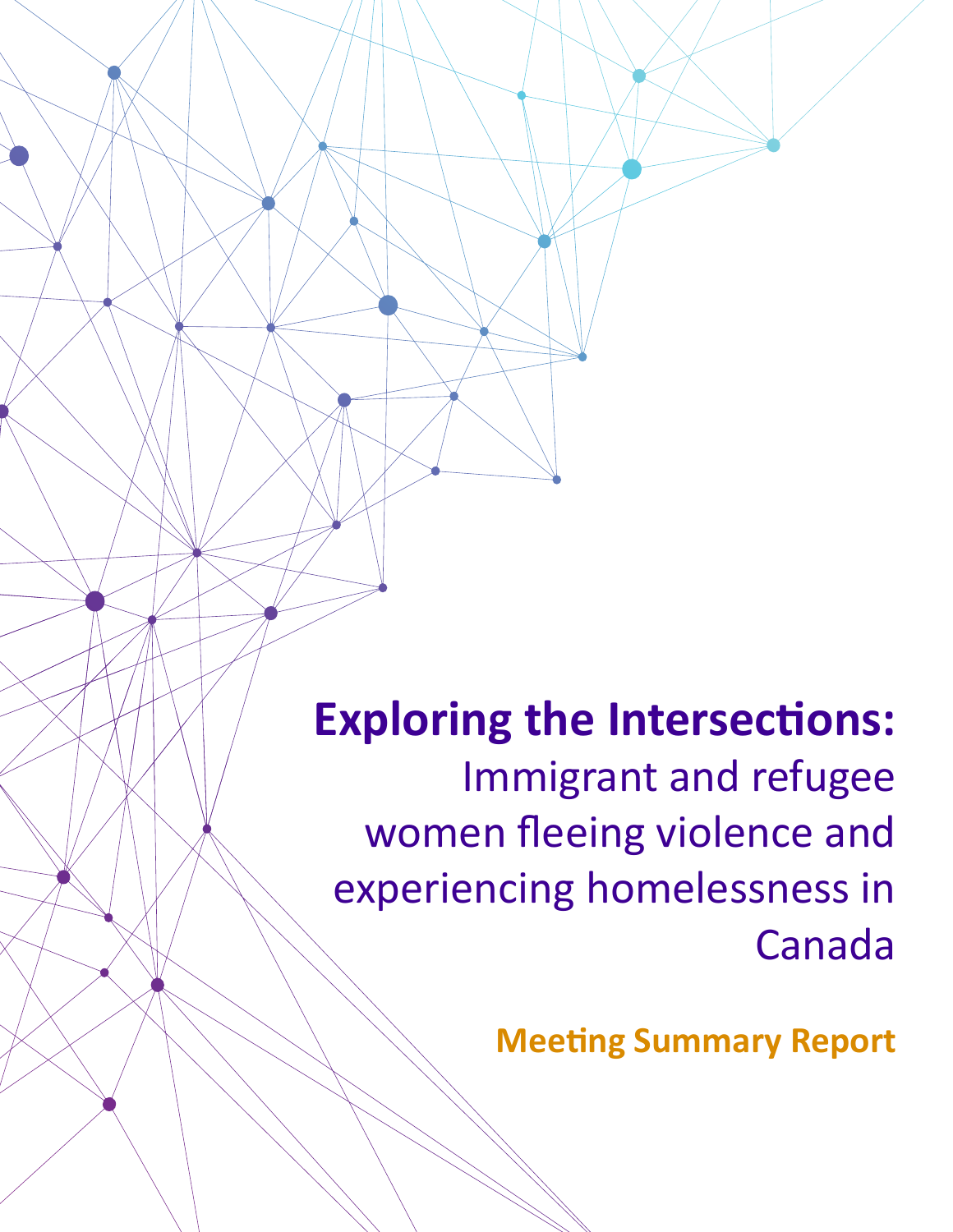## **Exploring the Intersections: Immigrant and refugee women fleeing violence and experiencing homelessness in Canada**

### **Meeting Participants:**

Joanne Baker, [BC Society of Transition Houses](https://bcsth.ca/publications/building-supports-phase-1-report/)

Linda Baker, [Centre for Research & Education on Violence](http://learningtoendabuse.ca/)  [Against Women & Children](http://learningtoendabuse.ca/)

Janneka Beeksma, **Employment and Social Development** [Canada](https://www.canada.ca/en/employment-social-development.html)

Mike Bulthius, [Alliance to End Homelessness in Ottawa](http://endhomelessnessottawa.ca/)

Jennifer Chang, Immigration, Refugees and Citizenship [Canada](http://www.cic.gc.ca/english/department/)

Rebecca Cherner, [University of Ottawa](https://www.uottawa.ca/en)

Karen Clark-Verbisky, [Immigration, Refugees, and](http://www.cic.gc.ca/english/department/)  [Citizenship Canada](http://www.cic.gc.ca/english/department/)

Fernand Comeau, [Employment and Social Development](https://www.canada.ca/en/employment-social-development.html)  **[Canada](https://www.canada.ca/en/employment-social-development.html)** 

Helen Daniels, [Privy Council Office](http://www.pco-bcp.gc.ca/index.asp?lang=eng)

Fatima Filippi, [Rexdale Women's Centre](http://www.rexdalewomen.org/)

Janet Gwilliam, Employment and Social Development [Canada](https://www.canada.ca/en/employment-social-development.html)

Shannon Hurley, [Public Health Agency of Canada](https://www.canada.ca/en/public-health.html)

Fran Klodawsky, [Carleton University](http://carleton.ca/)

Mercy Lawluvi, [Immigrant Women Services Ottawa](http://www.immigrantwomenservices.com/)

Sarah MacEachern, [Status of Women Canada](http://www.swc-cfc.gc.ca/index-en.html)

Sara Mohamed, [Centre for Research & Education on](http://learningtoendabuse.ca/)  [Violence Against Women & Children](http://learningtoendabuse.ca/)

Emily Paradis, [University of Toronto](https://www.utoronto.ca/)

Natasha Pateman, [Employment and Social Development](https://www.canada.ca/en/employment-social-development.html)  [Canada](https://www.canada.ca/en/employment-social-development.html)

Johanne Sanschagrin, [Canada Mortgage and Housing](https://www.cmhc-schl.gc.ca/en/)  **[Corporation](https://www.cmhc-schl.gc.ca/en/)** 

Anna-Lee Straatman, [Centre for Research & Education on](http://learningtoendabuse.ca/)  [Violence Against Women & Children](http://learningtoendabuse.ca/)

Jassamine Tabibi, [Centre for Research & Education on](http://learningtoendabuse.ca/)  [Violence Against Women & Children](http://learningtoendabuse.ca/)

Bonita Varga, [Mental Health Commission of Canada](https://www.mentalhealthcommission.ca/English/)

### **Prepared for:**

Community Development and Homelessness Partnerships Directorate, Employment and Social Development Canada

### **Prepared by:**

Dr. Linda Baker, Learning Director, Centre for Research & Education on Violence Against Women & Children

Jassamine Tabibi, Research Coordinator, Centre for Research & Education on Violence Against Women & Children

### **Suggested Citation:**

Tabibi, J., & Baker, L.L (2017). Exploring the intersections: immigrant and refugee women fleeing violence and experiencing homelessness in Canada. London, Ontario: Centre for Research & Education on Violence Against Women & Children. ISBN # 978-1-988412-10-8

©2017 Centre for Research & Education on Violence Against Women & Children, Western University

Western Western & Centre for Research & Education on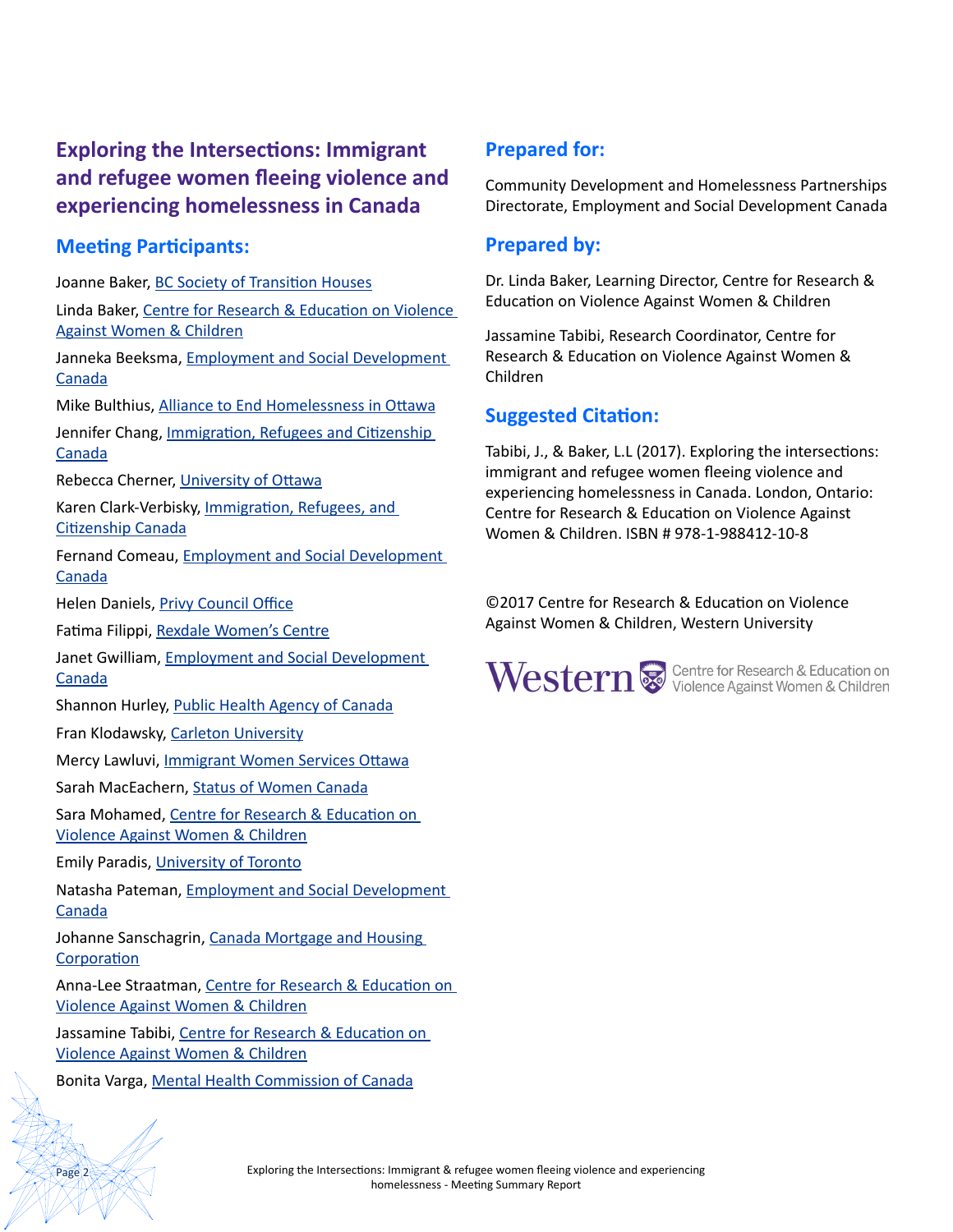# **Important Considerations**

This report is based on the meeting hosted by Employment and Social Development Canada and the Centre for Research & Education on Violence Against Women & Children that took place in Ottawa, Ontario on March 30th, 2017. The purpose of the meeting was to explore the intersections between immigrant and refugee women fleeing violence and experiencing homelessness, health/mental health and disability issues, and trauma in Canada. Participants at the meeting were invited to share knowledge on this topic, including barriers faced by immigrant and refugee women to accessing supports and services, leaving abusive relationships, and obtaining safe, secure, and affordable housing. This was followed by a discussion on gaps in policy, knowledge, and service delivery, practical measures and promising approaches, and next steps for consideration. As this was an exploratory meeting, future opportunities for further discussion are needed to address the many complexities and nuances involved in the intersections of immigrant and refugee women fleeing violence and experiencing homelessness, health/mental health and disability issues, and trauma.

This report captures key themes from the discussion with a brief overview of recent literature pertaining to the Canadian context. It requires careful attention to the following considerations:

1. Immigrants are a heterogeneous group with vast differences and their experiences can be shaped by varying factors (e.g. pre-migration journey, settlement and acculturation process, immigration status). However, it is their contexts outside of the mainstream, their migration experiences, and their positions in the immigration system that can create similarities among them (Menjivar & Salcido, 2002). In this paper, the term 'immigrant and refugee women' will be used to refer to women born outside of Canada. This broad term is used intentionally to include long-term residents, newcomers (landed immigrants who came to Canada up to five years prior to a given census year), temporary residents, asylum seekers, and people with precarious or no immigration status. At times, specific terms (e.g. newcomers), will be used to reflect certain research and to adhere to the respective author's terminology and definitions.

- 2. Violence against women and girls occurs in many forms, including violence in close relationships (e.g. intimate partner violence, child maltreatment), sexual violence in all public and private spheres of life (e.g. sexual assault, harassment), human trafficking, harmful sociocultural practices (e.g. forced child marriages, female genital mutilation) and structural violence (e.g. sexism, ageism, racism). Intimate partner violence (IPV) is defined as violence committed by married, separated, divorced, common-law, dating, or other intimate partners (Statistics Canada, 2015). IPV can involve a range of abusive behaviours, including but not limited to physical, sexual, and other psychological harm. It is distinguished from other forms of violence in the nature of the relationship between victims and abusers, which is generally ongoing, with potential emotional attachment and economic dependence (Statistics Canada, 2013).
- 3. Homelessness can take many forms. For the purpose of this paper, 'homelessness' will be used generally to refer to "the situation of an individual or family without stable, permanent, appropriate housing, or the immediate prospect, means, and ability of acquiring it" (Canadian Observatory on Homelessness, 2012). We have deliberately added the word 'safe' when describing housing to indicate that housing situations for women fleeing violence and experiencing homelessness must create feelings of safety and security for women. Adequate physical living conditions are not enough; women must feel protected and secure to be able to move forward with their lives.
- 4. Research studies on homelessness involving immigrant and refugee women often include small sample sizes, and limited resources and methodological challenges can leave certain groups out (e.g. not being able to participate in a study due to language barriers). In addition, vulnerable situations can make certain groups less accessible or inaccessible to researchers. Caution is required when drawing conclusions from the emerging body of research, and efforts to identify and learn from immigrant and refugee women with different experiences and those not represented in existing research is encouraged.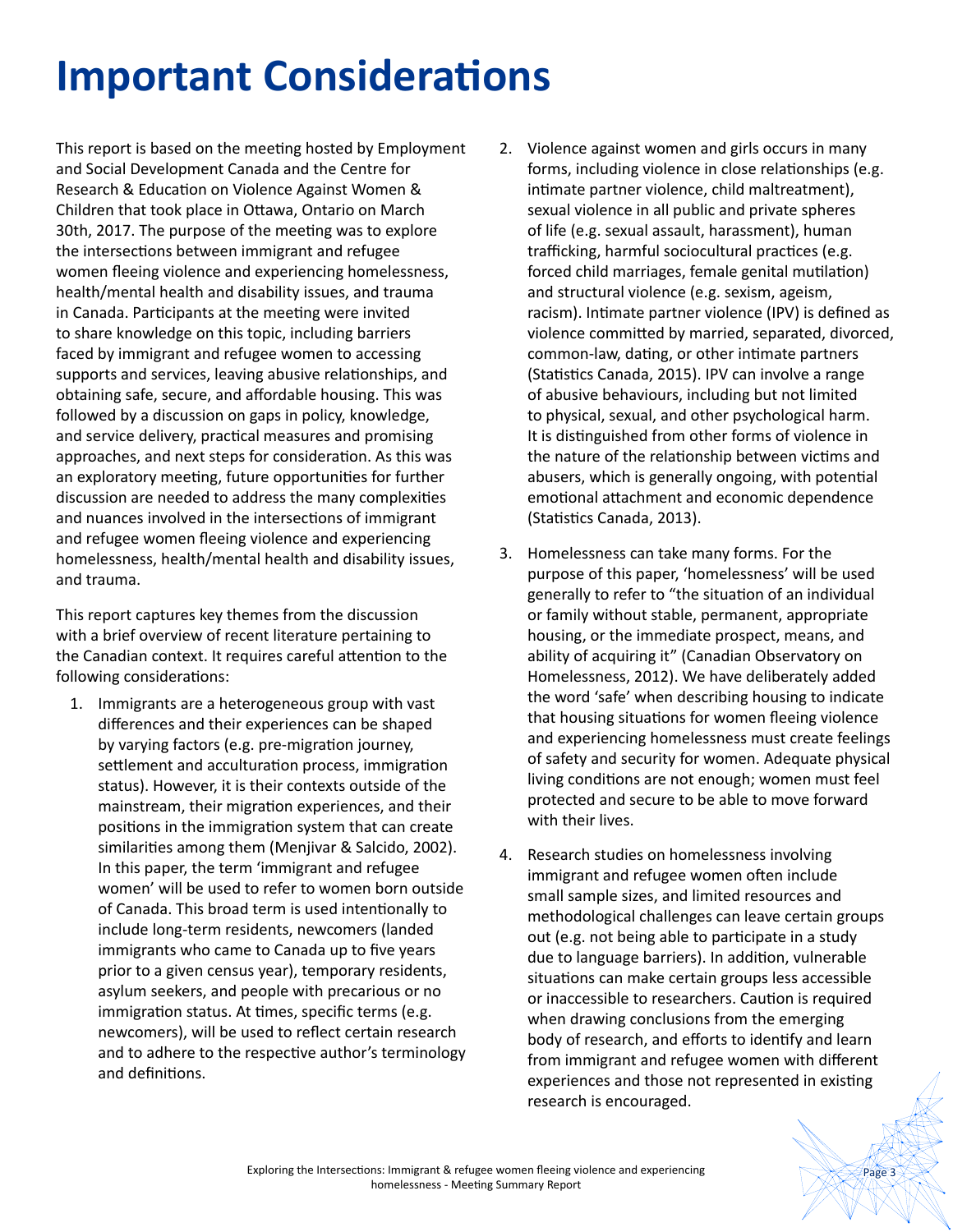5. The peer-reviewed and grey literature for this paper represents a scan of the Canadian context from 2005 to 2017. The focus was on publications that addressed some of the intersections of the key focus areas. Further examination of this topic should consider the body of literature from other countries.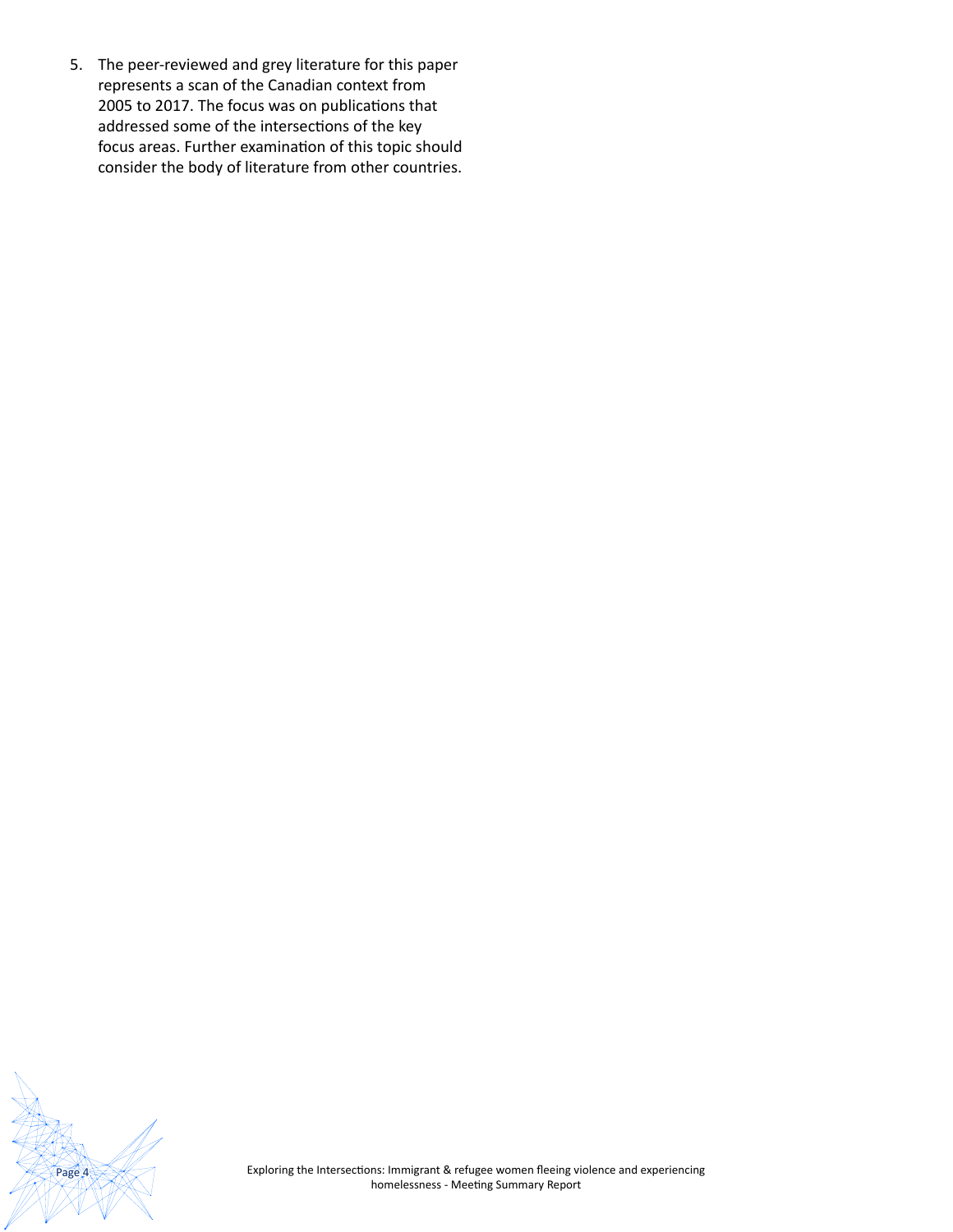## **Introduction**

Emerging research from across Canada points to a significant relationship between immigrant and refugee women fleeing violence and experiences of homelessness (BC Society of Transition Houses, 2015; Holtmann, 2016; Thurston et al. 2006). Overall estimates of violence have not been found to be higher in immigrant and refugee communities, however, their position as immigrants and refugees contributes both to their vulnerability and to barriers faced when accessing services and supports. A dynamic interplay of structural and interpersonal factors contributes to violence and increases the risk of homelessness for this group. This includes sponsorship relationships, pre-migration experiences, migration journeys, acculturation and settlement stressors, economic insecurity, cultural norms and traditions, and unfamiliarity with Canadian laws and regulations (Canadian Council on Social Development, 2006).

Intimate partner violence (IPV) has been found to be a leading cause of homelessness among women, including immigrant and refugee women (Gulliver-Garcia, 2016; Thurston et al., 2013). Findings from the 2016 coordinated Point-In-Time (PiT) count supported by Employment and Social Development Canada's (ESDC) Homelessness Partnering Strategy complements this research. For instance, domestic abuse was among the top cited reasons for most recent housing loss among respondents who were newcomer women. At the same time, newcomers were not found to be overrepresented in Canada's homeless population (ESDC, 2016). Although these results should be carefully considered given the relatively small sample of newcomer women in the PiT count, the homelessness phenomenon among immigrant and refugee women has been identified by researchers and advocates as an area of focus that requires further understanding and attention.

A **Point-In-Time Count** is a "one-day snapshot of homelessness in shelters and on the streets within a community. It estimates how many people are experiencing homelessness in emergency shelters, in transitional housing, and in unsheltered locations on the day of the count. It can also include people who are in health or corrections facilities, such as hospitals, detox centres, detention centres, or jails – who do not have a place to go when they are released."

To further explore this issue holistically and to identify systemic issues, barriers, and gaps that may contribute to this phenomenon, ESDC and the Centre for Research & Education on Violence Against Women & Children (CREVAWC) convened a half-day meeting in Ottawa for academic, government, and community leaders. The intersections between the following interconnected areas of focus were addressed:

- Immigrant and refugee issues;
- Women fleeing intimate partner violence (IPV);
- Homelessness;
- Health/mental health and disability issues; and
- Trauma.

Participants from across multiple sectors with significant experience and expertise contributed to a fruitful discussion. Through small group and large group activities, participants shared what they knew about immigrant and refugee women fleeing IPV and experiencing homelessness, health/mental health and disability issues, and trauma. This was followed by an analysis of the barriers faced by immigrant and refugee women, and gaps in policy, knowledge, and service delivery that can impede access to supports and services and contribute to a cycle of homelessness for this group. Finally, participants identified possible next steps, practical measures, and examples of promising approaches (see Meeting Agenda in Appendix A). This report captures key themes that emerged from discussions and includes a review of current research on the areas of focus. It is divided into the following sections:

- A literature review on the areas of focus and their intersections;
- Barriers to fleeing abusive relationships, accessing supports and services, and obtaining safe, secure, and affordable housing for immigrant and refugee women;
- Gaps in knowledge, policy, and service delivery and promising approaches; and
- Considerations for moving forward.

Participants indicated that addressing this issue requires meaningful involvement from many sectors including housing, immigration and settlement, violence against women (VAW), and mental health organizations. Most importantly, inclusive opportunities must be created

#### **ESDC, 2017; 4**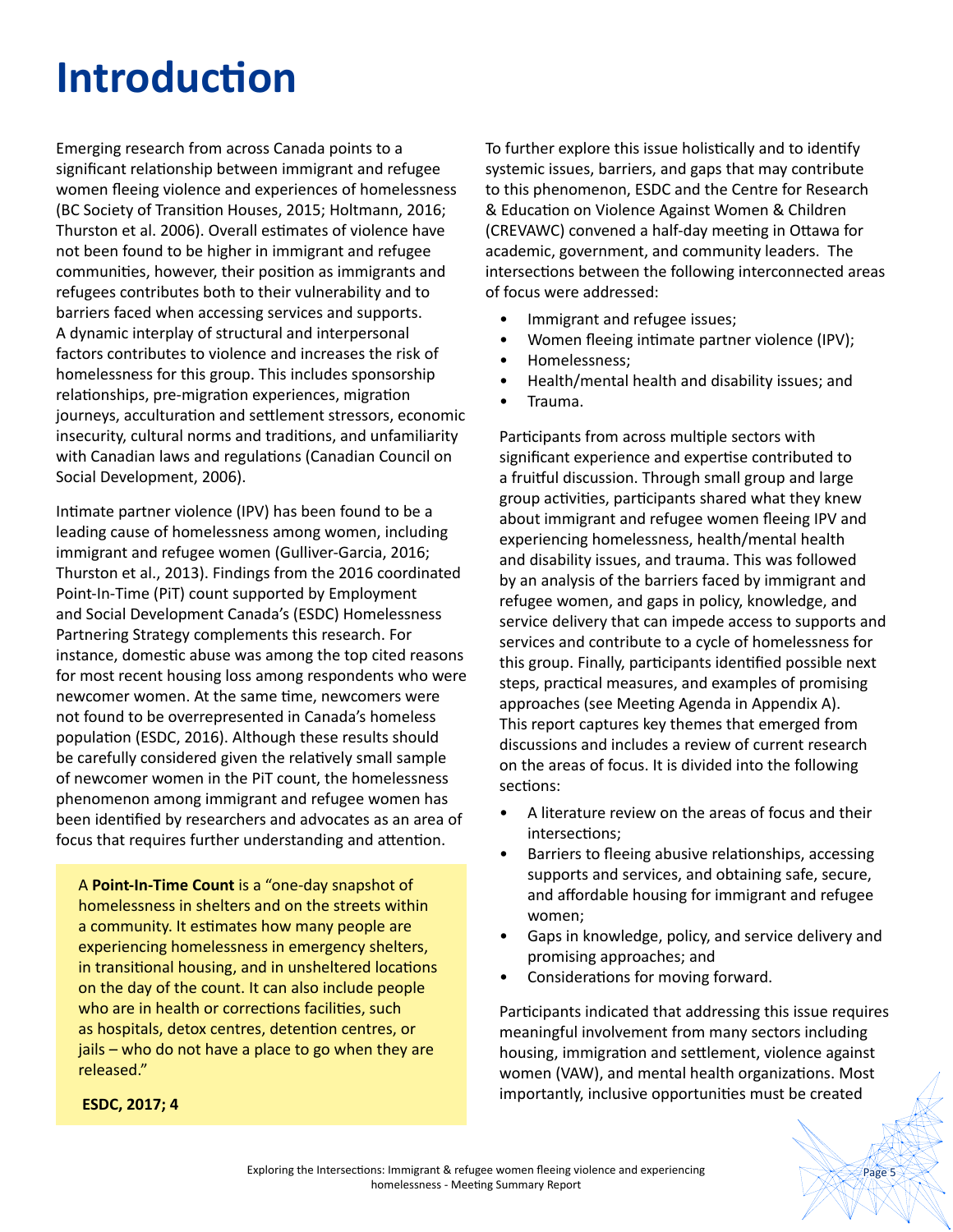for immigrant and refugee women fleeing violence and experiencing homelessness to inform and participate in developing and implementing research, services, and policy.

Y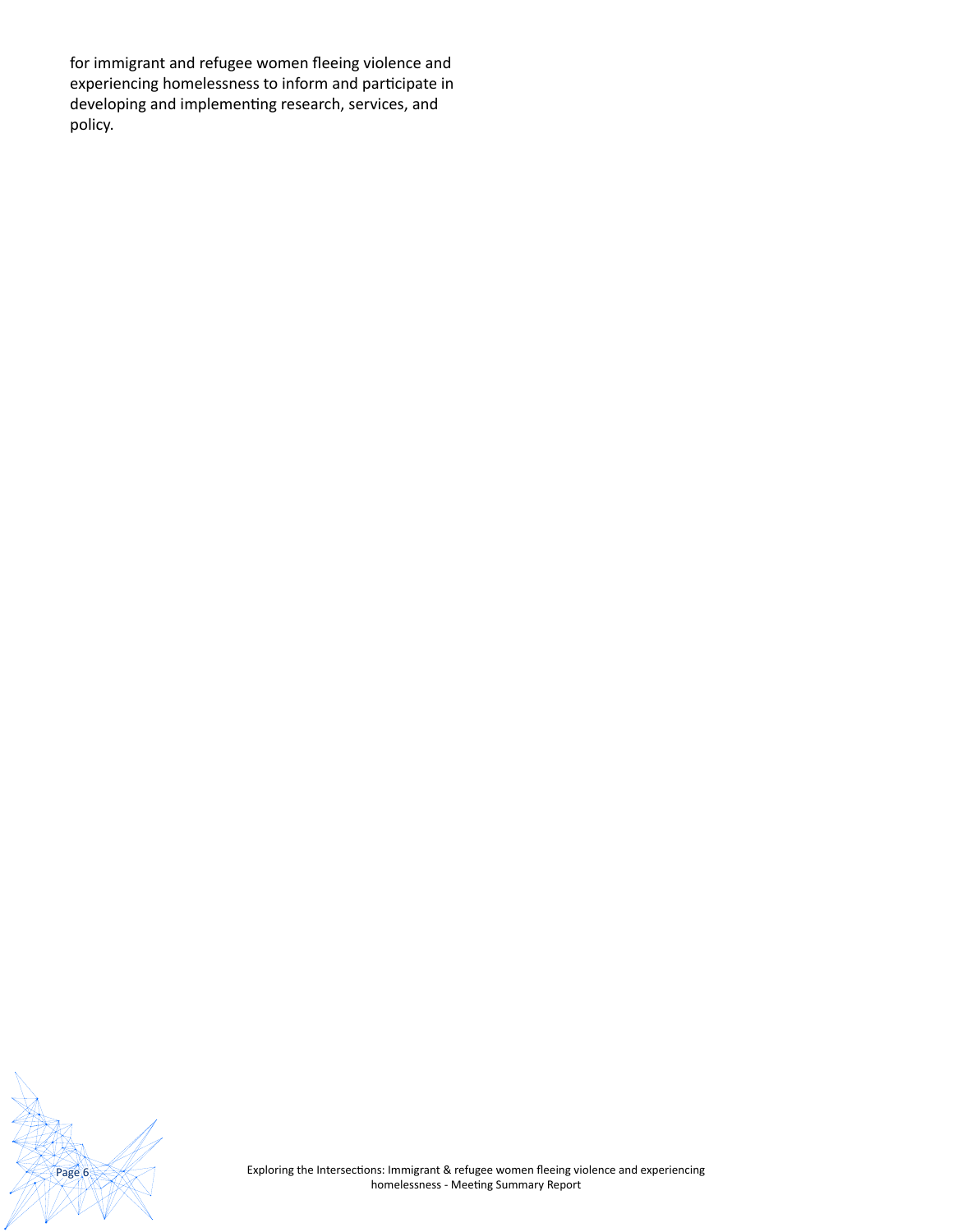## **Literature Review**

There is a growing body of research on the areas of homelessness, health/mental health, disability issues, IPV and family violence, trauma, and migration and settlement experiences. However, research that seeks to address the intersections between all, or some, of these areas is limited. Furthermore, research on homelessness often focuses on certain groups (e.g. persons with serious mental health disorders and substance abuse; men), and offers limited insight on the needs of immigrant and refugee women experiencing homelessness. Accordingly, less is known about the pathways into and out of homelessness for immigrant and refugee women, how homelessness relates to their experiences of violence, health/mental health and disability issues, and trauma, and the additional barriers they face due to their unique positions as immigrants and/or refugees. As such, the complexities of lived experience within these intersections are not well understood.

In an effort to better understand the Canadian context, this section will provide an overview of research on each of these areas (immigrant and refugee women, homelessness, violence, health/mental health and disability issues, and trauma), as well as their intersections, when available. Peer-reviewed journal articles and grey literature from 2005-2017 are summarized below. Findings from this research resonate with key themes identified at the meeting, and help to contextualize the meeting discussion and frame next steps and practical measures for consideration.

### **Homelessness in Canada**

Despite some successful prevention and intervention efforts, homelessness continues to be a significant issue in Canada with serious economic and social consequences. Though the image of a single, older man sleeping on the street corner is often associated with homelessness, this is far from the reality. Single, older men between the ages of 25 and 55, account for almost half of the homeless population in Canada (47.5%), however, more women, families, and youth are experiencing homelessness than in the past (Government of Canada, 2012; Richter & Chaw-Kant, 2008; Gaetz et al., 2016). Homelessness does not look the same for everyone and experiences of homelessness are not always "visible". As cited in Gaetz et al. (2013), it is estimated that for every person who is absolutely homeless, often the most visible type, there are at least three more who fall into the category of hidden

homelessness.

Enumeration of homelessness can be challenging due to a number of methodological challenges. For instance, individuals can move in and out of homelessness quickly and it is difficult to capture hidden homelessness. Inconsistent use of definitions, typologies, and methodologies, means that some groups can be left out depending on what definition is being used in a count. VAW shelters are often not counted in PiT counts, thus missing a significant group of individuals who may be experiencing homelessness. As such, few reliable estimates of homelessness in Canada exist, and sources often provide different numbers. Advocates report that homelessness affects approximately 235,000 Canadians a year and 35,000 Canadians on any given night (Gaetz, 2016). The Government of Canada estimates that 150,000 individuals use shelters every year across Canada (Government of Canada, 2017). This range (150,000 to 235,000) is often referred to in the literature.

## **Defining Homelessness**

There is no single "official" single definition of homelessness in Canada although various advocates, researchers, and policymakers have provided their own interpretations of the various forms that exist. Advocates argue that a common definition can help develop a framework for "understanding and describing homelessness, and a means for identifying goals, strategies, and interventions, as well as measuring outcomes and progress" (Canadian Observatory for Homelessness, 2008).

### **Typology of homelessness used by the Government of Canada:**

**Absolute:** those living on the street or in emergency shelters

**Hidden or concealed:** those who do not have a place of their own, who live in a car, with family or friends, or in a long-term institution

**Relative:** those who are housed but reside in substandard shelter and/or who may be at risk of losing their homes

Echenberg & Jensen, 2008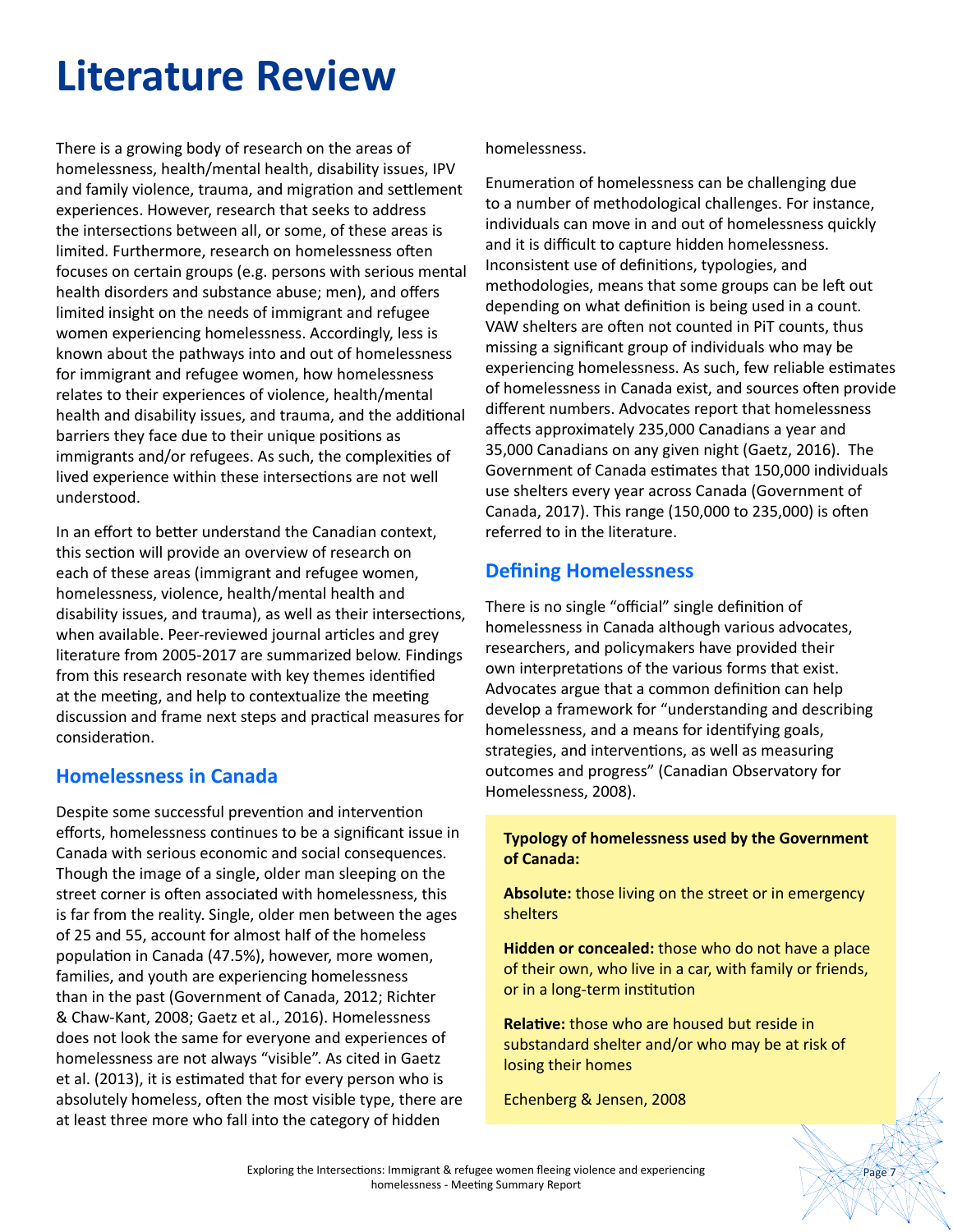The Government of Canada refers to homelessness as situated within a continuum of types of shelter that consider the specific housing situation of an individual and the duration and/or frequency of homeless episodes (Echenberg & Jensen, 2008). This includes *absolute homelessness* (those living on the street or in emergency shelters), *hidden or concealed homelessness* (those who do not have a place of their own, who live in a car, with family or friends, or in a long-term institution), and *relative homelessness* (those who are housed but reside in substandard shelter and/or who may be at risk of losing their homes) (Echenberg & Jensen, 2008).

The Canadian Observatory on Homelessness has provided a more detailed typology of homelessness that considers a range of housing and shelter situations on a continuum (Canadian Observatory on Homelessness, 2008). This includes: (1) *unsheltered, or absolutely homeless* and living on the streets or in places not intended for human habitation, (2) *emergency sheltered*, including those staying in overnight shelters for people who are homeless or impacted by famiy violence, (3) *provisionally accommodated*, meaning accommodation is temporary or lacks security of tenure, and lastly (4) *at risk of homelessness*, referring to people who are not homeless, but whose current economic and/or housing situation is precarious or is not in accordance with public health and safety standards.

Other typologies address the element of time, or frequency and persistence of homeless episodes experienced by an individual. This includes: *chronic homelessness* (long-term or repeated homelessness often experienced by those with chronic illness or addiction problems); *cyclical homelessness* (resulting from a change in circumstance), and *temporary homelessness* (short in duration, often due to natural disasters or house fires) (Echenberg & Jensen, 2008).

These varying definitions and typologies indicate that homelessness is a multi-dimensional construct and individuals experiencing homelessness belong to a vastly diverse group with different needs, resources, and circumstances. Pathways into and out of homelessness can be experienced by anyone, although certain groups (e.g. immigrant and refugee women) may face additional disadvantages that can propel them onto the pathways to homelessness more rapidly, with increased barriers to accessing supports and services. However, a lack of consistency in defining homelessness makes it more difficult to address the issue "as the way a problem is defined has important policy implications; definitions can influence how the problem is perceived and the

prescription of possible solutions" (Echenberg & Jensen, 2008; 1). Furthermore, different interpretations of homelessness can exclude some groups who may not "fit" with the specific definition of homelessness being used. Once an agreed-upon definition of homelessness is adopted, prevention and intervention strategies can be developed, or enhanced, to meet the core needs of all groups experiencing homelessness (i.e. affordable housing) while providing tailored supports and services (e.g. mental health supports). Prevention and intervention strategies that assume a "one-size fits all" approach cannot adequately meet the needs of certain groups. For instance, strategies designed for older, single men who experience chronic homelessness may not provide the same benefits for individuals who may have dependents, are fleeing violence, or have recently been kicked out of the house (e.g. youth). In addition, groups such as immigrant and refugee women fleeing violence and experiencing homelessness face many challenges that can impede access to broader supports and services. These unique contexts and barriers are examined below.

## **Gendered Experiences of Homelessness in Canada**

Homelessness is inherently gendered and experiences differ greatly for men, women, and non-binary persons (Thurston et al., 2013; Walsh, Rutherford, & Kuzmak, 2009; Yonge Street Mission, 2009). Overall, more men are homeless than women, and male homelessness is often more visible as they are more likely to sleep in public places or on the streets (Kirkby & Mettler, 2016). Due to threats of physical and sexual violence on the streets and avoidance of the shelter system, women's homelessness is less visible (Kirkby & Mettler, 2016; Richter & Chaw-Kant, 2008). While the majority of homelessness research focuses on men and women, there is emerging literature on the experiences of gender non-binary persons and homelessness, particularly within the context of youth homelessness. (Yonge Street Mission, 2009; Abramovich, 2013).

### *Violence and Homelessness*

Homelessness for all is often the result of a variety of interconnected structural and individual factors, and pathways into and out of homelessness may differ according to gender. IPV is a leading cause of homelessness for women and children, and affects their experiences of homelessness, poverty, trauma, and substance abuse (Gulliver-Garcia, 2016; Thurston et al., 2013). One Canadian study identified family violence as one of the main causes of homelessness among family members (as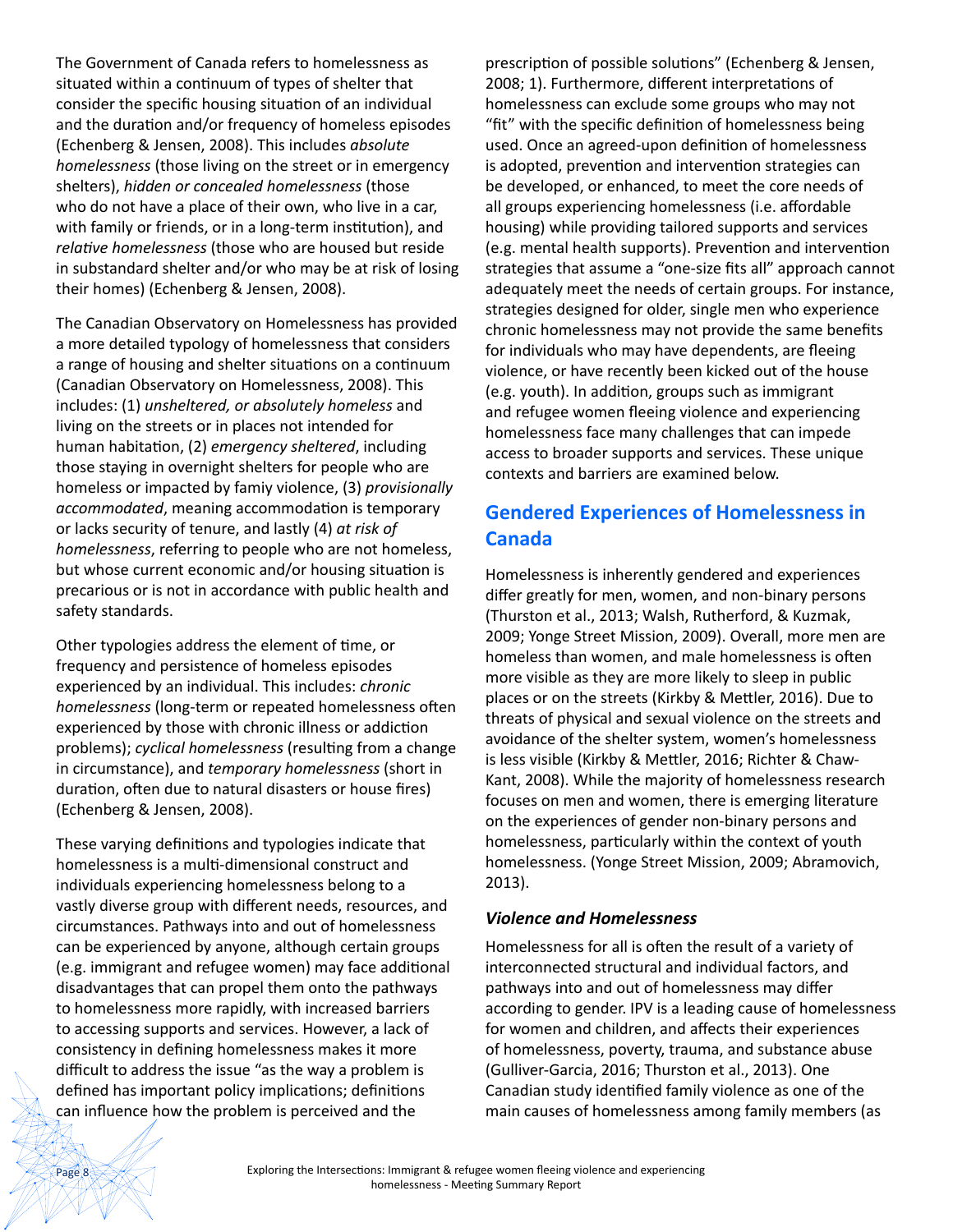cited in Novac, 2006). Particularly, it indicated that for more than 40% of the 59 homeless families interviewed in 10 major cities across Canada, family violence was among the factors identified as contributing to housing loss (as cited in Novac, 2006). Substance abuse is often viewed as both a major reason for becoming homeless, and as a coping mechanism for domestic abuse that may, eventually, lead to homelessness (Tutty et al., 2014).

Increased risk of violence and danger on the streets, as well as limited or no access to safe, secure, and affordable housing, leads many women to remain with violent partners (Gaetz, Donaldson, Richter, & Gulliver, 2013; Thurston et al., 2013; Thurston et al., 2006; Tutty, 2006; Tutty et al., 2014). Little (2015) suggests that "an abused woman is more likely to be homeless, and once homeless, she is more likely to be abused again", referring to the desperate actions women often resort to in order to avoid the risks associated with not having shelter (e.g. entering new abusive relationships) (5).

Adequate and affordable housing, identified as an underprovided resource, is critical to facilitating a woman's ability to leave a violent relationship (Jategaonkar & Ponic, 2011; BC Society of Transition Houses, 2015). Limited short and long-term housing options coupled with a long waiting period to obtain safe, secure, and affordable housing can also compel women to return to their abusive partners (BC Society of Transition Houses, 2015; Little, 2015). One Canadian study found that 31% of shelter users intended to return to the abuser because of lack of housing options (Taylor-Butts, 2007). Women also avoid using the shelter system, further contributing to the invisibility of their homelessness, for fear of violence and inadequate responses to their needs, especially for those who have substance use and/or mental health issues (Kirkby & Mettler, 2016). Women move back and forth between secure and precarious situations on the housing continuum, due to factors such as the availability of affordable housing and adequate living conditions, socio-economic factors and employment, role of service providers and advocates, health and disability issues, personal safety concerns, and influences of gender and culture on housing options.

Women who are homeless also have different needs than men (Walsh et al., 2009). For those who are pregnant or parenting, there are increased barriers to securing housing, and women with children have been found to be at higher risk of living in substandard conditions (Kirkby & Mettler, 2016; Ritcher & Chaw-Kent, 2008). For parenting women, use of emergency shelters and supports are also limited due to fear of apprehension of their children by

child protection authorities (Kirky & Mettler, 2016). Family homelessness (i.e. homeless adults and their dependents) also requires stable housing as child homelessness has been linked to poor health outcomes, with longer periods of homelessness associated with worse health outcomes (Sandel, Sheward, & Sturtevant, 2015).

Woodhall-Melnik and colleagues (2016) note that studies on women fleeing violence and searching for stable housing often focus on the material and physical aspects of housing rather than recognizing the importance of psychosocial dimensions of housing that can create "feelings of safety, security, belonging, and attachment to home" (4). This is important given that many studies have noted the critical relationship between the "home" and feelings of security. Saunders (1989) emphasized that home ownership is a source of ontological security, described as "a sense of continuity and order in events, including those not directly within the perceptual environment of the individual" (Giddens, 1991; 243). Deviations from routines and normal life can create anxious feelings about what is unknown and how to protect oneself from future harm (Giddens, 1991). Furthermore, Padgett (2007) states that "home" can contribute to ontological security for persons who have experienced psychiatric symptoms and homelessness, and that for this particular population, housing stability can create new experiences of routine, control, and selfdevelopment. This may be true for other groups as well, like women experiencing IPV (Woodhall-Melnik, et al., 2016). Robinson (2008) notes that in addition to the grief and psychological trauma that comes with experiencing IPV, women also face alienation that evolves from being without a home. Thus, housing instability can further exacerbate the trauma that women experience when living with abusive partners or attempting to leave them (Woodhall-Melnik et al., 2016). Women in one study who had left violent households indicated that stable housing for them meant permanence, but also safety, security, family friendly housing, and comfort (Woodhall-Melnik et al., 2016). They also noted, however, that temporary housing situations such as transitional housing, and women's shelters, and the services received contributed to feelings of stability as well (Woodhall-Melnik et al., 2016).

### *Homelessness and LGBTQ Individuals*

The complex experiences of lesbian, gay, bisexual, transgender and queer (LGBTQ) individuals must also be considered. However, much of the research found on this group focuses on youth, and research on experiences of immigrants and refugees within this group is scarce. The focus on youth may be due to a number of reasons,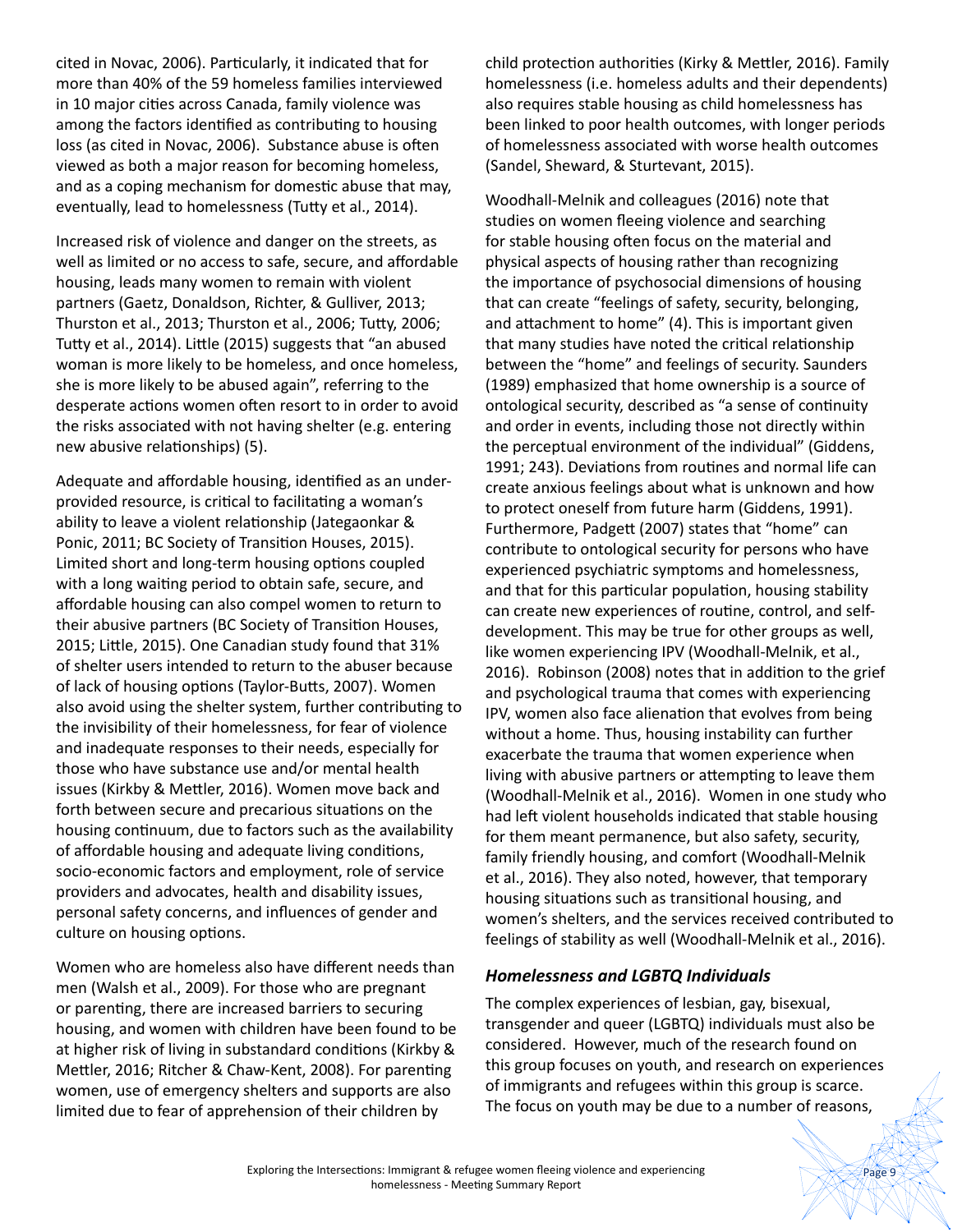including a larger percentage of youth who have disclosed their sexuality/gender identity than adults, the unique challenges faced by youth, and the role of family conflict in contributing to their homelessness. Findings suggest that LBGTQ youth are overrepresented in the homeless youth population in North America (as cited in Abramovich, 2012). Pathways into homelessness for this group can vary, however, one of the main causes for young people leaving home or getting kicked out is family conflict (Public Health Agency of Canada, 2006). This may include abuse, homophobia, or having to leave after revealing their sexual orientation or gender identity to their families (as cited in Abramovich, 2012). Estimates on the number of LGBTQ youth experiencing homelessness are limited as services often do not collect data on sexual orientation or gender identity. Using data from the 2014 General Social Survey, Statistics Canada found that of Canadians who selfidentified as homosexual or bisexual, 15% reported having experienced hidden homelessness (Rodrigue, 2016). Notably, almost 2 in 10 bisexuals (18%) had experienced hidden homelessness compared to 8% of heterosexuals (Rodrigue, 2016). However, further research into the experiences of adult LGBTQ individuals experiencing homelessness is needed, particularly those individuals who are at multiple intersecting identities (e.g. immigrants and refugees).

## **Immigrant and refugee women experiences of violence, homelessness, health/mental health and disability issues, and trauma**

Experiences of homelessness faced by immigrant and refugee women have been the subject of little investigation in Canada, particularly in academic, peerreviewed literature. For instance, immigrant, refugee and newcomer homelessness is sometimes alluded to in general studies on women's homelessness or newcomers' housing insecurity (Ives, Hanley, Walsh, Este, Ben-Soltane, & Pearce, 2015). However, the complexities of the issues related to violence, poverty, discrimination, and health are missed. As cited in the paper by Ives and her colleagues (2015), risks of homelessness are increased for immigrant/ refugee women (compared to woman in general) due to their "higher rates of poverty, interpersonal dependency, childcare responsibilities, interpersonal violence, and social exclusion and isolation" (5).

Research on prevalence and rates of IPV in immigrant and refugee communities in Canada is limited. Available research suggests that violence does not occur more in immigrant and refugee communities, although this may vary based on forms of abuse and length of time

in Canada. For instance, one study found that the proportion of spousal emotional abuse was significantly higher among immigrant women than Canadian-born women, however the proportions of spousal physical abuse were not statistically different for women in either group (Ahmad, Ali, & Stewart, 2005). Other studies have attributed prevalence rates based on length of stay in Canada (Hyman, Forte, Du Mont, Romans, & Cohen, 2006). Hyman et al. (2006) found that while newcomers are often perceived as being a higher risk group than more established immigrants for IPV, the risk for IPV is actually higher during later periods of the resettlement process. Findings from migrant studies have speculated that this is often because risk behaviours commonly associated with IPV, such as alcohol and drug use, can increase with length of stay in a new country due to isolation from traditional support systems, perceived discrimination, and acculturative stress (Roger, Cortes, & Malgady, 1991; Hyman, 2002; Chen, Ng, & Wilkins, 1996; Pérez, 2002). Immigrant and refugee women are often led into homelessness due to experiences of violence, either occurring pre-arrival and/or once they have settled in a landed country (Van Berkum & Oudshoorn, 2015; Thurston et al., 2013). Experiences of violence may be physical in nature, however, they can also include social isolation, financial control, and sponsorship status threats (Van Berkum & Oudshoorn, 2015). Immigrant women may also face abuse from other family members (e.g. siblings, inlaws) (Thurston et al., 2013).

Immigrant and refugee women overall may not access the shelter system for a number of reasons and are therefore, more likely to experience hidden homelessness and overcrowding (Fiedler et al., 2006). Experiences of shelter use can vary as well. One study that compared experiences of Canadian-born women, immigrant women with permanent resident status, and non-status migrant women in family homelessness shelters found that while Canadianborn women moved around more, they spent less time homeless than immigrant women (Paradis, Novac, Sarty, & Hulchanski, 2008). Immigrant women with permanent resident status experienced more stable housing prior to shelter use, however, their stays were longer than those of Canadian born women (Paradis et al., 2008). Non-status migrant women were the most vulnerable; they had the most unstable pre-shelter housing of the three groups and their shelter stays were much longer (Paradis et al., 2008).

 A Statistics Canada (2016) study on hidden homelessness found that Canadians with a disability are more likely to experience hidden homelessness, and that those who reported at least three disabilities were four times more likely to have experienced hidden homelessness (26%)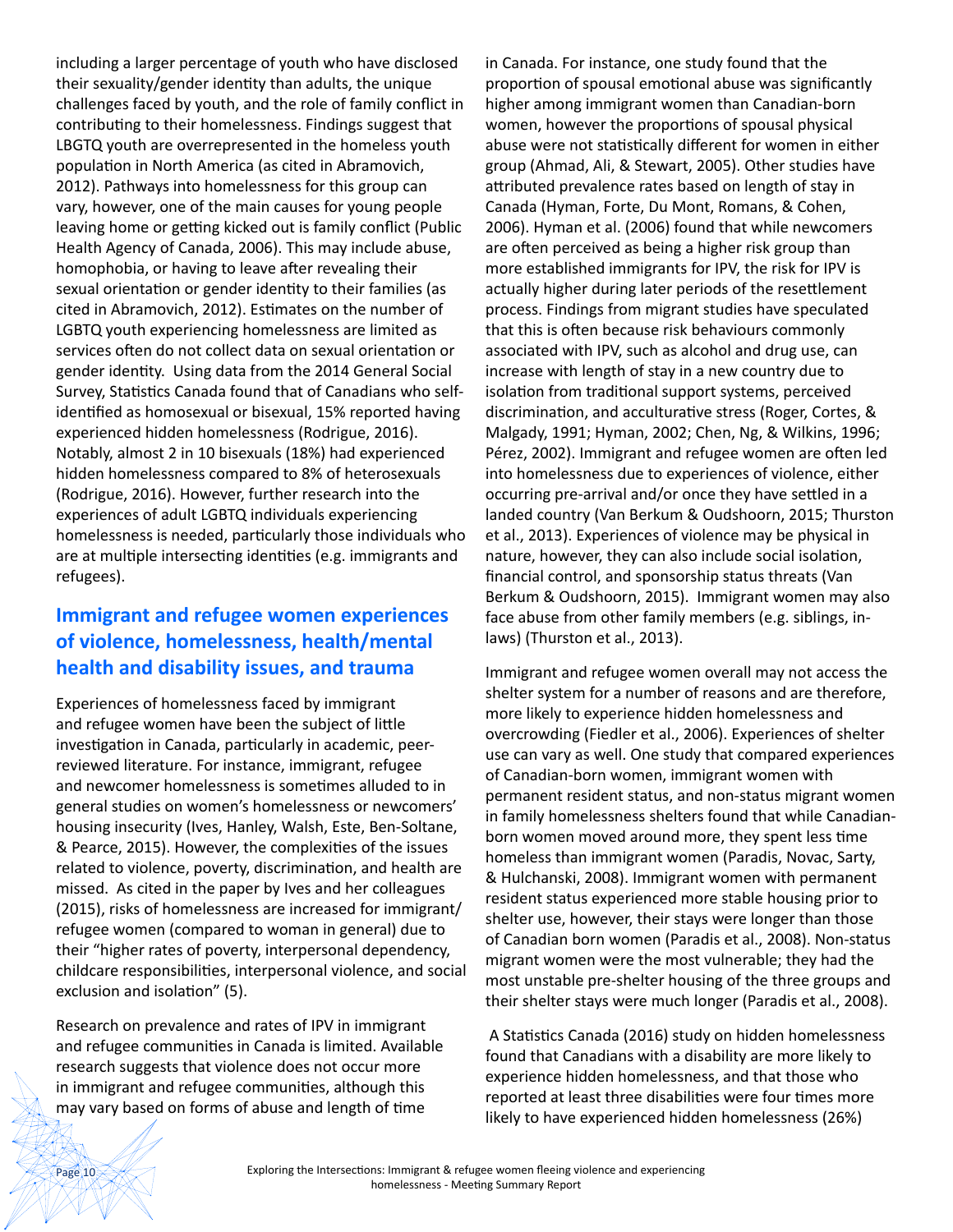than those with no reported disability (6%). In general, women with disabilities face higher rates of genderbased violence with estimates indicating that 60% of women with disabilities have experienced some form of violence (DAWN, 2014). Perreault (2009) analyzed the 2004 General Social Survey (GSS) data and found that persons with disabilities were between 50% and 100% more likely to have experienced spousal violence than persons without disabilities. Violence against women with disabilities may include neglect related to her care, abuse by a caregiver or support person, forced isolation, physiological violence, and emotional abuse (DAWN, 2014). Women with disabilities face even more barriers to accessing supports and services, including a lack of fully accessible shelters. Research on newcomer women with disabilities and experiences of IPV was not found in the present literature scan. Information on the number and experiences of immigrant/refugee women with disabilities or those with disabilities living with violence are not well known. However, we would presume that women who are newcomer, immigrant, or refugee, and have disabilities can face similar experiences of violence and barriers to seeking help as do women with disabilities in general.

### *Homelessness, Violence, and Mental Health*

Women fleeing violence and experiencing homelessness can also experience poor mental health and well-being, given that violence is an important determinant in women's health and physical and psychological impacts of violence can be long-lasting (Jategaonkar & Ponic, 2011; Wathen, 2012). Ford-Gilboe, Wuest, Varcoe, Davies, Merritt-Gray, Campbell, et al. (2009) found in their study that experiences of intimate partner violence can continue to have direct negative impacts on women's mental and physical health almost two years after leaving an abusive relationship and the degree of these impacts is linked to the severity of the abuse. The same study also suggested that the relationship between violence and health outcomes could be mitigated by the combined personal, social, and economic, resources a woman has available to her (e.g. housing) (Ford-Gilboe et al., 2009).

Immigrant and refugee women may be even more vulnerable as immigration and acculturation can be stressful processes that have been known to impact mental health and increase victimization to family violence (Chaze & Medhekar, 2017). The "healthy immigrant effect" recognizes that although immigrants enter the country with higher levels of physical and mental health than the native-born population, this declines after immigration partly due to the stressors of immigration, settlement, and racism and discrimination faced by racialized immigrants

(Thomson, Chaze, George, & Guruge, 2015). This "healthy immigrant effect" is lost after seven years in Canada, and immigrants from racialized groups and refugees are at risk for poorer health soon after arrival (Gushulak, Pottie, Roberts, Torres, & DesMeules, 2011; Newbold, 2005; Ng, Wilkins, Gendron, & Bertholet, 2005). Even when factoring in the healthy immigrant effect, evidence shows that on average, immigrants and refugees have similar or higher rates of mental illness compared with non-immigrants, although rates vary between different ethnocultural groups (as cited in Mental Health Commission of Canada, 2016).

Furthermore, women's pre-migration experiences must be recognized; there are often histories of trauma including torture, gender-based violence, and living in dangerous situations (e.g. refugee camps) (Khanlou, 2010). Research suggests that homelessness can be a result of traumatic issues, and also can cause or contribute to trauma (Gulliver-Garcia, 2016). This is particularly concerning for immigrants and refugees who may already be experiencing pre-migration trauma, then having to cope with traumatic stress due to violence and homelessness.

Housing instability or insecurity can also intensify poor mental health for women experiencing interpersonal violence (Daoud et al., 2016). Although research is limited on links between housing instability and health of women experiencing interpersonal violence, one study has found that women in shelters had high levels of stress and substance use (Daoud et al., 2016). Another study showed that women facing housing instability had higher rates of depression and post-traumatic stress disorder (PTSD), reduced quality of life, poor school and work attendance, and increased use of emergency departments (Daoud et al., 2016). Higher rates of disease and mortality have been linked to homelessness. For instance, lack of affordable housing, and exposure to various environmental hazards along with other poor living conditions put women in Canada at an increased risk of health problems (Daoud et al., 2016).

Social determinants of health such as social (e.g. interpersonal and family violence) and physical (e.g. appropriate housing) environments, and migration, can undermine the health of immigrant and refugee populations (Mental Health Commission of Canada, 2016). This is important to consider as immigrants and ethnic minorities are underrepresented in the mental health care system. The Mental Health Commission of Canada (MHCC) reports that immigrant and refugees also have lower rates of help seeking due to barriers related to service accessibility, provider-patient interaction, circumstantial challenges, language, stigma, and fear (MHCC, 2016). As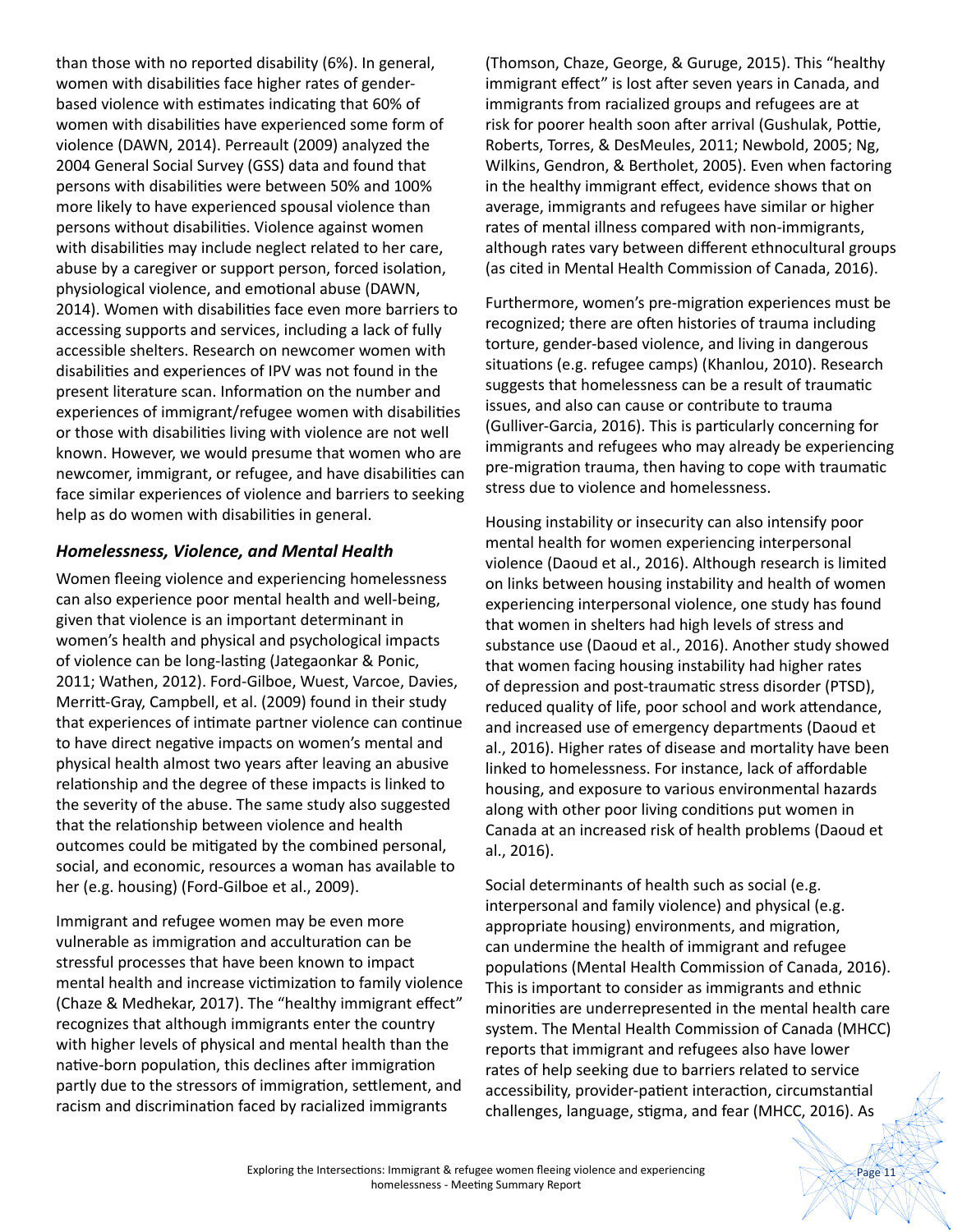cited in the paper by Thomson and colleagues (2015), mental health services are underutilized due to barriers related to "uptake of existing health information and services; those that were related to the process of immigrant settlement; and barriers related to availability of appropriate services and cultural barriers" (5). International literature suggests a number of promising practices to improve services for diverse populations that include culturally-adapted psychotherapies, developing integrated-care pathways adapted for ethnic groups, and cultural adaption (MHCC, 2016).

Additional factors related to migration and acculturation and help-seeking can intensify the needs of immigrant and refugee women who are fleeing violence and experiencing homelessness. A range of systemic, interpersonal, and cultural barriers exist and are discussed below.

## **Barriers faced by immigrant and refugee women**

Although Canadian-born women face numerous barriers to fleeing violence and accessing adequate and affordable housing, additional difficulties faced by immigrant and refugee women can exacerbate these barriers and can create new ones. These include language and literacy barriers, limited knowledge of Canadian systems, laws and policies (Thurston et al., 2006), precarious citizenship status, limited support systems, cultural beliefs and family dynamics (Van Berkum & Oudshoorn, 2015). Even fewer alternate solutions for housing exist for this particular group as informal supports that could offer temporary accommodations are limited or non-existent (Thurston et al., 2013; BC Society of Transition Houses, 2015). Refugees and asylum seekers often have even fewer social networks than other immigrants (Preston, Murdie, D'Addario, Sibanda, Murnaghan, Logan, & Ahn, 2011). This is particularly significant given theories of help-seeking for IPV indicate the importance of informal help (e.g. from family or friends) (Kaukinen, 2002; Kershner & Anderson, 2002). Informal help has been suggested to be a pathway to more formal supports and services from health, criminal justice, and social service systems (Kaukinen, 2002).

A number of structural barriers exist for immigrant and refugee women: precarious citizenship status (i.e. conditional status, sponsorship by spouse), non-eligibility for services due to status, lower levels of employment or unemployment due to non-recognition of qualifications/ skills obtained outside Canada, stigma associated with mental health issues, misconceptions regarding mental health, and limited access to services due to

work requirements, childcare responsibilities, and/or transportation issues (Van Berkum & Oudshoorn, 2015).

Immigrant and refugee women often face significant challenges during pre-migration to Canada including uncertainty regarding immigration to Canada, poor living conditions, and volatile situations in their home country. The cumulative impacts of pre-migration stressors coupled with post-migration experiences of violence and homelessness, and barriers faced in obtaining supports can compound negative impacts. Supports and services that are readily available, accessible, and responsive to their needs can help immigrant and refugee women settle successfully in Canada. A study conducted in 2011 suggested that the length of time in Canada impacted help seeking for immigrant women experiencing violence; nonrecent immigrants (women who have lived in Canada for more than 10 years) had help-seeking rates similar to the women in the general population (Hyman, Forte, Du Mont, Romans, & Cohen, 2006). This suggests that immigrant and refugee women who have had more time to integrate in Canada may have some barriers reduced and/or greater access to services and supports that encourage helpseeking.

### *Barriers to leaving abusive relationships*

Immigrant and refugee women face additional systemic, interpersonal, sociopolitical and cultural barriers that are often produced through the interaction of multiple forms of identity dimensions and forms of oppression. Lack of education, limited access to culturally appropriate services, and financial insecurity are examples of the disadvantages faced by immigrant and refugee women when seeking help or leaving abusive relationships (Barrett & Pierre, 2011; Guruge & Humphreys, 2009). Furthermore, they are likely to face poverty and be in lower-paying jobs (Barrett & Pierre, 2011). Language barriers, cultural norms and beliefs that disapprove of disclosing personal matters, stigma and shame, threats of deportation, and fear of child apprehension are some of the range of barriers faced by this particular group (Barrett & Pierre, 2011; Alaggia, Regehr, Rishchynski, 2009; Ahmad, Driver, McNally, Stewart, 2009).

The amendments made to the Immigration and Refugee Protection Regulations in October 2012, which applied to spouses, common-law or conjugal partners in a relationship of two years or less with their sponsor, was often noted in the literature, and at the meeting, to be problematic for immigrant women who faced abuse by their sponsors. These amendments stated that the sponsored spouse must cohabit in a legitimate relationship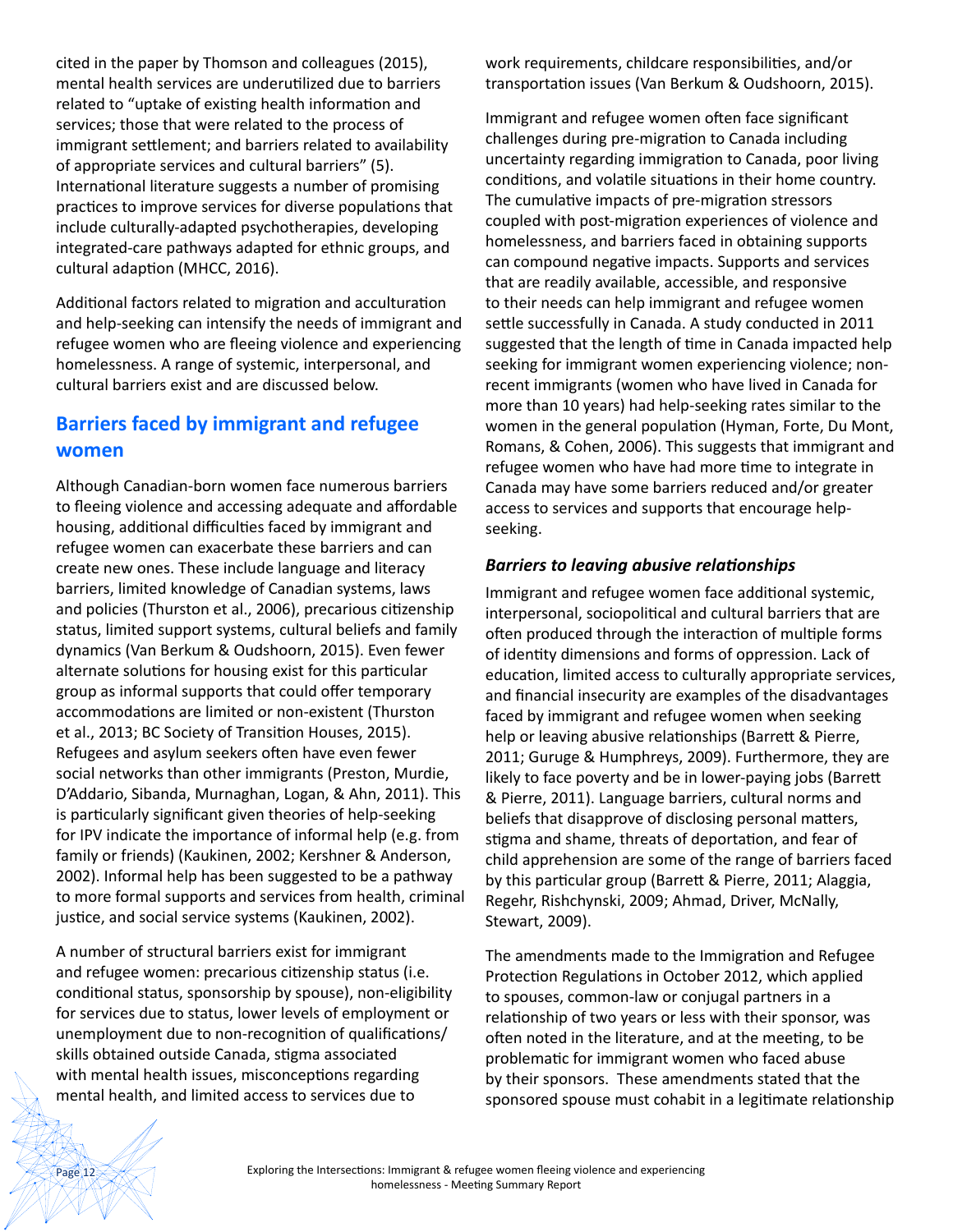with their sponsor for two years from the day on which they receive their permanent status in Canada, or face the possibility of revocation. This fear of deportation is often a major barrier that can keep immigrant women in violent relationships. Many immigrant women who have precarious citizenship status due to spousal sponsorship are unaware of the provisions that exist in cases of abuse (Holtmann, Torri, Rickards, & Matta, 2016). These provisions are often difficult to pursue and require evidence showing use of public services in the VAW sector, a challenging task given that many immigrant and refugee women do not access these services for the reasons listed below (Holtmann et al., 2016). Obtaining an exemption due to abuse also can be a complex and time-consuming process especially for women who have challenges navigating the system due to language barriers and lack of knowledge. Fear of deportation is higher for non-status women and asylum seekers who do not have any legal status and require the assistance of settlement workers or lawyers to apply to remain in Canada on humanitarian and compassionate grounds (Holtmann et al., 2016).

*On April 27, 2017, during preparation of this report, Immigration, Refugees and Citizenship Canada removed the condition that applied to some sponsored spouses or partners of Canadian citizens and permanent residents to live with their sponsors for two years in order to keep their permanent resident status.* 

This action was taken to demonstrate the Government's "commitment to gender equality and to combat gender violence" and concerns that "vulnerable sponsored spouses or partners may stay in abusive relationships because they are afraid of losing their permanent resident status even though an exception to the condition existed for those types of situation." (Government of Canada, 2017). The elimination of this condition will play a key role in reducing the power differential that exists between immigrant women and their sponsors, and the dependency that may force them to stay in abusive relationships due to fear of deportation.

### *Barriers to accessing supports and services*

Immigrant and refugee women also face multiple intersecting barriers when using services. Hyman and colleagues (2006) found that newcomers were more likely to report IPV to the police but less likely to use social services than Canadian-born women. Other studies have shown that immigrant women underutilize shelters, hotlines, and health, legal, and social services for IPV, attributed to linguistic barriers, financial constraints, social isolation, and discrimination (Du Mont, Forte, Cohen, Hyman, & Romans, 2005; Erez, Adelman, & Gregory, 2009; Fong, 2000; Gillum, 2009; Hyman, Forte, et al., 2006; Landrine, Klonoff, Corral, Fernandez, & Roesch, 2006; Lasser, 2006; Lee & Hadeed, 2009; Malley-Morrison & Hines, 2007).

Immigrant and refugee women may also face concerns about services not being able to adequately meet spiritual or cultural needs, lack of language-specific services, providing limited or no culturally or religious-specific foods (e.g. halal and kosher meats, vegetarian options), and absence of prayer or faith-based rooms. Some service providers have not adopted anti-racism, anti-oppressive principles and may have staff that are not sufficiently trained to work with clients from different backgrounds. A study from British Columbia suggests that many immigrant and refugee women do not access transition housing due to their lack of awareness about what transition housing is and their concerns about transition home environments and communal living (BC Society of Transition Houses, 2015).

Cultural norms and beliefs and social factors also create additional barriers faced by immigrant and refugee women. For some women, social and cultural norms can create stigma and shame for those who speak about violence experienced in their relationships (Thurston et al., 2013; Alaggia et al., 2009; BC Society of Transition Houses, 2015, Ahmad et al., 2009). Lack of familial and community supports and networks and limited housing options due to financial insecurity can also increase the risk of homelessness. Some studies found that immigrant and refugee women are not always aware that domestic violence is recognized in Canada to occur in many forms including social, psychological, spiritual, and economic abuse (Holtmann et al., 2016).

Newcomer women with disabilities are likely to face additional barriers that prevent them from accessing appropriate supports and services. In general, disabled women may face difficulties leaving abusive relationships due to fear of loss of disability-related supports, lack of access to attendance care and sign language interpretation, and fear of loss of services if the person abusing her is the caregiver (DAWN, 2014).

### *Barriers to obtaining safe, secure, and affordable housing*

Access to affordable, safe, and secure housing is a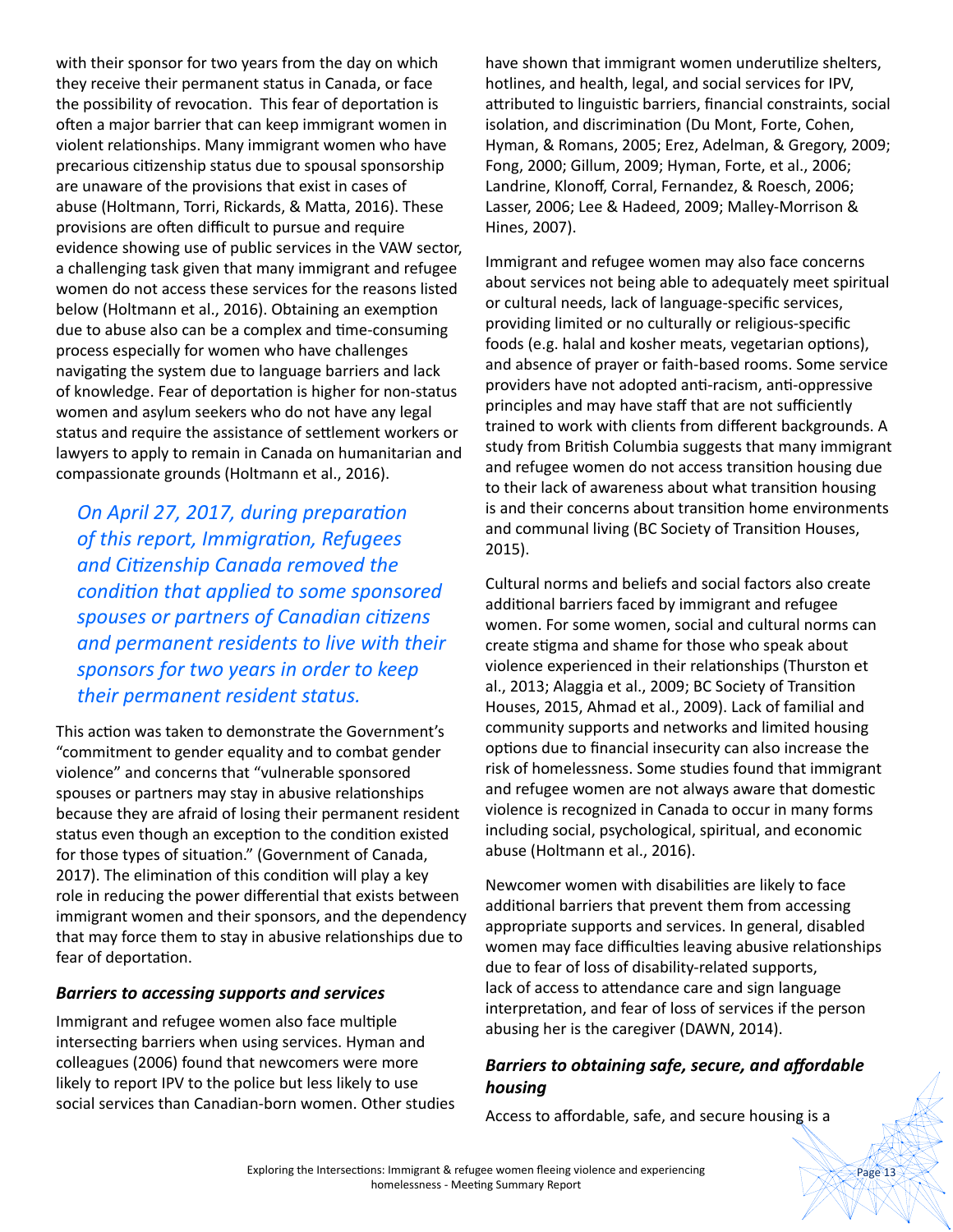major barrier for Canadian-born women and immigrant and refugee women fleeing violence and experiencing homelessness. For those with multiple family members, this is even more challenging. Lower government investments in affordable housing, increased market rates, and low vacancy rates have all contributed to this issue (Noble, 2016). Immigrant and refugee women have challenging economic circumstances that may put them at a further disadvantage to accessing affordable housing. Although educational attainment is higher among immigrant population, the labour force participation rate is lower when compared to Canadian-born women (Statistics Canada, 2015). Specifically, immigrant women face higher unemployment, more part-time work, and earn less than their Canadian-born counterparts (Statistics Canada, 2015).

Women in the general population who access social housing experience high levels of violence and harassment, including by former abusive partners (BC Society of Transition Houses 2015; Tutty et al., 2014). Housing managers who are aware of women leaving abusive relationships may fear that her abusive partner may create difficulties for them and other residents living in the building (BC Society of Transition Houses, 2015). A Canada Mortgage and Housing Corporation study (2006) found that landlords often discriminated against women when they knew they were fleeing violent relationships. The Ontario Human Rights Commission reported similar findings in 2008 where landlords feared that abusive partners would damage property. Harassment of women from landlords can also take place and some landlords were found to demand sex for lowered rent or had women do maintenance in the unit (Mosher, 2010). For immigrant and refugee women, racial discrimination and harassment are additional barriers when accessing social housing that can affect their already compromised well-being and safety (BC Society of Transition Houses, 2015; Little, 2015). One study found that African and South-Asian Canadian applicants experienced the highest levels of rental discriminations and that landlords would discriminate based on accents or neighborhoods they were coming from (Novac et al., 2004).

## **Gaps and Promising Approaches in Knowledge, Policy, and Service Delivery**

Review of the literature and discussions at the meeting pointed to gaps in knowledge, policy, and service delivery that can exacerbate challenges in understanding and addressing issues that contribute to homelessness experienced by immigrant and refugee women fleeing violence. This includes a limited understanding of the

issue, lack of access to services and supports, and policies may need to be adapted to meet the needs of this group.

Participants explored a range of practical measures to address these gaps. They noted the importance of sustained funding for adequate resources, direct services, and prevention to continue to meet the needs of immigrant and refugee women fleeing violence and experiencing homelessness. They also emphasized that gaps in knowledge, services, and policy require vision, a strategy, and 'buy-in' from multiple sectors and groups to implement practical, feasible, and sustainable measures. Examples of promising approaches from Canada and beyond are highlighted below.

### *Knowledge Gaps*

Despite significant research on homelessness in Canada and increased knowledge on the contextual realities of homelessness faced by some groups, there is limited understanding of the needs of immigrant and refugee women. As noted above, existing research on the intersections of immigrant and refugee women fleeing violence and experiencing homelessness, health/mental health and disability issues, and trauma is rare. This can be partly attributed to the nature of their housing insecurity and homelessness and that VAW shelters are not always counted in general PiT counts. Also, immigrants often underutilize shelters (Fiedler, Schuurman, & Hyndman, 2006). Consequently, the experiences of immigrant and refugee women and related solutions to address the barriers they face may be missed in research initiatives that inform policy development and service provision.

The hidden and complex nature of the issue also results in the absence of voices with lived experience of immigration and homelessness. Knowledge and expertise of people with lived experience can improve the quality and effectiveness of service models aimed at addressing homelessness. Meaningful opportunities for contribution include being involved in program or intervention design, preparing reports in accessible formats, informing evaluations and analyses, participating on advisory committees, and conducting community consultations. Successful engagement requires the development of safe spaces for women to share their experiences. Strong connections with, and support of formal and informal community-based networks of immigrant and refugee women are needed. The latter strategies will increase the reach to those experiencing violence and precarious housing that may not be involved in shelters, communitybased VAW services, or other formal agencies (e.g. health clinics, workplaces).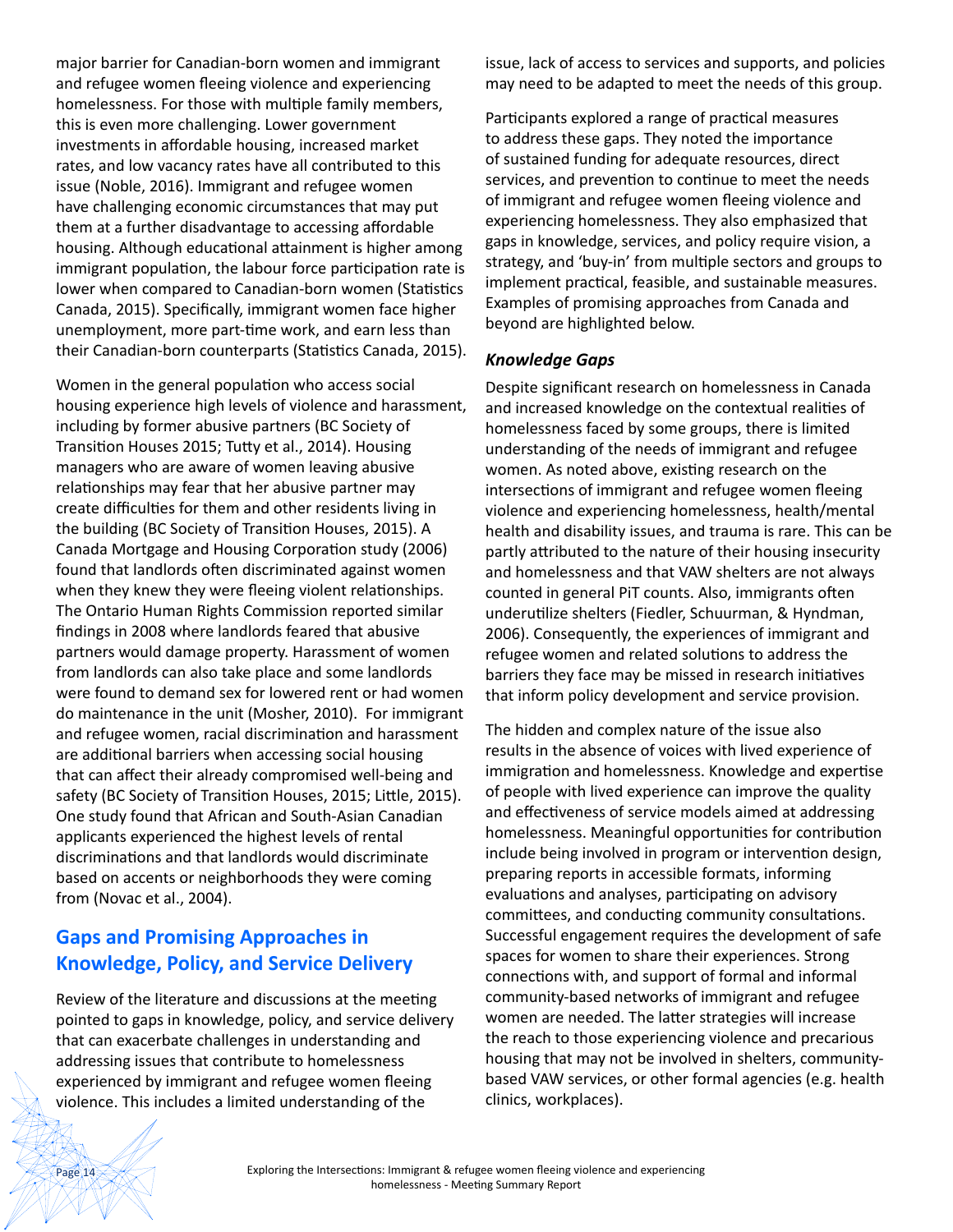# **Practical Measures & Promising Approaches to Address Knowledge Gaps**

### **Practical Measure:** *Using various techniques to engage stakeholders*

Participants noted that stakeholder engagement, particularly with people of lived experience, is enhanced when honoraria, childcare, transportation, translation and interpretation, and other supports are provided. Participation of non-profit organizations is facilitated when they are provided necessary travel and accommodation funds, and honoraria for their valuable time and expertise.

Online platforms (e.g. social media), ethnic media (the OMNI network), and technology such as webcams

could help to inform and engage immigrant and refugee communities, especially given the distance separating communities within Canada. Knowledge exchange and translation activities are important and the resources required to support them must be in place. The needs of the intended audience must be clearly assessed as needs can vary from one community to another. For instance, promising engagement strategies for youth or Indigenous communities may different from those for racialized communities.

## **Promising Approach:** *Muslim Family Safety Project*

The outreach strategy to engage individuals from the Muslim community along with representatives from anti-violence agencies led by the Muslim Family Safety Project in London, Ontario is one example of a promising approach. The Muslim Family Safety Project was a community-based collaborative project between local Muslim communities and the London Coordinating Committee to end Woman Abuse. It brought together anti-violence agencies and the London Muslim community together to address domestic violence in a culturally-competent manner (Baobaid, n.d.). Launched in 2004 at the London Muslim Mosque, it garnered participation of over 250 members of the Muslim community and representatives of local anti-violence agencies (Baobaid, n.d.). A community outreach plan was developed for the Muslim Community to address the issue of woman abuse and for service agencies to be aware of the needs of the Muslim Community. Members of the Muslim community were involved from the onset, and were provided multiple opportunities throughout the process to share their perspectives. The Muslim Family Safety Project held a strategic planning workshop day to bring together members of the Muslim Community and representatives from the antiviolence organizations together to develop strategies to address family violence in the Muslim community. In addition, there was a public education campaign of 15 different presentations over a period of 22 months, more than 50 published articles in Muslim community local media both in English and Arabic, and the delivery of six sermons on the topic of woman and child abuse at the London Muslim Mosque and the Islamic Centre of Southwest Ontario (Baobaid, n.d.). Notably, the Muslim Family Safety Project resulted in the Muslim Family Support Service that was launched in cooperation with local service agencies and the London Muslim Mosque to meet the needs of Muslim women and their children affected by domestic violence.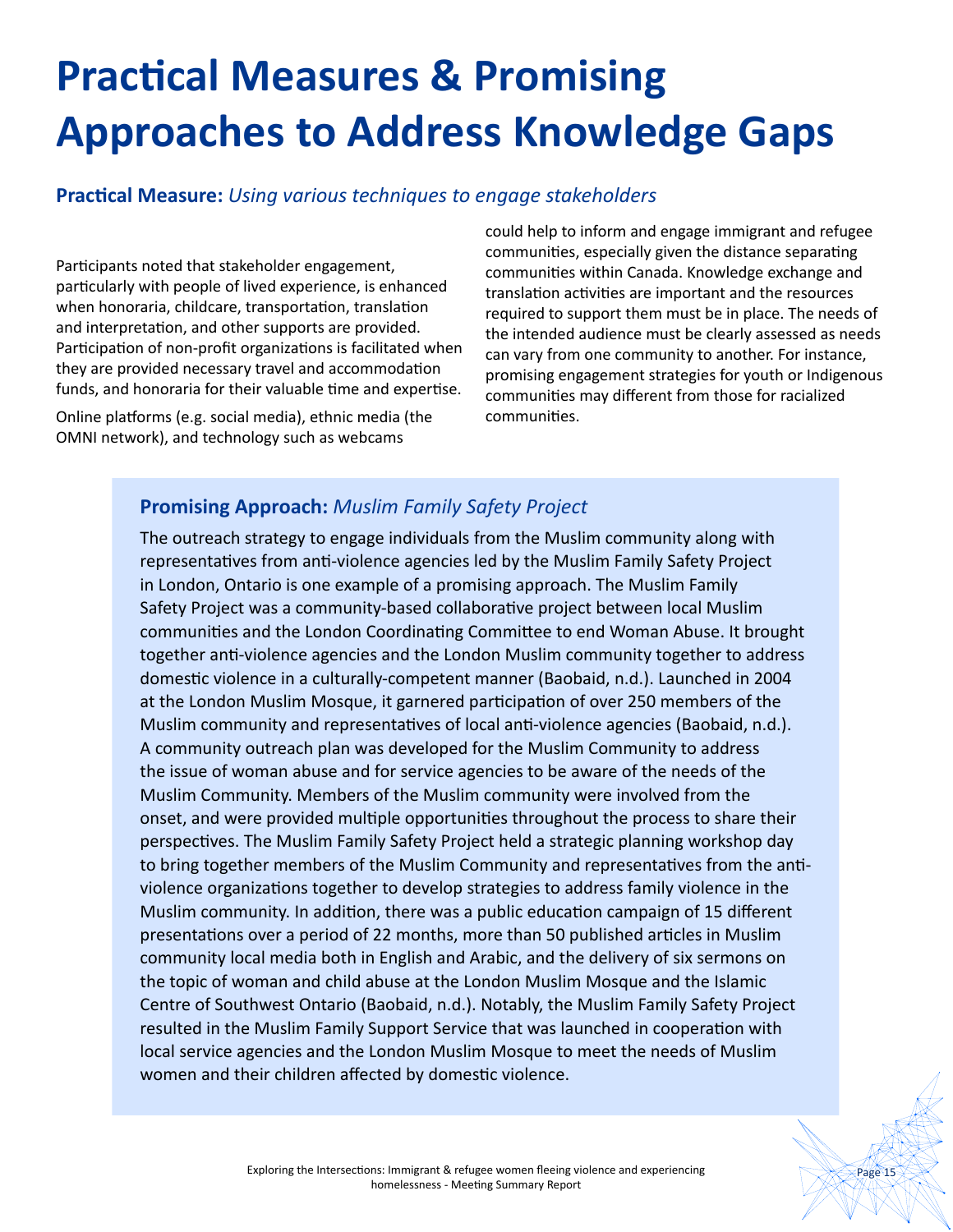### **Practical Measure:** *Creating Online Clearinghouses & Knowledge Hubs*

The creation of knowledge hubs and online clearinghouses was identified by participants to be instrumental in addressing the issue of homelessness as they can house large amounts of research and are able to establish connections with stakeholders across sectors. Knowledge

sharing can help disseminate key research findings, promising practices, and lessons learned, that may otherwise not be accessible or known. It can stimulate stakeholders to take action and prevent re-inventing the wheel.

## **Promising Approaches:** *The Homeless Hub and The Community Workspace on Homelessness*

The Homeless Hub is a prime example of a web-based research library and information centre that uses technology to enhance knowledge mobilization and networking. Led by the Canadian Observatory on Homelessness at York University, the Homeless Hub is the world's largest repository of homelessness research, although it also contains a significant amount of research from other sectors that are interconnected with homelessness (e.g. mental health, IPV, housing stability). It was created to be a single access point to find homelessness information from across Canada and has now become as a place where community services providers, researchers, government representatives, and the general public can access and share research, stories, and best practices. The information on the Homeless Hub is accessible to many different stakeholders; this includes peer-reviewed journal articles, arts-based resources, and plain-language reports, blogs, and e-books.

The Community Workspace on Homelessness is another example of an online platform designed for leaders, service providers and policymakers to share information. Funded by the Homelessness Partnering Strategy but managed by the Canadian Observatory on Homelessness, the platform also allows stakeholders to seek input and guidance from others, as well create and participate in discussions around homelessness. The platform is in both English and French.

## **Practical Measure:** *Recognizing and Respecting Different Forms of Knowledge*

Participants at the meeting noted that different forms of knowledge exist at the academic and community level that can further understanding of the experiences of violence and homelessness faced by women. Although academic research is often considered the most "legitimate" form of knowledge, it is not always accessible to marginalized communities, and too often, communities are not consulted about the research and its findings. Marginalized groups, such as immigrant and refugee women, must be provided with meaningful opportunities to participate in research activities. Community research approaches, such as community-based participatory research, need to be

recognized as legitimate sources of knowledge that can inform policymaking and service provision.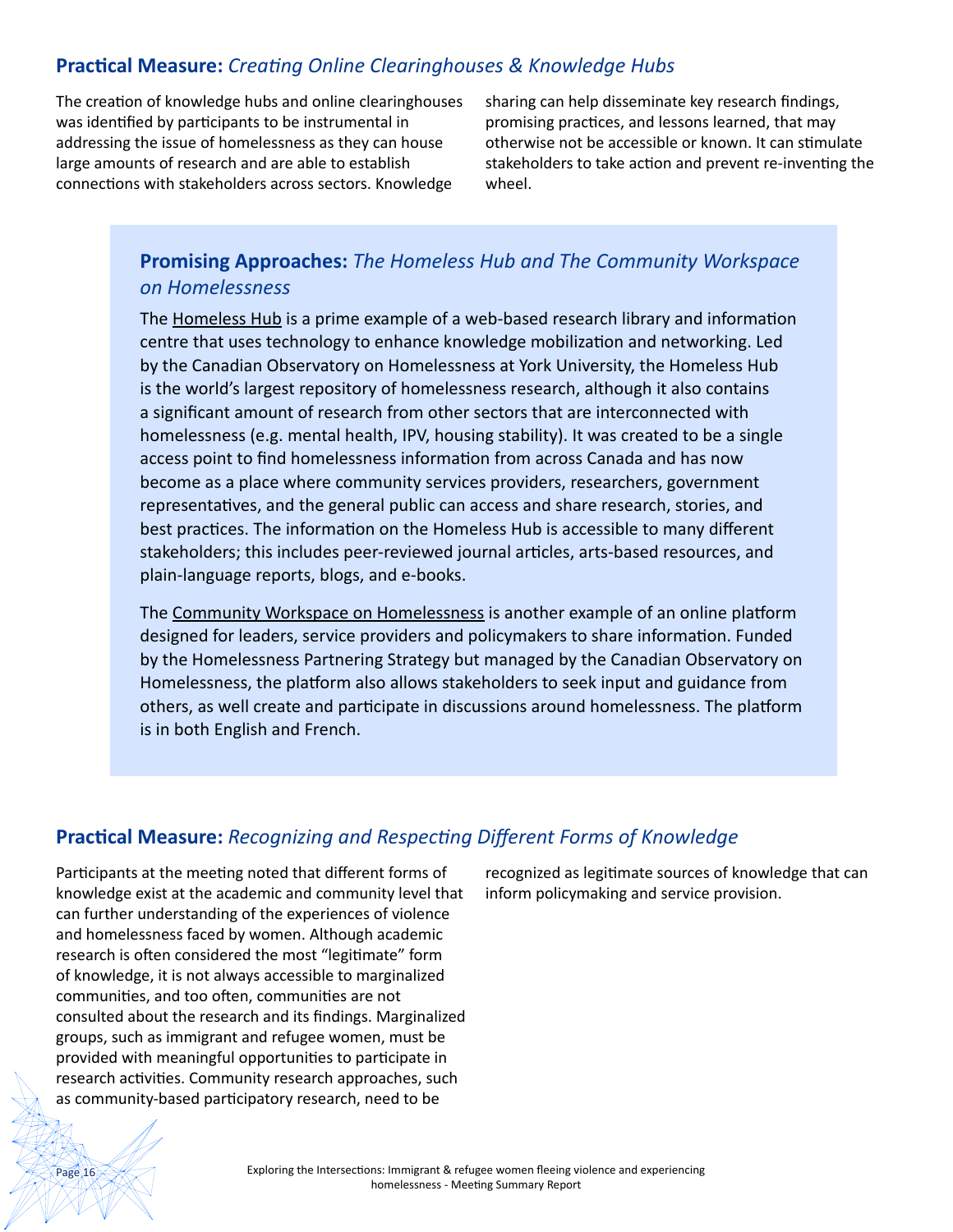## **Promising Approach:** *All Our Sisters National Forum on Housing and Safe Communities for Women*

The first All Our Sisters National Forum on Housing and Safe Communities for Women took place in London, Ontario in May 2011. The focus of this conference was to "build and sustain a national network to improve women's access to safe, secure, and affordable housing" (Paradis & Mosher, 2012; 4). Service providers, community members, policy makers, government officials, academics and women with lived experience of homelessness were brought together to share knowledge and expertise, and provide the women with an opportunity to address researchers, service providers, and policymakers (Paradis & Mosher, 2012). At least 1 in 5 received free admission that was offered to women with low-income and facing homelessness (Paradis & Mosher, 2012). This conference provides an example of ways to create safe spaces for women with lived experience to participate in meaningful discussions on addressing women's homelessness with professional researchers, service providers, and policymakers. This requires targeted efforts on organizations' parts to build bridges into fields or circles that are not traditionally part of their day-to-day work. It requires organizational leaders to support and champion this "non-traditional" sectoral participation and the financial resources to do so.

### *Policy Gaps*

Meeting and responding to the needs of immigrant and refugee women fleeing violence and experiencing homelessness requires developing, implementing, and evaluating policies that are women-centred, traumainformed, and inclusive. The literature suggests that there are policy gaps and a lack of alignment between housing/ homelessness programs and the needs of immigrant and refugee women. For instance, while a useful tool in addressing homelessness, the Housing First model must be adapted to effectively meet the unique needs of women fleeing violence. Adopted in 2007, the Housing First model has become the Government of Canada's primary framework to address homelessness across the country. Housing First is defined as a "recovery-oriented approach to homelessness that involves moving people who experience homelessness into independent and permanent housing as quickly as possible, with no preconditions, and then providing them with additional services and supports as needed" (Gaetz, Scott & Gulliver, 2013). It is premised on the notion that people will be better equipped to move forward with their lives if they are first provided housing (Gaetz, Scott & Gulliver, 2013). The At Home/Chez Soi research project, the world's

largest trial of Housing First, showed Housing First to be an effective model to reduce chronic and episodic homelessness while alleviating the burdens placed on other emergency support services (Government of Canada, 2014).

Housing First has been a successful strategy in many communities across Canada and continues to play an important role in ending homelessness. This model is primarily intended for individuals who have been identified as chronically (i.e. currently homeless and have been for more than 6 months in the past year) and episodically (i.e. currently homeless and have had more than 3 episodes in the past year) homeless, often with disabling conditions such as chronic physical or mental health illness or substance abuse issues. These definitions are not meant to exclude other individuals and their experiences of homelessness, but rather to help communities respond to housing priorities within the population. However hidden homelessness may differ from chronic homelessness in that it is not visible, and many immigrant and refugee women may not access the services and supports that would lead them to be considered for the Housing First model.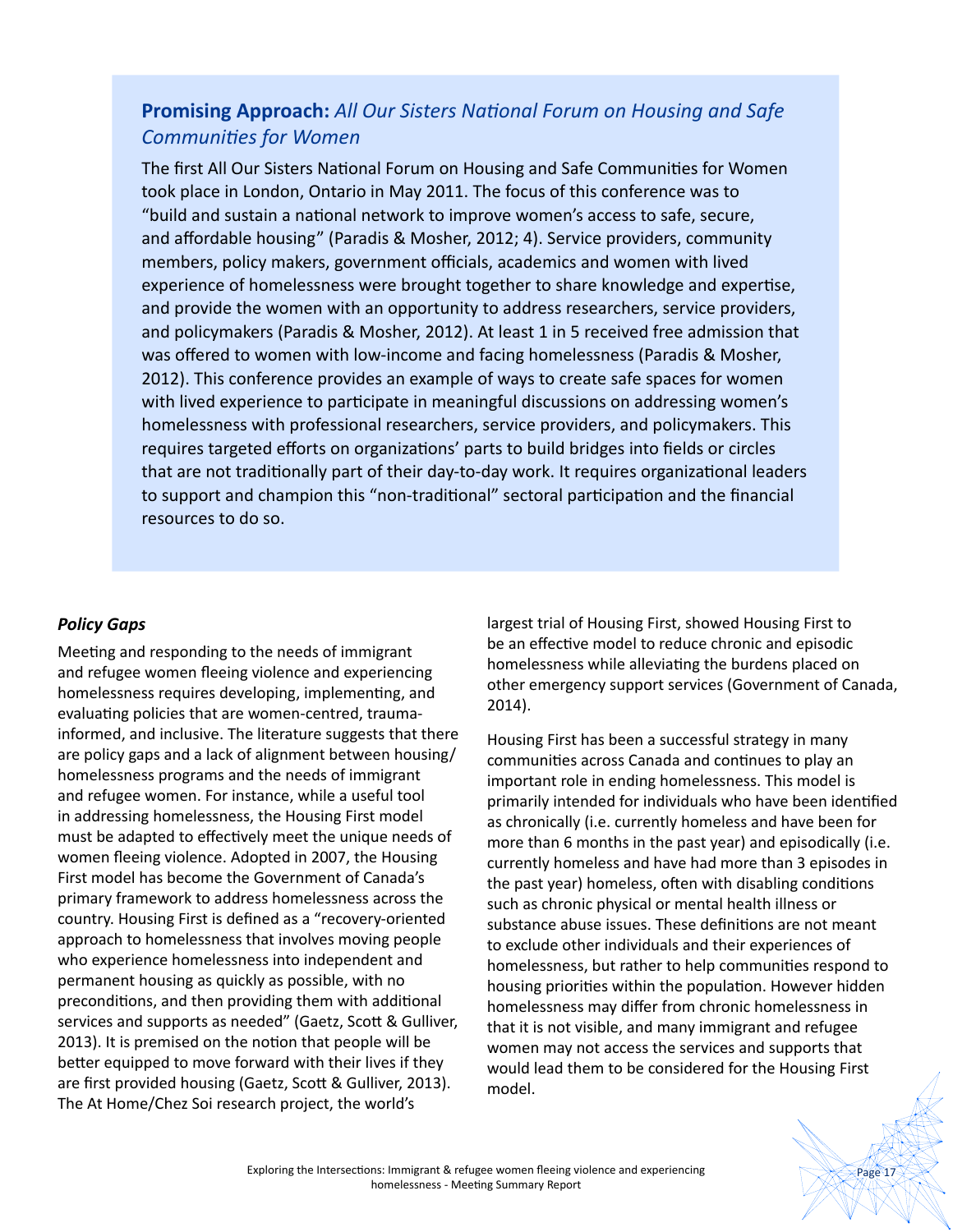The inclusion criteria for Housing First models, as well as other strategies and programs seeking to address chronic homelessness must be seen through a gender lens. This will help shape the definition of "chronic homelessness" to reflect the realities of women and girls that experience violence, reduced visibility, fear of losing children, and the pathways in and out of abusive relationships and shelters (Homes for Women, 2013). Moreover, supports and services must be trauma- and violence-informed to recognize experiences of trauma (e.g. physical, sexual, or psychological abuse, community violence, experiences of war, neglect, or intergenerational trauma), including trauma caused by homelessness (Homes for Women, 2013).

**A Statistics Canada study (2016) on hidden homelessness found that of those who experienced hidden homelessness, about 1 in 5 (18%) experienced it for at least one year, 55% for less than one year but more than one month, and 27% for less than one month.**

# **Practical Measures & Promising Approaches to Address Policy Gaps**

### **Practical Measure:** *Adapting the Housing First Model to meet the needs of different groups*

Two case studies in Canada, and one from the United States indicate that Housing First, when modified to meet the needs of specific communities, is a promising direction that may benefit immigrant and refugee women.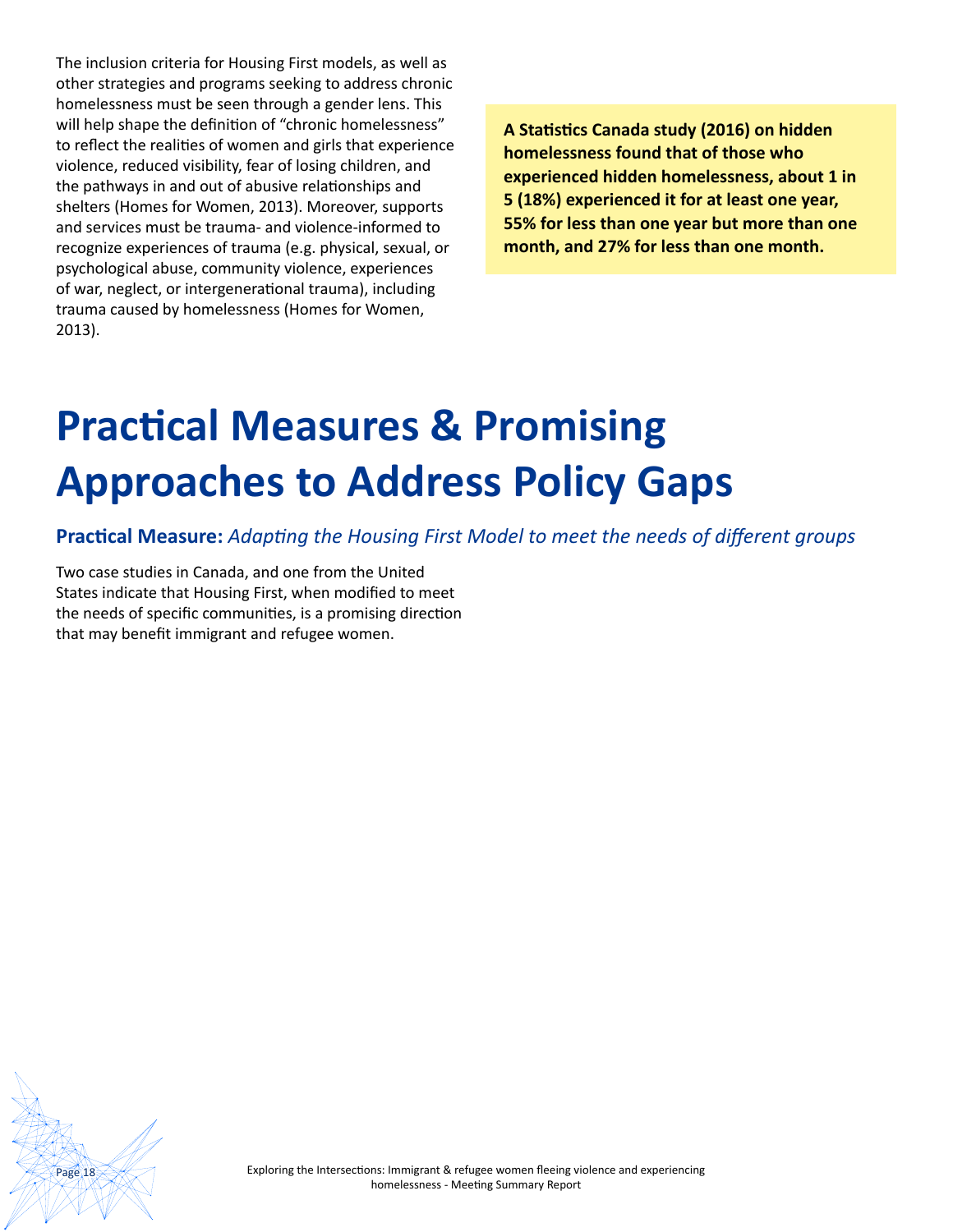### **Promising Approaches:**

The Vivian is a Housing First program in Vancouver, British Columbia run by women, for women, including transwomen. The program provides housing and support to women who have experienced a number of barriers including mental or physical health problems, addictions, acquired brain injury, history of trauma, and exposure to violence (Gaetz et al., 2013). The program also helps women access information, resources, and services to improve their housing, health, and social situations. Primary consideration is given to women who have had a long history of homelessness and/or an instability to sustain housing, who are particularly vulnerable to violence and exploitation, and/or who have a history of violence themselves, and who have been marginalized by systemic oppression (Gaetz et al., 2013). The program has found to be successful; while 45% of residents were homeless or living on the streets upon program entry, no residents were discharged to the streets (Gaetz et al., 2013).

Nikihk Housing First/Homeward Trust. This Housing First model at Bent Arrow in Edmonton, Alberta reflects the effectiveness of a Housing First model that provides culturally-informed Housing First and support services. Specifically geared towards Aboriginal peoples (First Nations, Metis, Inuit, and non-status individuals) who are experiencing chronic homelessness, the program includes unique support services that recognize cultural and spiritual Aboriginal practices and traditions as avenues for improving the sustainability of an individual's housing (Gaetz et al., 2013).

Domestic Violence Housing First. The Domestic Violence Housing First model adapted for survivors of domestic violence has proven to be successful in the state of Washington. In 2009, the Washington State Coalition launched a five year pilot project testing the Domestic Violence Housing First Approach. The Domestic Violence Housing First program focuses on getting survivors into stable housing as quickly as possible and then providing the necessary resources to support healing and rebuilding of their lives. This approach has been shown to promote long-term stability, safety, and well-being for survivors and their children (Mbilinyi, 2015). An evaluation of the program in 2015 has indicated that survivors felt safer, more stable and selfsufficient and were better able to create lives free from violence (Mbilinyi, 2015). The Domestic Violence Housing First program has five major components: survivor-driven, trauma-informed, mobile-advocacy, flexible financial assistance, and community engagement (Mbilinyi, 2015). Findings from the evaluation of the program showed that 97% of survivors experienced an increased level of safety and stability for themselves and their children and 96% obtained housing 18 months after accessing the program (Mbilinyi, 2015).

The program ran from September 2011- September 2014 where 681 survivors participated in the program (Mbilinyi, 2015). Of particular relevance for the purposes of this discussion, 22% of survivors identified as immigrants and refugees (Mbilinyi, 2015). A number of barriers to fleeing violence and accessing housing were identified for this group. This included: limited income, fewer economic opportunities, and greater housing instability, access to housing, re-establishing social networks and community, navigating mainstream systems, and finding culturally-responsive services (Mbilinyi, 2015). The Domestic Violence Housing First model emphasizes culturallyspecific approaches to advocacy and after participating in the program, immigrant, refugee, and Native American survivors noted that having advocates from the same culture made them feel less isolated and their needs better understood (Mbilinyi, 2015).

The preliminary success of this program has led to a \$2 million grant from a partnership between the U.S. Department of Health & Human Services and the U.S. Department of Justice to conduct further research on using Domestic Violence Housing First as a prevention strategy for survivors of abuse and their children.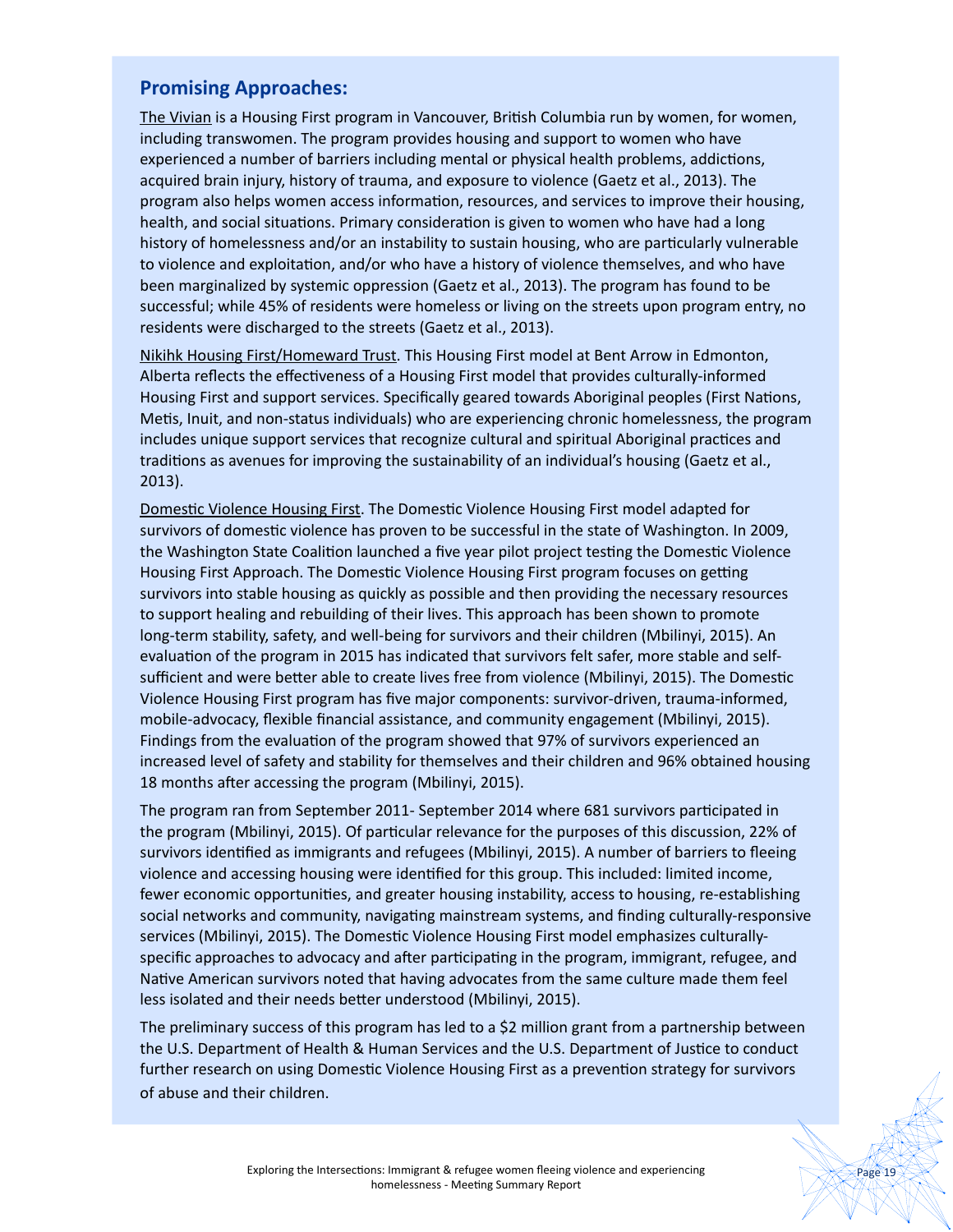### **Promising Approach:** *Flexible Funding Programs*

Flexible assistance programs have been identified in recent literature to be a promising strategy to help survivors of violence avoid homelessness (Baker, Billhardt, Warren, Rollins, & Glass, 2010; Mbilinyi, 2015). Funds dedicated to helping survivors pay bills, school expenses, or vehicle maintenance fees, can help avoid situations of job loss, or potentially even, the loss of housing (Sullivan, Bomsta, Hacskaylo, 2016). In 2001, the Massachusetts Governor's Commission on Domestic Violence's Economic Stability Working Group launched a project to examine the links between economic stability and IPV. Testimonies from survivors, advocates, and community members indicated shortterm financial crises could have been prevented from escalating if a small amount of funds was accessible for survivors (Sullivan et al., 2016). The state of Massachusetts expanded this program to help with employment, moving or storage fees, and rent (Sullivan et al., 2016). A longitudinal evaluation of a flexible funding program in Washington D.C. (Sullivan et al., 2016) showed that funding plays a key role in stabilizing housing and can have significant positive impacts on the well-being of survivors and their children. The majority of survivors in this study were still housed 6 months after receiving funds, even though they were either in precarious housing situations or homeless upon entry into the program. Though limitations of this pilot evaluation study must be taken into consideration (e.g. small sample size, n=55) and additional research is needed, results suggest that flexible funding can be used to help survivors either avert housing loss, or secure new safe housing.

### *Service Gaps*

Within their finite resources, service providers offer supports and services for immigrant and refugee women in need. Despite efforts, gaps remain. There is a need to enhance collaboration among different sectors and place greater emphasis on cultural competency and humility in service provision.

Collaboration and coordination among different sectors involved in supporting immigrant and refugee women with housing, homelessness, violence, mental health, and settlement in Canada is vital. While successful collaboration exists in pockets of Canadian communities, research suggests that service providers often operate in siloes (Ives et al., 2015). Given the complex intersections of immigrant and refugee women, homelessness, violence, health/mental health and disability issues, and trauma, the issues and challenges cannot be addressed by one sector alone. One study found that immigrant women disclosed their abuse primarily to immigrant-serving agencies, rather than VAW agencies, as they had already

established a secure relationship during the settlement process (Thurston et al., 2013). Once abuse was reported, VAW and immigrant-serving agencies coordinated efforts to support the women during housing insecurity after leaving their violent relationships (Thurston et al., 2013). Effective responses are likely to require multiple agencies playing a critical role in supporting women. Enhanced interagency and cross-sectoral collaboration and coordination could strengthen advocacy and support for immigrant and refugee women. To this end, a combination of collaborative factors including increased knowledge, collaborative infrastructure, and coordination bodies are recommended (Ives et al., 2015).

The degree to which service providers and agencies demonstrate cultural competence and humility impacts the quality of services received by immigrant and refugee women. When healthcare workers are not aware of the varying needs of clients with different cultural backgrounds, this can compound mental health problems in immigrants (Thomson et al., 2015). Practitioners must recognize the interplay of pre-migration circumstances and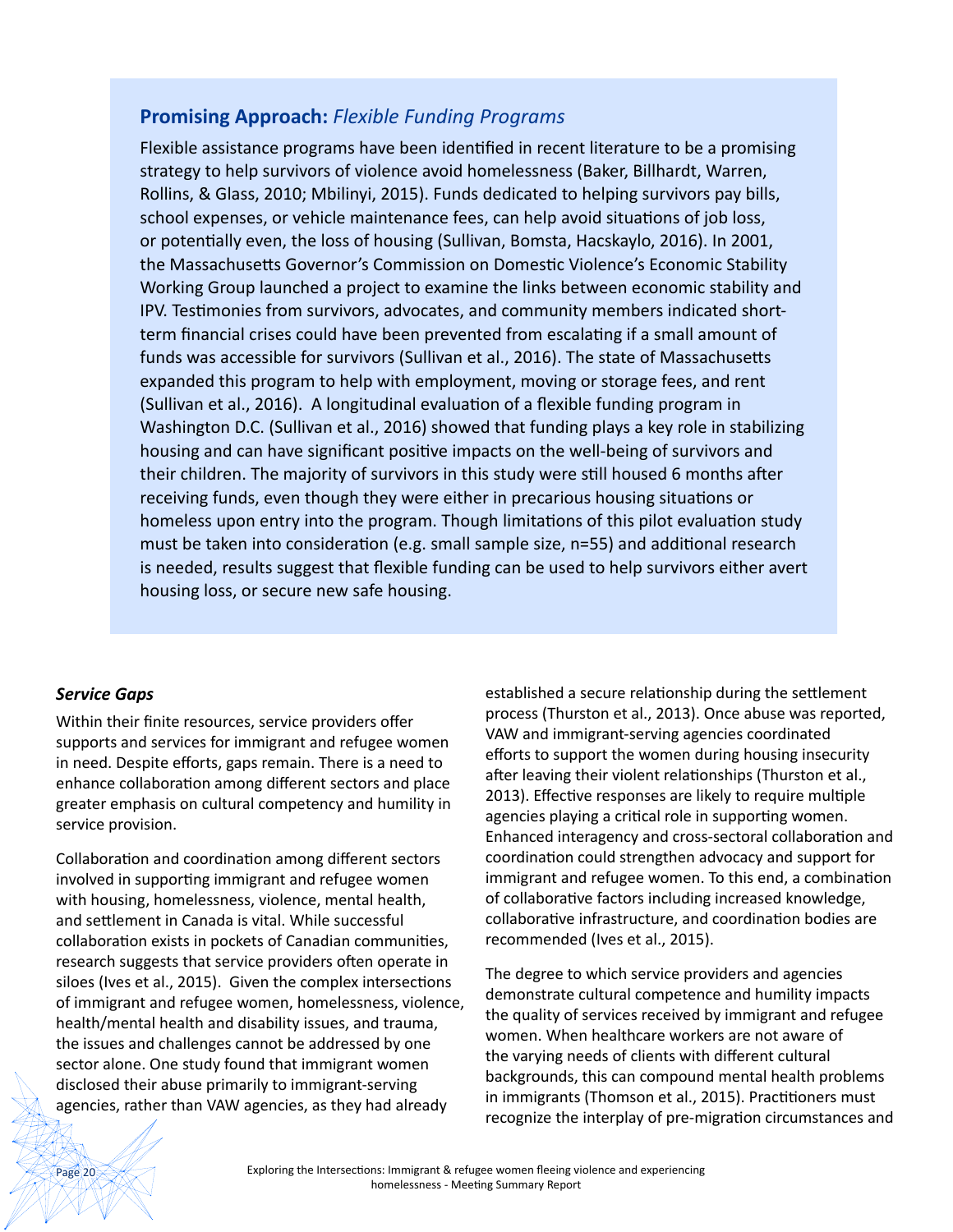contexts, settlement experiences, and range of structural barriers faced by immigrants and refugees in seeking and managing health and treatment (Thomson et al., 2015). Community-based research points to cultural competence as essential to service provision for immigrants and refugee women (BC Society of Transition Houses, 2015; Holtmann et al., 2016). One study found that agencies that supported women during housing insecurity due to violence were seen as culturally competent with staff understanding migration experiences (Thurston et al., 2013). Supports and services provided to immigrant and refugee women fleeing violence and experiencing homelessness must demonstrate awareness and responsiveness to cultural needs and considerations, while taking into account individual experiences that may be shaped by multiple intersecting factors and identities.

Research also points to the challenges faced by women after housing is secured (Paradis et al., 2008; Noble, 2016; O'Campo, Daoud, Hamilton-Wright & Dunn, 2016). While adequate and appropriate housing is a necessary resource to flee violence, providing continuous supports and services to women is essential. For example, Paradis and her colleagues (2008) found that once housing was obtained for women, many things improved, and others worsened. This included threats to physical safety, poor living conditions, and fewer financial resources (because a substantial portion of resources were consumed by their new housing costs), and loss of access to services still required.

**Practical Measure:** *Enhancing accessibility and service quality through collaborative and*  imbalance, and aspiring to develop partnerships with to the danger of using the 'single story' to assume **Cultural competence** is a process of understanding and continuous learning; however, it can sometimes be interpreted as an end product of learning what to do and what not to do with an individual from a given cultural and/or ethnic background that can lead to overlooking individual experiences, generalisations, and stereotypes. As cultural competence can lead homogeneity in one group, the term cultural humility is gaining recognition as an alternative framework within health contexts.

**Cultural humility** is defined as "the ability to maintain an interpersonal stance that is other-oriented (or open to the other) in relation to aspects of cultural identify that are most important to the [person]". Culturally humility is guided by a life-long commitment to self-evaluation and self-critique, desire to fix power people and groups who advocate for others, and can help support the process of becoming culturally competent (Tervalon & Murray-Garcia, 1998).

# **Practical Measures & Promising Approaches to Address Service Gaps**

**Practical Measure:** *Enhancing accessibility and service quality through collaborative and coordinated service delivery* 

Participants noted that service delivery for immigrant and refugee women could be enhanced through collaboration and coordination efforts between various sectors, particularly between housing and immigrant-serving agencies. Housing and settlement services both play critical roles in supporting immigrants and refugees at risk of homelessness or who are homeless. However, the two sectors are funded by different levels of government; the settlement sector is funded mostly through federal

initiatives with some provincial funding and the housing sector is funded primarily through municipalities (Ferguson, 2015). One study from Toronto (Ferguson, 2015) found that housing is not often considered in settlement policy and planning of settlement and integration services. Furthermore, even when settlement workers received training in housing issues, they still faced disadvantages. Provision of housing services requires extensive knowledge and databases and tools are not accessible to settlement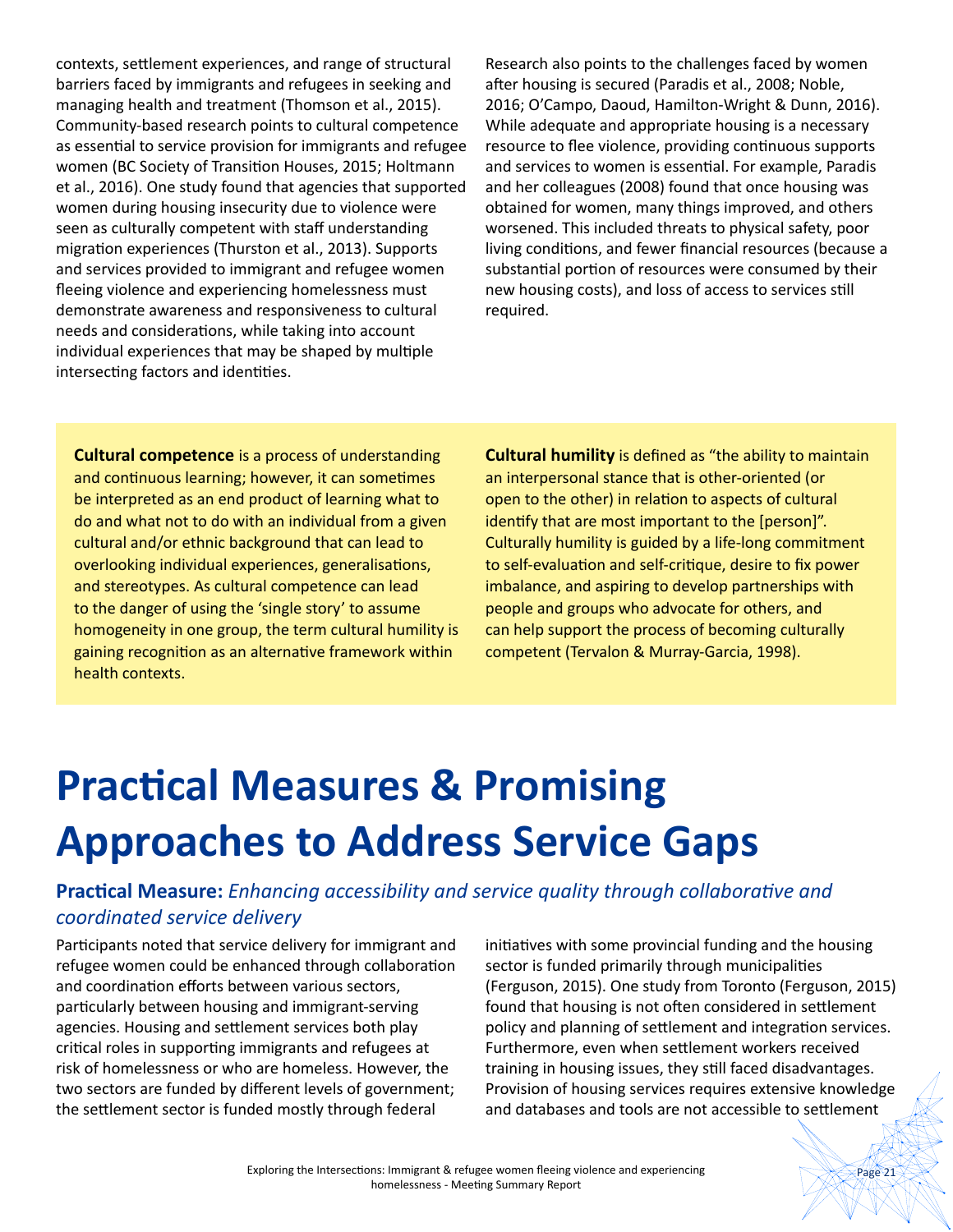workers (Ferguson, 2015).

The same study noted that when housing workers sought to secure housing for a client, they often consulted with settlement workers, mostly as providers of interpretation services (Ferguson, 2015). Findings also suggested that when there was a strong working relationship between housing and settlement services, the settlement workers were more likely to identify precarious housing situations of their clients and refer them to housing agencies (Ferguson, 2015). The unique needs of immigrant and refugee women suggest that coordination between various service providers is required.

The literature points to various models and frameworks for collaboration and coordination that can enhance service

accessibility and availability for immigrants and refugees. One approach is a community hub model that connects interrelated or complementary services and programs (Flagler-George & Lafreniere, 2015). A community hub allows for the collaboration of cross-sector, cross-agency partnerships for the purpose of multi-service delivery and community development in one location. For newcomers, this may mean a community hub that houses settlementrelated services including language training, information about immigration and settlement resources, and legal and health supports (Flagler-George & Lafreniere, 2015). Although community hubs can be cost-efficient given that multiple service providers are making use of one location, they are often challenging to implement.

## **Promising Approach:** *Housing and Support Services for Newcomers Initiative*

Research suggests that a promising practice to meet the needs of a specific groups or provide greater access for enhanced services is that of a structured formal partnership model. For instance, the Housing and Support Services for Newcomers initiative launched between the Learning Enrichment Foundation and Fred Victor received funding from Immigration, Refugees and Citizenship Canada (formerly known as Citizenship and Immigration Canada) to combine the two organizations to provide settlement and housing services together. The program was co-staffed to provide mobile services, professional development opportunities for networking, and share learning tools in shelters within Toronto's downtown area (Ferguson, 2015). This partnership allowed workers from both agencies to better understand each other's work and make appropriate referrals (Ferguson, 2015). This type of partnership is noted to be the closest example of service coordination within housing and settlement service agencies. Funding is required to make this level of coordination feasible.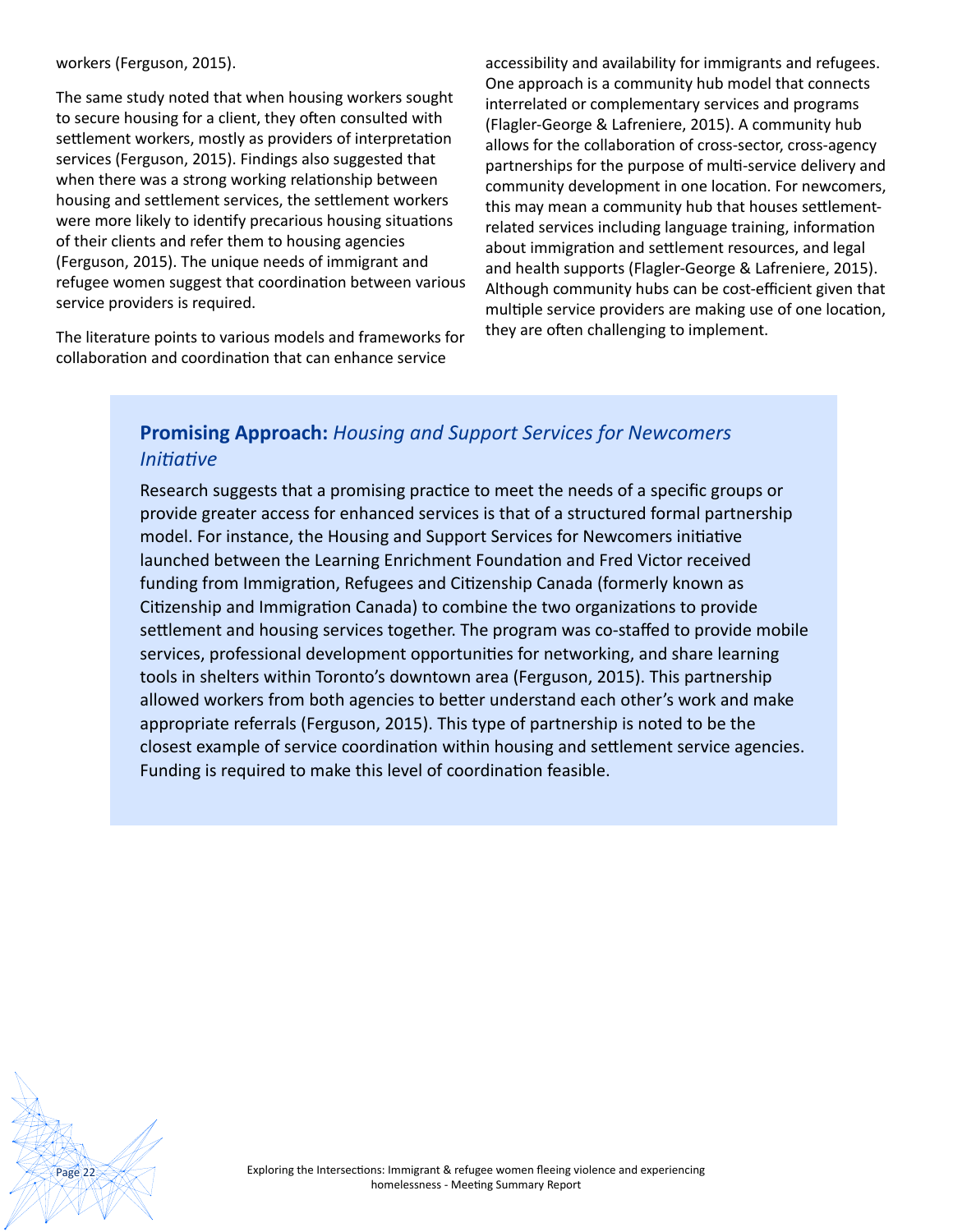### **Practical Measure:** *Supporting grassroots responses led by local women*

The involvement of grassroots, feminist organizations in designing, delivering, and evaluating services was identified at the meeting to be an important component to addressing the issue of women's homelessness. However, these organizations often have to compete with larger multi-service agencies for resources. Various communitybased participatory research projects have allowed women experiencing homelessness to provide knowledge about services, their experiences, and needs. Advocates

from these projects have argued that women facing homelessness must be directly involved in designing and delivering programs and services, and that services have to respond to diverse needs, identities, and experiences (Paradis, Bardy, Cummings Diaz, Athumani, Pereira, 2011). This level of involvement provides women with ownership of the agencies they participate in and builds upon their strengths and capacities, while assisting agencies to help work towards ending homelessness (Paradis et al., 2011).

## **Promising Approach:** *Thorncliffe Park Women's Committee*

The Thorncliffe Park Women's Committee is an example of a local, grassroots culturallydiverse organization that created "an engine of economic, environmental, and social activity" out of a small group of women's desire to transform the R.V. Burgess Park into a lively community space (Webb, 2015; 3). As a result, hundreds of women, predominantly immigrant and refugee, have participated in their programs and become empowered to create change for themselves and their community (Webb, 2015). The transformation of the park garnered significant attention, particularly that of government leaders, foundations, and the media. The park was awarded as a Frontline Park (the first outside of the U.S.) for its transformation of an urban green space that "brings people together across social, economic, and racial divides" by the Washington, D.C.- based City Parks Alliance (Webb, 2015; 4).

Most importantly, the Women's Committee has worked to remove systemic barriers through their inclusive, grassroots efforts. They worked with the Public Health and Parks, Forestry and Recreation to change practice and policy and with institutional partners to remove barriers often faced by grassroots groups and community organization (Webb, 2015). The Thorncliffe Park Women's Committee is an example of what grassroots efforts led by women can do to influence policy and decision-making to strengthen their communities and build better lives for themselves and their families.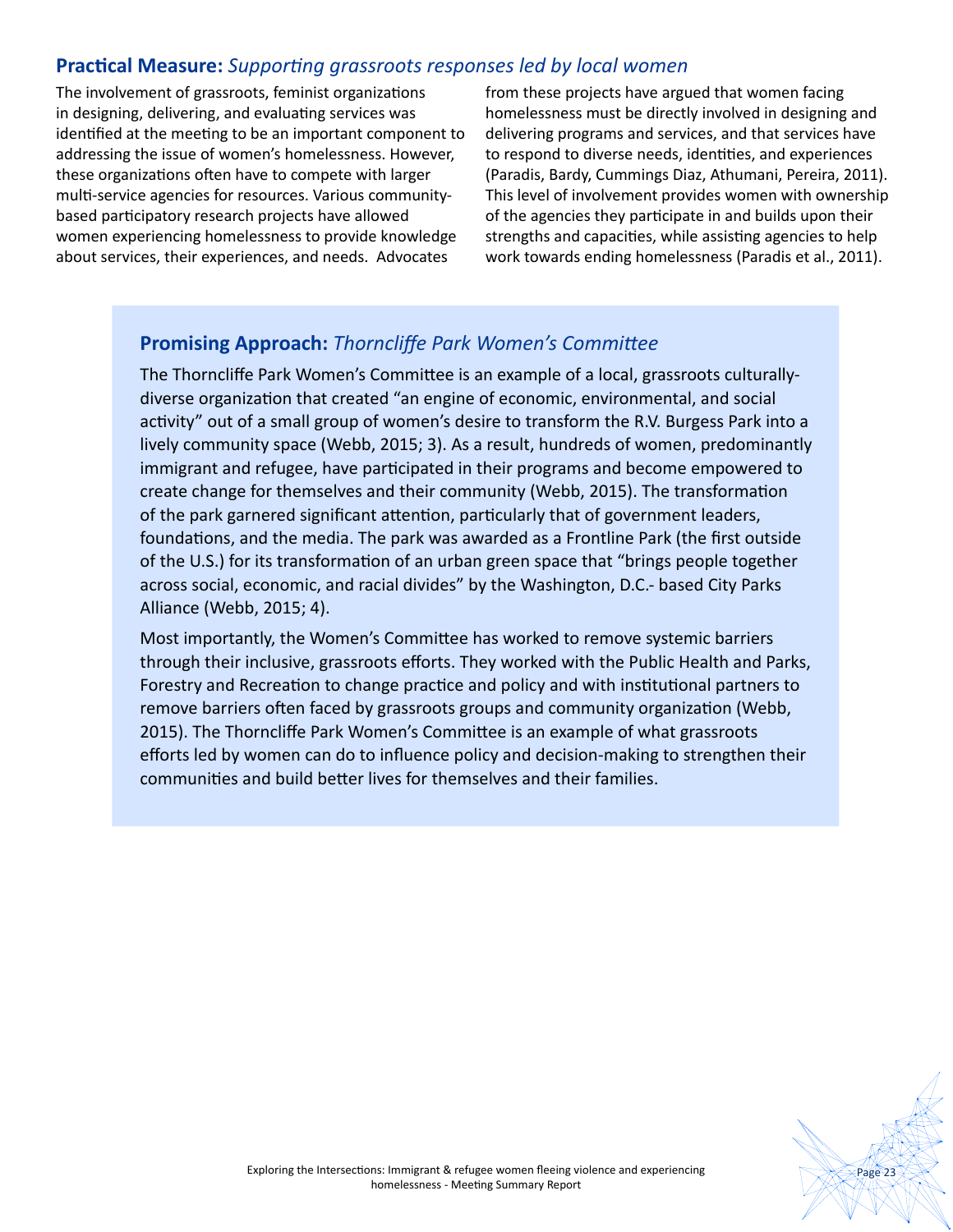# **Considerations for Moving Forward**

The review of literature on immigrant and refugee women fleeing violence and experiencing homelessness, health/mental health and disability issues, and trauma discussed above, points to the many barriers, gaps, and systemic issues that were raised by participants at the meeting. Participants identified next steps that included inviting additional stakeholders to future discussions and recommendations to address the issue.

## **Widening the Circle**

Participants were asked to identify organizations at national, provincial and territorial, and local levels that were key to continuing the conversation. While a range of stakeholders were suggested, certain groups were emphasized as being critical, if not essential, to the conversation. Some represent just one area, others a crosssection. They include:

- People with lived experience of violence, homelessness, migration, health/mental health and disability issues, and trauma;
- Settlement organizations
- Housing agencies
- Emergency shelters and transition homes
- VAW emergency shelters and transition homes
- Health and mental health services and supports (e.g. public health clinics, Crossroads Clinic, local health integration networks, Across Boundaries )
- Financial empowerment organizations (e.g. Prosper Canada)
- Research institutes along with researchers with expertise in the areas identified
- Men and boys
- Social justice/advocacy organizations (e.g. Canadian Council of Refugees, Canadian Immigrant Settlement Sector Alliance)
- Self-advocacy/grassroots organizations (e.g. Thorncliffe Park Women's Committee)
- Organizations involved in criminal justice system (e.g. policing services, Elizabeth Fry Society, John Howard Society)
- Child welfare organizations (e.g. Child Welfare League of Canada)
- Particular ethno-cultural communities
- Educational settings
- Politicians
- Community partnerships (e.g. local immigration partnerships)
- Federal, territorial, provincial governments
- Faith-based organizations
- Disability organizations (i.e. DAWN Canada)
- National, provincial and territorial women's organizations (e.g. Canadian Women's Foundation)

People with lived experience play a key role in informing and shaping, research, policy, and service-delivery and must be given meaningful opportunities to do so. They provide insight and expertise that can help ensure that services and policies are inclusive and adequately address diverse needs and experiences, rather than implementing "one size fits all" approaches that assume homogeneity in experiences. Ongoing, meaningful participation of immigrant and refugee women fleeing violence and experiencing homelessness, health/mental health and disability issues, and trauma, helps to identify and make required course corrections when policy or service models have unintended negative effects (e.g. conditional sponsorship regulation), and to build on intended and unintended positive effects.

Participants agreed that a comprehensive analysis of the issue cannot take place without widening the circle and engaging key stakeholders directly involved in the issues and working together as solutions fall on shared areas of responsibility.

## **Recommendations**

The meeting held in Ottawa by Employment and Social Development Canada and the Centre for Research & Education on Violence Against Women & Children provided the opportunity for academic, community, and government leaders to discuss the issue of immigrant and refugee women fleeing violence and experiencing homelessness, the barriers and gaps that exist, and practical recommendations for moving forward.

Immigrant and refugee women face numerous systemic, interpersonal, and cultural barriers that impede their ability to escape violence and find accessible, safe, secure, and affordable housing. For immigrant women with disabilities, these barriers may be further compounded. Health, mental health and trauma are real concerns given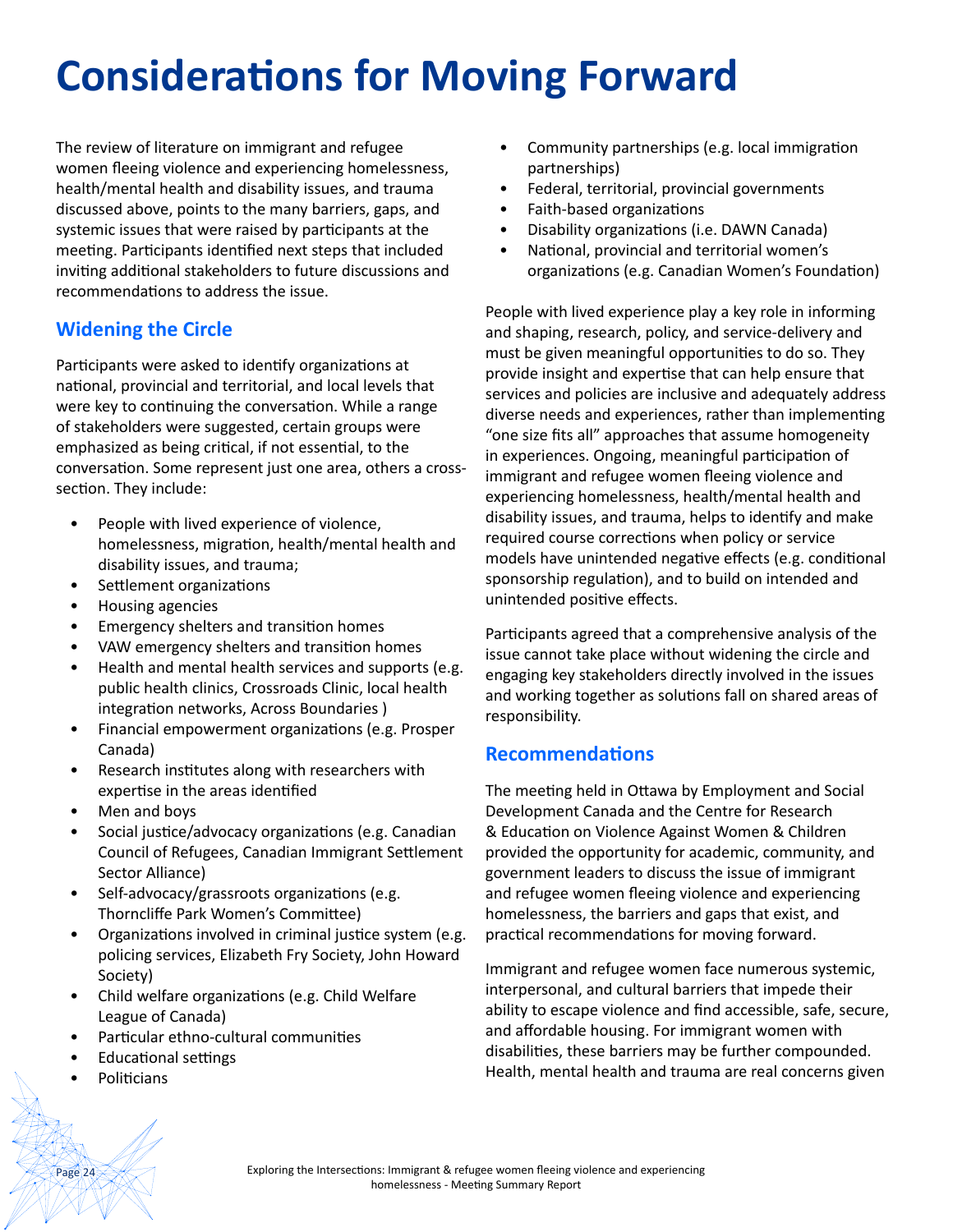the links between experiences of homelessness and violence with poor health outcomes and trauma. There are also significant gaps in knowledge, policy, and service provision that exacerbate these issues. Intersectoral collaboration and effective knowledge exchange and mobilization initiatives play an important role in addressing gaps, especially as the complexity of this issue requires efforts from multiple sectors.

Timing for further discussion and action on this issue is ideal as addressing homelessness and gender-based violence is a top priority for the Government of Canada. The federal government has just announced in their [Budget Plan](http://www.budget.gc.ca/2017/docs/plan/toc-tdm-en.html) for 2017 that more than \$11.2 billion over 11 years will be allocated to a variety of initiatives designed to build, renew, and repair Canada's stock of affordable housing and help ensure that Canadians have affordable housing that meets their needs (Government of Canada, 2017). These investments will be made as part of a National Housing Strategy. A new National Housing Fund has also been proposed to address critical housing issues and prioritize support for vulnerable citizens, including survivors fleeing situations of domestic violence. A National Strategy to Address Gender-Based Violence supported by a \$100 million investment over five years will begin in 2017-18, with an additional \$20.7 million per year thereafter.

Budget 2017 also proposes a total investment of \$2.1 billion over the next 11 years to expand and extend funding for the Homelessness Partnering Strategy beyond 2018-19, when current funding is scheduled to end. This new investment builds on funding provided through Budget 2016 of \$111.8 million over two years (\$57.9 million in 2016-2017 and \$53.9 million in 2017-2018). Budget 2017 also proposes to maintain the program's expanded 2017-2018 funding level for 2018-2019.

Participants acknowledged that immigrant and refugee women are one of several vulnerable groups (e.g. youth, veterans, and Indigenous peoples), experiencing homelessness and/or fleeing violence that require enhanced supports and services. The commitment of new funding for national initiatives coupled with emerging research on the contextual complexities of the experiences of immigrant and refugee women fleeing violence and experiencing homelessness, translate into a timely call to action. Recommendations for considerations are offered below:

- Expand the supply of affordable, safe, and secure housing/subsidies to meet demands
- Ensure the National Housing Strategy and renewal of the Homelessness Partnering Strategy addresses the range of homelessness experiences in Canada and particularly those vulnerable populations who face issues in unique ways
- Include representation from key sectors and networks (formal and informal) in developing and implementing strategies
- Create safe spaces for people with lived experience to participate in discussions that will help inform policymaking, research, and service provision
- Re-examine definitions that inform policy and practice, particularly as it relates to the implementation of Housing First
- Identify individuals, groups, and organizations who can provide leadership and resources to act on this issue
- Develop and resource strategies to enhance intersectoral collaboration and coordination
- Implement models that build on existing community resources and successes, particularly one-stop shop or coordinated access delivery models
- Create pathways to services/supports through every community door (e.g. No Wrong Door)
- Ensure homelessness prevention and intervention models are inclusive and culturally competent
- Apply a gender lens to examine policies, services, and programming
- Ensure trauma- and violence-informed principles guide all policymaking, research, and service provision
- Offer continuity of supports/services to women after safe, secure, and affordable housing is obtained
- Create or support existing knowledge translation and mobilization initiatives that can be accessed by different communities
- Invest in prevention strategies to address the root causes of homelessness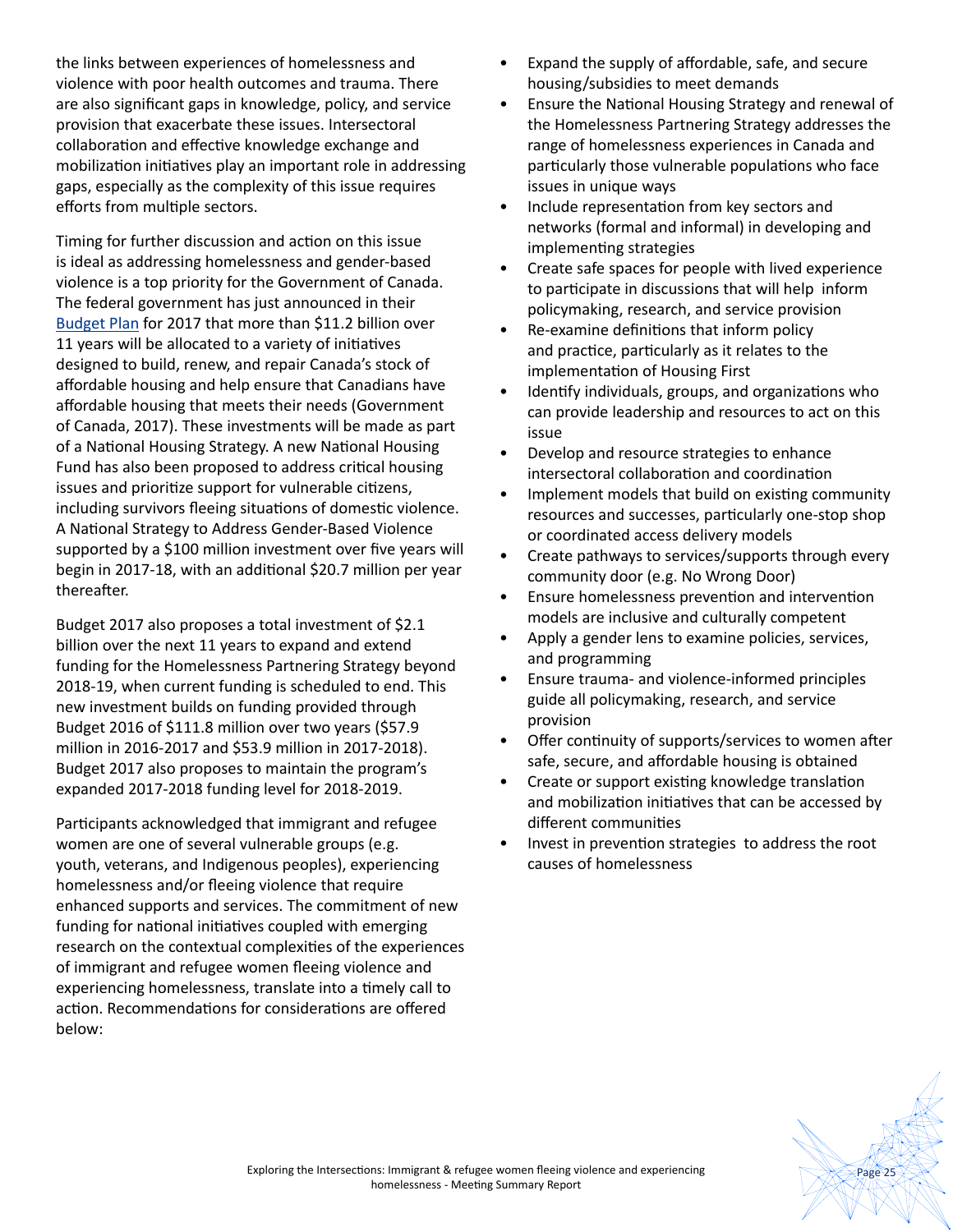# **Glossary of Terms**

**Asylum–seeker/Refugee claimant** – a person who has fled their country and is asking for protection in another country. We don't know whether a claimant is a refugee or not until their case has been decided.

**At Home/Chez Soi** – research demonstration project, which examined Housing First as a means of ending homelessness for people living with mental illness in Canada. The project followed more than 2,000 participants for two years, and was the world's largest trial of Housing First, with demonstration sites in Vancouver, Winnipeg, Toronto, Montréal, and Moncton.

**Chronically homeless** – refers to individuals, often with disabling conditions (e.g. chronic physical or mental illness, substance abuse problems), who are currently homeless and have been homeless for six months or more in the past year (i.e. have spent more than 180 nights in a shelter or place not fit for human habitation).

#### **Conditional permanent residency for sponsored spouses**

– under the rules on conditional permanent residence, there is a period of two years during which the permanent residence of the sponsored person is conditional on their remaining in a conjugal relationship and cohabitating with their sponsor. If they don't fulfill these conditions, their permanent residence could be revoked, and they could be deported. An important exception to the condition is provided for cases of abuse or neglect.

**Emergency shelters** – Facility offering short-term (1 to 3 days) respite for a wide population range, not exclusively abused women. Some facilities may provide accommodation for men as well as women. This type of facility may accommodate residents who are not associated with family abuse but are without a home due to an emergency situation (e.g., eviction for non-payment of rent). In 2013/2014 there were 84 emergency shelters known to be in operation.

**Episodically homeless** – refers to individuals, often with disabling conditions, who are currently homeless and have experienced three or more episodes of homelessness in the past year (of note, episodes are defined as periods when a person would be in a shelter or place not fit for human habitation for a certain period, and after at least 30 days, would be back in the shelter or place).

**Hidden homelessness** – refers to the population that falls under the category of 'provisionally accommodated'. It refers specifically to people who live "temporarily with others but without guarantee of continued residency or immediate prospects for accessing permanent housing." Often known as 'couch surfing' this describes people are staying with relatives, friends, neighbours or strangers because they have no other option.

**Homelessness** – describes the situation of an individual or family without stable, permanent, appropriate housing, or the immediate prospect, means and ability to acquire it. It is the result of systemic or societal barriers, a lack of affordable and appropriate housing, the individual's/ household's financial, mental, cognitive, behavioural or physical challenges, and/or racism and discrimination. Most people do not choose to be homeless, and the experience is generally negative, unpleasant, stressful and distressing.

**Housing First** – refers to Housing First' is a recoveryoriented approach to ending homelessness that centres on quickly moving people experiencing homelessness into independent and permanent housing and then providing additional supports and services as needed.

**Immigrant** – refers to a person who is or has ever been a landed immigrant. This is a person who has been granted the right to live in Canada permanently by immigration authorities. Immigrants are either Canadian citizens by naturalization or permanent residents (landed immigrants) under Canadian legislation. Most immigrants are born outside Canada, but a small number are born in Canada. The immigrant population excludes non-permanent residents, who are persons in Canada on a work or study permit, or who are refugee claimants.

**Intimate partner violence** – describes physical, sexual, or psychological harm by a current or former partner or spouse. This type of violence can occur among heterosexual or same-sex couples and does not require sexual intimacy. Although women can be violent against their male partners and violence may be found in malemale and female-female partnerships, it is well accepted that the overwhelming burden of partner violence around the world is borne by women at the hands of men.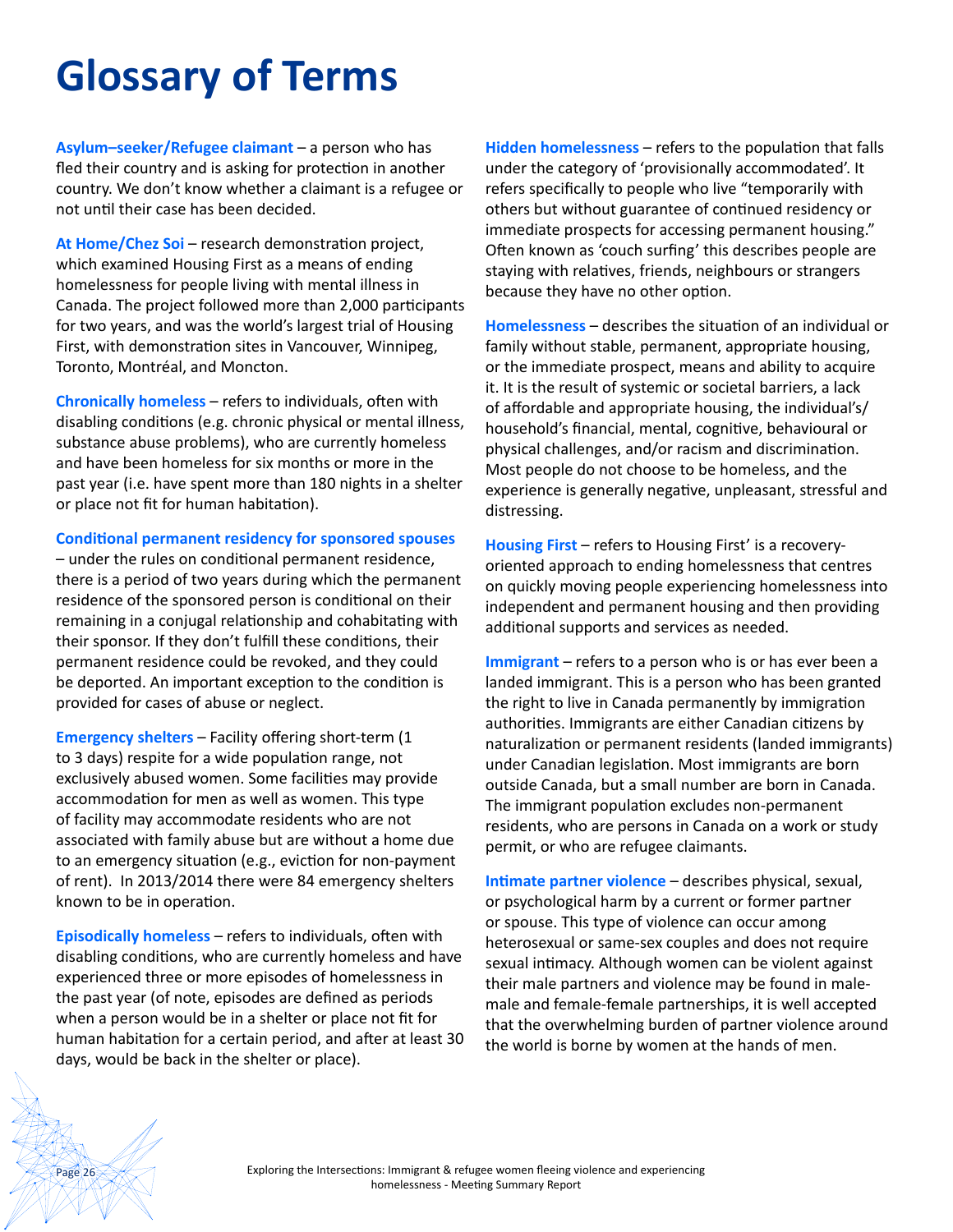**Newcomers** – refers to landed immigrants who came to Canada up to five years prior to a given census year.

**Non-status women (people)** – a person who has not been granted permission to stay in the country or who has stayed after their visa has expired. The term can cover a person who falls between the cracks of the system, such as a refugee claimant who is refused refugee status but not removed from Canada because of a situation of generalized risk in the country of origin.

**Point-in-Time (PiT)** – count is a one-day snapshot of homelessness in shelters and on the streets within a community. A PiT count estimates how many people are experiencing homelessness in emergency shelters, in transitional housing and in unsheltered locations on the day of the count. It can also include people who are in health or corrections facilities—such as hospitals, detox centres, detention centres or jails—who do not have a place to go when they are released.

**Precarious Immigration status** – precarious status is a concept that refers to various forms of less-thanfull legal status. Specifically, it is marked by any of the following: the absence of permanent residence; lack of work authorization; depending on a third party for residence or employment rights; restricted or no access to public services and protections available to permanent residence (e.g. healthcare, education, and workplace rights); deportability. Precarious status in Canada includes "documented" but temporary workers, students, and refugee applicants, as well as unauthorized forms of status, such as visa and permit over stayers, failed refugee claimants, and undocumented entrants. (York University)

**Refugee** – a person who is forced to flee from persecution and who is located outside of their home country.

**Serious mental health disorders** – Serious mental disorders are defined by diagnosis, duration, and disability using observations from referring sources, indicators of functional impairment, history of recent psychiatric treatment, and current presence of eligible diagnosis as identified by the Mini International Neuropsychiatric Interview (major depressive, manic or hypomanic episode, post-traumatic stress disorder, mood disorder with psychotic features, psychotic disorder).

**Trauma** – results from an event, series of events, or set of circumstances experienced by an individual as physically or emotionally harmful or life-threatening with lasting adverse effects on the individual's functioning and mental, physical, social, emotional, or spiritual well-being.

**Trauma-informed practice** – is an approach to the provision of programs and services that is client-centred and built on knowledge about the impact of violence and trauma on people's lives and health. It requires professionals to integrate this knowledge into all aspects of practice and programming in ways that facilitate clients' control over their experience and foster safety, respect, and empowerment.

**Unsheltered** – Sleeping rough on the street, in parks, camps, vehicles or abandoned buildings.

Page 27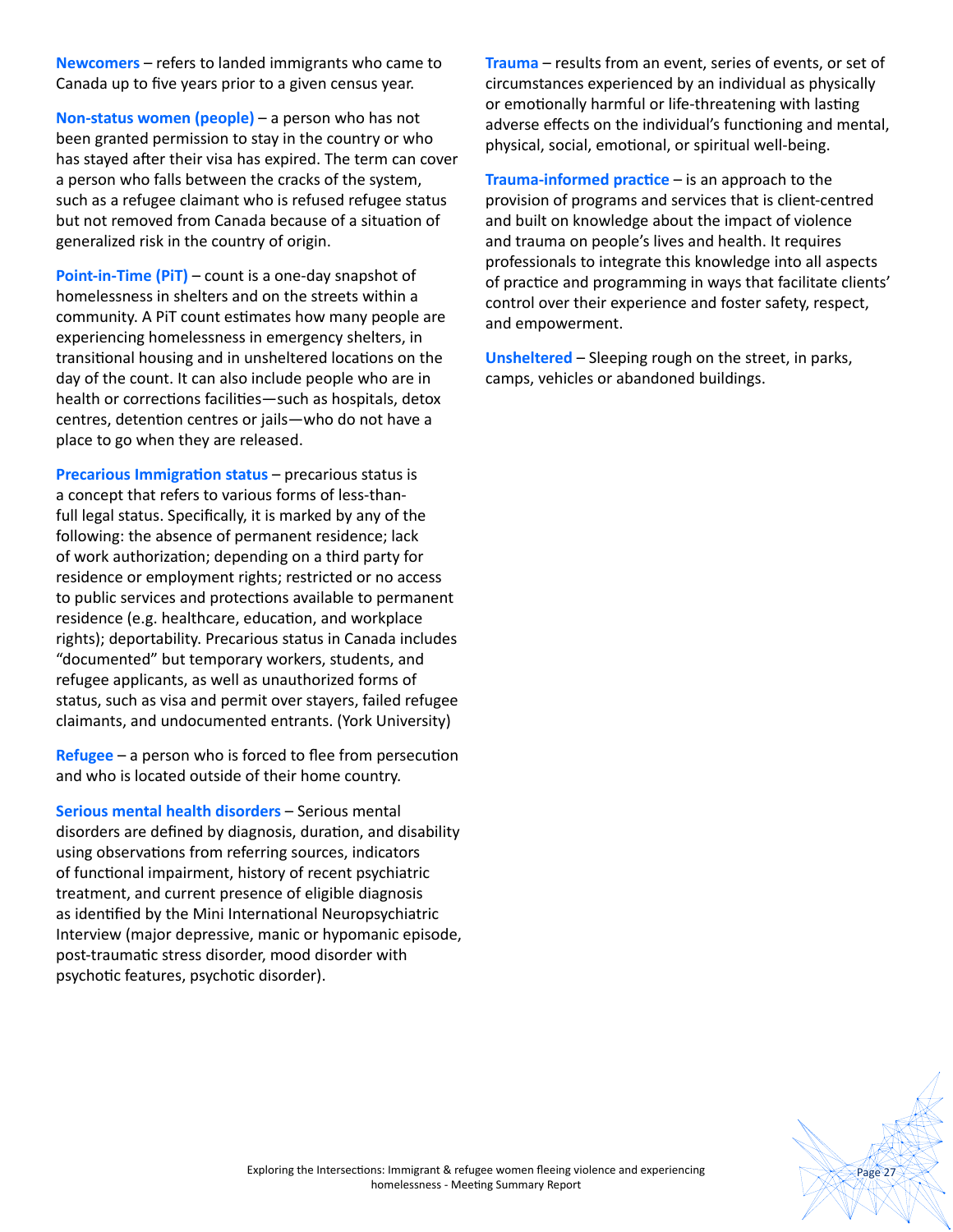# **References**

Abramovich, I. (2012). No Safe Place to Go: LGBQT Youth Homelessness in Canada: Reviewing the Literature. *Canadian Journal of Family and Youth*, 4(1), 29-51. Retrieved from https://journals.library.ualberta.ca/cjfy/ index.php/cjfy/article/view/16579

Abramovich, I. (2013). No Fixed Address: Young, Queer, and Restless. In Gaetz, S., O'Grady, B., Buccieri,K., Karabanow, J., & Marsolais , A. (Eds), *Youth Homelessness in Canada: Implications for Policy and Practice* (pp. 387-403). Toronto, ON: Canadian Observatory on Homelessness. Retrieved from http://homelesshub.ca/ resource/23-no-fixed-address-young-queer-and-restless

Ahmad, F., Driver, N., Mcnally, M. J., & Stewart, D. E. (2009). "Why doesn't she seek help for partner abuse?" An exploratory study with South Asian immigrant women. *Social Science & Medicine*, 69(4), 613-622. doi:10.1016/j. socscimed.2009.06.011

Ahmad, F., Ali, M., & Stewart, D.E. (2005). Spousal-abuse among Canadian immigrant women. *Journal of Immigrant Health*, 7(4), 239-46. Retrieved from https://www.ncbi. nlm.nih.gov/pubmed/19813290

Alaggia, R., Regehr, C., & Rishchynski, G. (2009). Intimate partner violence and immigration laws in Canada: How far have we come? *International Journal of Law and Psychiatry*, 32(6), 335-341. doi:10.1016/j.ijlp.2009.09.001

Baobaid, M. (n.d.). Guidelines for Service Providers: *Outreach Strategies for Family Violence Intervention with Immigrant and Minority Communities*. London, ON: Changing Ways. Retrieved from http://www.lfcc.on.ca/ MFSP\_Guidelines.pdf

Barrett, B. J., & Pierre, M. S. (2011). Variations in Women's Help Seeking in Response to Intimate Partner Violence: Findings From a Canadian Population-Based Study. *Violence Against Women*, 17(1), 47-70. doi: 10.1177/1077801210394273

BC Society of Transition Houses (2015). *Phase 1 Final Report: Housing access for immigrant and refugee women leaving violence.* Vancouver, BC: BC Society of Transition Houses. Retrieved from: https://bcsth.ca/publications/ building-supports-phase-1-report/

Canadian Council on Social Development. (2006). *Domestic Violence in Sponsor Relationships Among Immigrant* 

*and Refugee Women and its Links to Homelessness: Implications for Service Delivery*. Retrieved from http:// homelesshub.ca/resource/domestic-violence-sponsorrelationships-among-immigrant-and-refugee-women-andits-links

Canadian Observatory on Homelessness. (2012). *Canadian definition of Homelessness*. Homeless Hub. Retrieved from: http://www.homelesshub.ca/sites/default/files/ COHhomelessdefinition.pdf

Chaze, F., & Medhekar, A. (2017, March 20). *The Intersectional Oppressions of South Asian Immigrant Women and Vulnerability in Relation to Domestic Violence: A Case Study*. Ontario Bar Association. Retrieved from https://www.oba.org/Sections/Family-Law/ Articles/Articles-2017/March-2017/The-Intersectional-Oppressions-of-South-Asian-Immi

Daoud, N., Matheson, F., Pederson, C., Hamilton-Wright, S., Mihn, A., Zhang, J., & O'Campo, P. (2016). Pathways and trajectories linking housing instability and poor health among low-income women experiencing intimate partner violence (IPV): Toward a conceptual framework. *Women & Health*, 56, 208-225. doi: 10.1080.03630242.2015.1086465.

DisAbled Women's Network Canada (DAWN). (2014, January). Women with Disabilities and Violence. Retrieved from http://www.dawncanada.net/main/wp-content/ uploads/2014/03/English-Violence-January-2014.pdf

Duchesne, A. (2015). *Women and Homelessness in Canada: A brief review of the literature*. Mission Old Brewery, McGill, Centre for Research on Children and Families. Retrieved from https://www.mcgill.ca/socialdevelopment/ files/socialdevelopment/women\_in\_homelessness\_-\_a\_ brief\_report.pdf

Du Mont, J., Forte,T., Cohen, M., Hyman, I., & Romans, S. (2005). Changing help seeking rates for intimate partner violence in Canada. *Women and Health*, 41(1), 1–19. doi: 10.1300/J013v41n01\_01

Chen, J., Ng., E., & Wilkins, R. (1996). The health of Canada's immigrants in 1994-5. *Health Report*, 7, 33-45.

Echenberg, H., & Jensen, H. (2008). *Background Paper: Defining and Enumerating Homelessness in Canada*. Library of Parliament. Retrieved from http://www.lop.parl.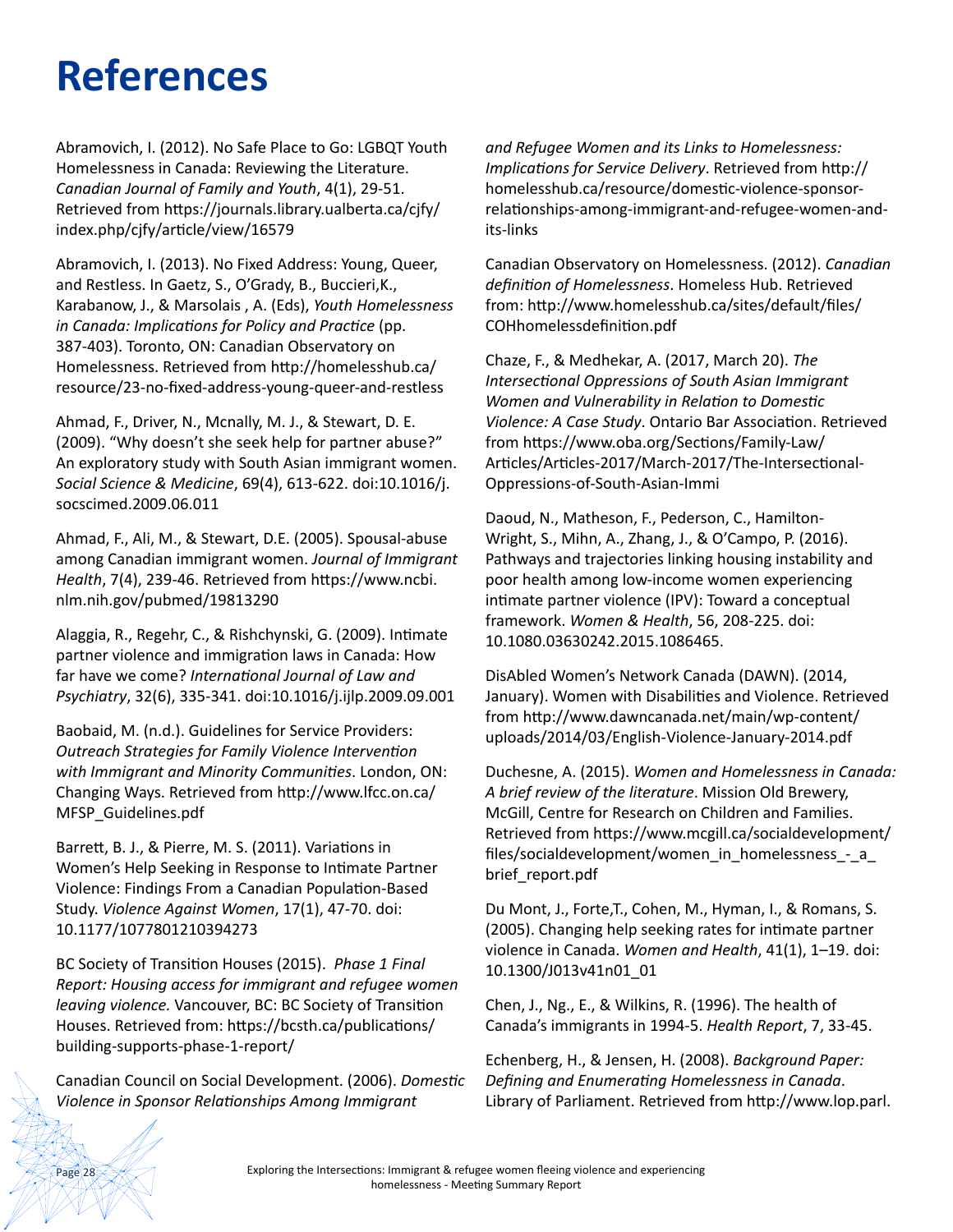gc.ca/content/lop/ResearchPublications/prb0830-e.pdf

Employment and Social Development Canada (2017). *Homelessness Partnering Strategy: Highlights- 2016 Coordinated Point-in-Time Count of Homelessness in Canadian Communities*. Retrieved from: http:// homelesshub.ca/resource/homelessness-partneringstrategy-highlights-%E2%80%93-2016-coordinated-pointtime-count

Employment and Social Development Canada (2016). *Homelessness Partnering Strategy: 2015 Shelter Capacity Report*. Retrieved from: https://www.canada. ca/en/employment-social-development/programs/ communities/homelessness/publications-bulletins/sheltercapacity-2015.html

Employment and Social Development Canada (2016). *2005-2014 Highlights of the National Shelter Study.* Retrieved from https://www.canada.ca/en/employmentsocial-development/programs/communities/ homelessness/reports-shelter-2014.html

Erez, E., Adelman, M., & Gregory, C. (2009). Intersections of immigration and domestic violence: Voices of battered immigrant women. *Feminist Criminology*, 4(1), 32–56

Ferguson, O., & Ferguson, E. Eds. (2015). *The Intersection of Settlement and Housing Services and Policies: Reducing the Risk of Homelessness for Immigrant and Refugee Women*. Ontario Council of Agencies Serving Immigrants. Retrieved from http://www.torontolip.com/Portals/0/ Resources/Housing/Housing\_and\_Settlement\_Service\_ Study\_final\_30-06-2015.pdf?ver=2015-09-11-153249-110

Fiedler, R., Schuurman, N., & Hyndman, J. (2006). Hidden homelessness: An indicator-based approach for examining the geographies of recent immigrants at-risk of homelessness in Greater Vancouver. *Cities*, (23)3,205-216. doi: 10.1016/j.cities.2006.03.004

Flagler-George, J., & Lafreniere, Ginette. (2015). *A Review of Promising Practices for Enhanced Access to Services for Newcomers in Guelph-Wellington*. Guelph, ON: Guelph-Wellington Local Immigration Partnership. Retrieved from http://guelphwellingtonlip.ca/wp-content/ uploads/2015/04/LIP-LIT-REVIEW-March-30th-2015- FINAL1.pdf

Fong, J. (2000). *Silent no more: How women experience wife abuse in the local Chinese community.* Unpublished doctoral dissertation. Toronto, ON: York University.

Ford-Gilboe, M., Wuest, J., Varcoe, C., Davies, Lorraine., Merritt-Gray, M., Campbell J., & Wilk, P. (2009).

Modelling the effects of intimate partner violence and access to resources on women's health in the early years after leaving an abusive partner. *Social Science & Medicine*, 68(6), 1021-1029. https://doi.org/10.1016/j. socscimed.2009.01.003

Gaetz, S., Scott, F., & Gulliver, T. (2013). *Housing First in Canada: Supporting communities to end homelessness.*  Toronto, ON: Canadian Homelessness Research Network Press. Retrieved from: http://www.homelesshub.ca/sites/ default/files/HousingFirstInCanada.pdf

Gaetz, S., Dej, E., Richter, T., & Redman, M. (2016). *The State of Homelessness in Canada 2016*. Toronto, ON: Canadian Observatory on Homelessness Press. Retrieved from: http://homelesshub.ca/SOHC2016

Gaetz, S. Donaldson, J., Richter, T., & Gulliver, T. (2013). *The State of Homelessness in Canada 2013.* Toronto, ON: Canadian Homelessness Research Network Press. Retrieved from http://homelesshub.ca/resource/statehomelessness-canada-2013

Giddens, A. (1991). *Modernity and self-identity: Self and society in the late modern age.* Stanford, CA: Stanford University Press.

Goering, P., Veldhuizen, S., Watson, A., Adair, C., Kopp, B., Latimer, E., Nelson, G., MacNaughton, E., Streiner, D., & Aubry, T. (2014). *National At Home/Chez Soi Final Report*. Calgary, AB: Mental Health Commission of Canada. Retrieved from: http://www.mentalhealthcommission.ca

Government of Canada. (April 28, 2014). *Housing First.* Retrieved from https://www.canada.ca/en/ employment-social-development/programs/communities/ homelessness/housing-first.html

Government of Canada. (2017). *Building a strong middle class: Budget 2017*. Retrieved from http://www.budget. gc.ca/2017/docs/plan/budget-2017-en.pdf

Gulliver-Garcia, T. (2016). *Putting an End to Child & Family Homelessness in Canada.* Toronto, ON: Raising the Roof. Retrieved from: http://www.raisingtheroof.org/wpcontent/uploads/2015/10/CF-Report-Final.pdf

Gushulak, B. D., Pottie, K., Roberts, J. H., Torres, S., & DesMeules, M. (2011). Migration and health in Canada: health in the global village. *Canadian Medical Association Journal,* 183(12), E952–958.

Holtmann, C., Torri, M., Rickards, T., Matta, C. (2016). *A Coordinated Community Response to Domestic and Intimate Partner Violence Experienced by Immigrant and*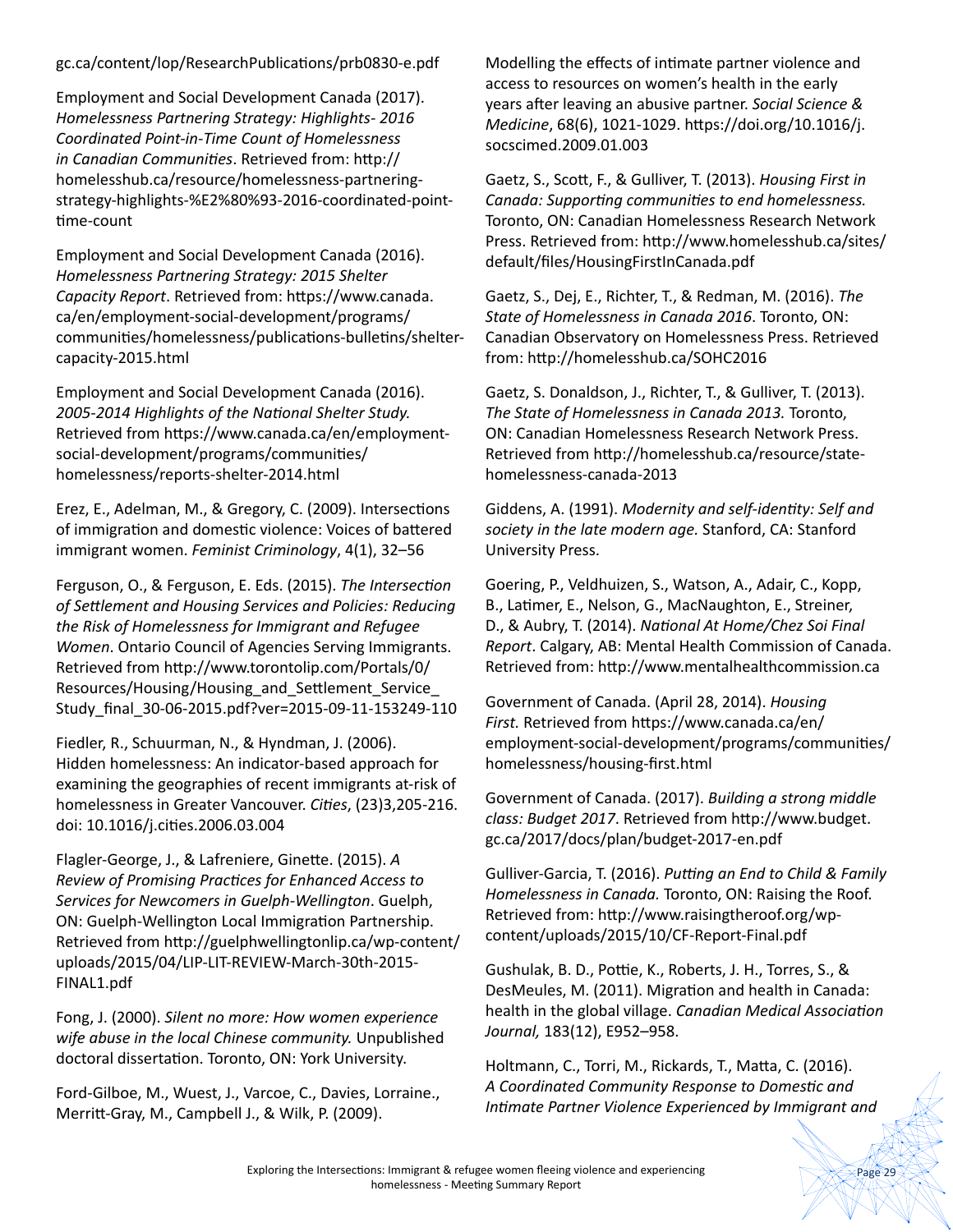*Newcomer Women in New Brunswick.* NB: New Brunswick Multicultural Council. Retrieved from: http://www.nbmc.ca/overcoming-barriers-a-coordinated-response-toviolence-against-immigrant-women-in-new-brunswick/

Homes for Women. (2013). *Housing First, Women Second.* Retrieved from http://ywcacanada.ca/data/ publications/00000066.pdf

Hyman, I., Forte, T., Du Mont, J., Romans, S., & Cohen, M. M. (2006). Help seeking rates for intimate partner violence (IPV) among Canadian immigrant women. *Health Care for Women International,* 27, 682-694. Retrieved from http://www.tandfonline.com/doi/ abs/10.1080/07399330600817618

Hyman, I. (2002). Immigrant and visible minority women. In Stewart, D.E., Cheung, A., Ferris, L.E., Hyman, I., Cohen, M., & Williams, I.J (Eds.), *Ontario Women's Health Status Report* (pp. 338-358). Ottawa, Ontario: Ontario Women's Health Council.

Ives, N., Hanley, J., Walsh, C., Este, D., Ben-Soltane, S., & Pearce, E. (2014). *Exploring Collaboration Processes Across Sectors: Bridging Services for Newcomer Women with Experiences Across the Homelessness Spectrum*. Ottawa, ON: Human Resources and Skills Development Canada.

Jategaonkar, N., & Ponic, P. (2011). Unsafe & Unacceptable Housing: Health & Policy Implications for Women Leaving Violent Relationships. *Women's Health and Urban Life,* Vol 10 (1), pg. 32-58. Retrieved from: https://tspace.library. utoronto.ca/handle/1807/27218

Kaukinen, C. (2002). The help-seeking of women violent crime victims: Findings from the Canadian violence against women survey. *International Journal of Sociology and Social Policy,* 22(7-8), 5-44. doi: 10.1108/01443330210790085

Kershner, M., & Anderson, J.E. (2002). Barriers to disclosure of abuse among rural women. *Minnesota Medicine,* 85(3), 32-37. Retrieved from https://www.ncbi. nlm.nih.gov/pubmed/11915526

Kirkby, C., & Mettler, K. (2016). Women First: An Analysis of a Trauma-Informed, Women-Centered, Harm Reduction Housing Model for Women with Complex Substance Use and Mental Health Issues. In N. Nichols & C. Doberstein (Eds.), *Exploring Effective Systems Responses to Homelessness* (pp. 114-131). Toronto, ON: The Homeless Hub Press. Retrieved from http://homelesshub.ca/ systemsresponses/21-women-first-analysis-traumainformed-women-centred-harm-reduction-housing-modelwomen

Khanlou, N. (2010). Migrant Mental Health in Canada. *In Canadian Issues: Immigrant Mental Health* (pp. 9-16). Retrieved from http://www.metropolis.net/pdfs/ immigrant\_mental\_health\_10aug10.pdf

McKenzie, K., Agic, B., Tuck, A., & Antwi, M. (2016). *The Case for Diversity: Building the Case to Improve Mental Health Services for Immigrant, Refugee, Ethno-cultural and Racialized Populations.* Ottawa, ON: Mental Health Commission of Canada. Retrieved from: http://www. mentalhealthcommission.ca/sites/default/files/2016-10/ case for diversity oct 2016 eng.pdf

Landrine, H., Klonoff, E. A., Corral, I., Fernandez, S., & Roesch, S. (2006). Conceptualizing and measuring ethnic discrimination in health research. *Journal of Behavioral Medicine*, 29, 79–94. doi: 10.1007/s10865-005-9029-0

Lasser, K.E. (2006). Access to care, health status, and health disparities in the US and Canada: Results of a crossnational population-based survey. *Research and Practice*, 96(7), 1300–1307. doi: 10.2105/AJPH.2004.059402

Lee, Y. S., & Hadeed, L. (2009). Intimate partner violence among Asian immigrant communities: Health/mental health consequences, help-seeking behaviors, and service utilization. *Trauma, Violence Abuse,* 10(2), 143–170. doi: 10.1177/1524838009334130

Malley-Morrison, K., & Hines, D.A. (2007). Attending to the role of race/ethnicity in family violence research. *Journal of Interpersonal Violence,* 22, 943–972. doi: 10.1177/0886260507303060

Mbilinyi, L. (2015). *The Washington State Domestic Violence Housing First Program: Cohort 2 Agencies Final Evaluation Report September 2011-September 2014.* Washington: Washington State Coalition Against Domestic Violence. Retrieved from: http://wscadv.org/wp-content/ uploads/2015/05/DVHF\_FinalEvaluation.pdf

Menjivar, C., & Salcido, O. (2002). Immigrant Women and Domestic Violence: Common Experiences in Different Countries. *Gender and Society,* 16(6), 898-920. Retrieved from http://www.jstor.org/stable/3081940?origin=JSTORpdf&seq=1#page\_scan\_tab\_contents

Newbold, K. B. (2005). Self-rated health within the Canadian immigrant population: risk and the healthy immigrant effect. *Social Science & Medicine,* 60(6), 1359–1370. Retrieved from https://www.ncbi.nlm.nih.gov/ pubmed/15626530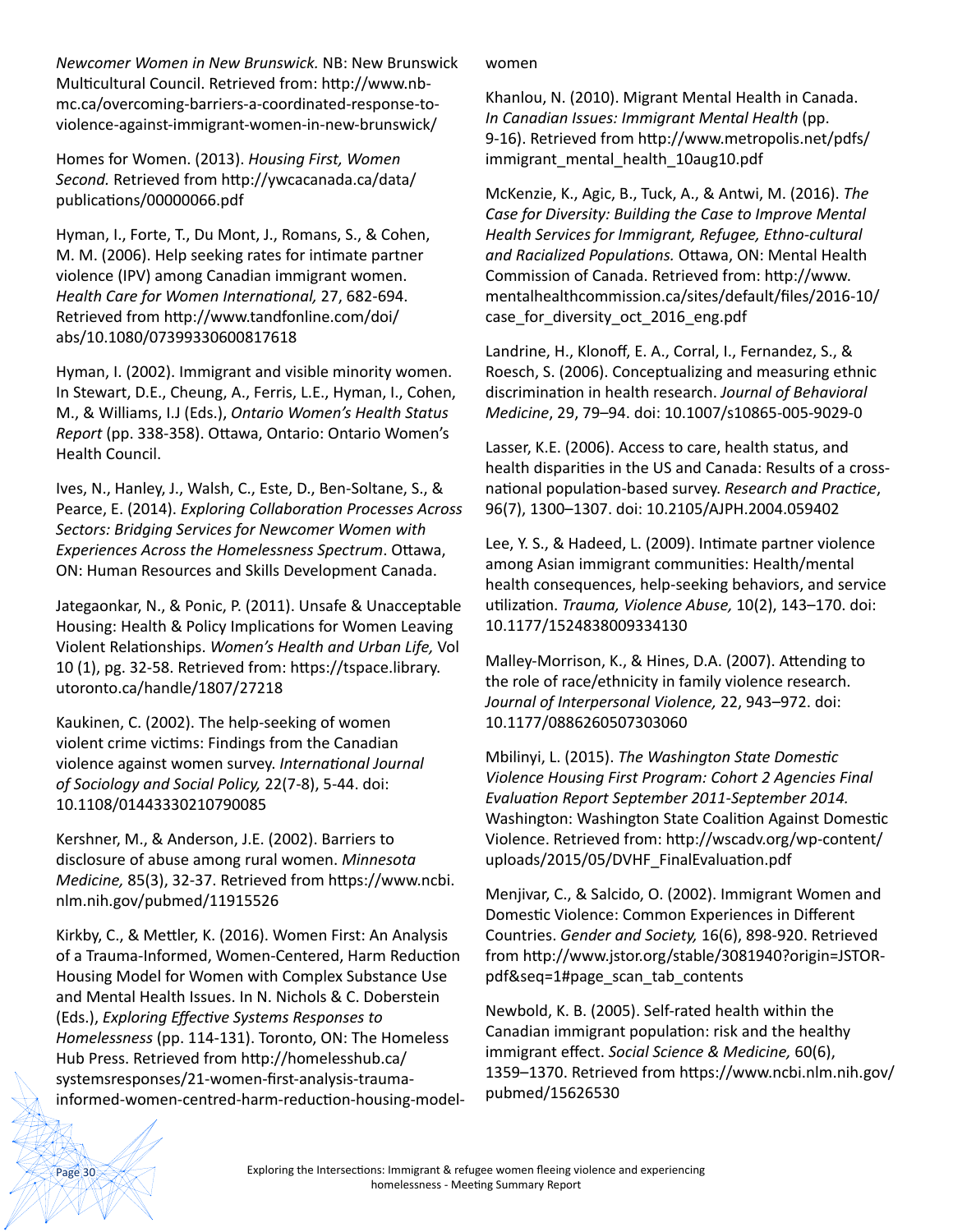Ng, E., Wilkins, R., Gendron, F., & Bertholet, J. M. (2005). *Dynamics of Immigrants' Health in Canada: Evidence from the National Population Survey.* Ottawa, ON: Statistics Canada. Retrieved from http://www.statcan.gc.ca/ pub/82- 618-m/2005002/pdf/4193621-eng.pdf

Noble, A. (2015). *Beyond Housing First: A Holistic Response to Family Homelessness in Canada.* Toronto, ON: Raising the Roof. Retrieved from: http://homelesshub.ca/ resource/beyond-housing-first-holistic-response-familyhomelessness-canada

Novac, Sylvia. (2006). *Family Violence and Homelessness: A Review of the Literature.* Ottawa, ON: Public Health Agency of Canada. Retrieved from http://www.phac-aspc.gc.ca/ sfv-avf/sources/fv/fv-homelessness-itinerance/index-eng. php#toc

O'Campo, P., Daoud, N., Hamilton-Wright, S., & Dunn, J. (2016). Conceptualizing Housing Instability: Experiences with Material and Psychologically Instability Among Women Living with Partner. *Housing Studies,* 31(1), 1-19. doi: 10.1080/02673037.2015.1021768

Oudshoorn, A. et al. (2015). *A Framework for Ending Women's and Girls' Homelessness.* Retrieved from: http:// www.abeoudshoorn.com/wp-content/uploads/2015/08/A-Framework-for-Ending-Womens-and-Girls-Homelessness. pdf

Padgett, D. (2007). There's no place like (a) home: Ontological security among persons with serious mental illness in the United States. *Social Science & Medicine,*  64(9), 1925-1936. Retrieved from https://www.ncbi.nlm. nih.gov/pubmed/17355900

Paradis, E., Bardy, S., Cummings-Diaz, P., Athmani, A., & Pereira, I. (2011). *We're not asking, we're telling: An Inventory of practices promoting the dignity, autonomy, and self-determination of women and families facing homelessness.* Toronto, ON: The Canadian Homelessness Research Press. Retrieved from http://homelesshub.ca/ sites/default/files/goodpractice\_report.pdf

Paradis, E., & Mosher, J. (2012). *"Take the Story, Take the Needs, and Do Something": Grassroots Women's Priorities for Community-Based Participatory Research and Action on Homelessness.* Toronto, ON: The Canadian Homelessness Research Network Press. Retrieved from http:// homelesshub.ca/sites/default/files/CBPRwomenhomeless\_ report\_0.pdf

Paradis, E., Novac, S., Sarty, M. and Hulchanski, D. (2008). *Better Off in a Shelter? A Year of Homelessness*  *& Housing among Status Immigrant, Non-Status Migrant, & Canadian-Born Families.* Toronto: Centre for Urban and Community Studies Cities Centre, University of Toronto. Retrieved from: http://www. urbancentre.utoronto.ca/pdfs/researchbulletins/ ParadisetalBetterOffinaShelter7-2008.pdf

Pérez, C.E. (2002). Health status and health behaviour among immigrants. *Health Report,* 13, 1-13. Retrieved from http://www.statcan.gc.ca/pub/82-003-s/2002001/ pdf/82-003-s2002005-eng.pdf

Perreault, S. (2009). *Criminal Victimization and Health: A Profile of Victimization Among Persons with Activity Limitations or Other Health Problems.* Canadian Centre for Justice Statistics. Retrieved from: http://www.statcan. gc.ca/pub/85f0033m/85f0033m2009021-eng.pdf

Public Health Agency of Canada. (2006). *Street youth in Canada: Findings from the enhanced surveillance of Canadian street youth, 1999-2003.* Ottawa, ON: Public Health Agency of Canada. Retrieved from http://www. phac-aspc.gc.ca/std-mts/ reports\_06/pdf/street\_youth\_e. pdf.

Richter, M.S., & Chaw-Kant, J. (2008). A Case Study: Retrospective Analysis of Homeless Women in Canadian City. *Journal of Women Health and Urban Studies,* 1, 7-19. Retrieved from https://tspace.library.utoronto.ca/ handle/1807/10367

Rodrigue, S. (2016). *Hidden Homelessness in Canada.* Statistics Canada Catalogue no. 75-006-X. Retrieved from http://www.statcan.gc.ca/pub/75-006-x/2016001/ article/14678-eng.htm

Roger, L.H., Cortes, D.E., & Malgady, R.G. (1991). Acculturation and mental health states among Hispanics: convergence and new directions for research. *American Journal of Public Health,* 96(4), 585-597. Retrieved from https://www.ncbi.nlm.nih.gov/pubmed/1952420

Saltzman, L.E., Fanslow, J.L., McMahon, P.M., Shelley, G.A. (1999). *Intimate partner violence surveillance: Uniform definitions and recommended data elements.*  Atlanta: National Center for Injury Prevention and Control. Retrieved from https://www.cdc.gov/violenceprevention/ pdf/intimatepartnerviolence.pdf

Sandel, M., Sheward, R., & Sturtevant, L. (2015) *Compounding Stress, The Timing and Duration Effects of Homelessness on Children's Health: Insights from Housing Policy Research.* Center for Housing Policy and Children's Health Watch. Retrieved from: http://www.nhc.org/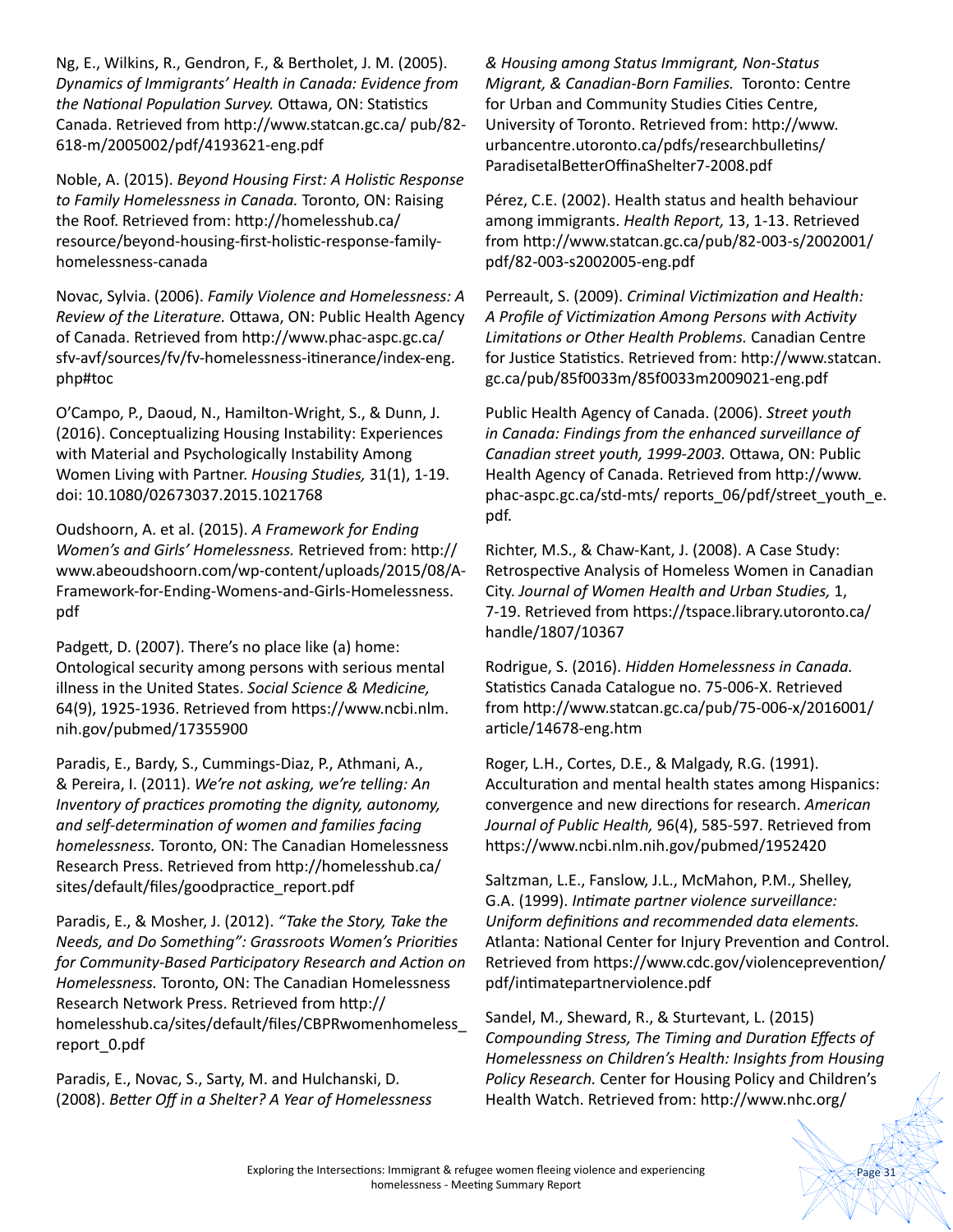#### Insights\_CompoundingStress\_final\_LoRes.pdf

Saunders, P. (1989). The meaning of 'home' in contemporary English culture. *Housing Studies,* 4(3), 177- 192. Retrieved from http://www.tandfonline.com/doi/ abs/10.1080/02673038908720658

Sepali, G., & Humphreys, J. (2009). Barriers affecting access to and use of formal social supports among immigrant women. *Canadian Journal of Nursing Research,* 41(3), 64-84. Retrieved from http://www.ingentaconnect.com/ content/mcgill/cjnr/2009/00000041/00000003/art00007

Sinha, M. (2013). *Measuring violence against women: Statistical trends.* Ottawa, ON: Statistics Canada.

Statistics Canada. (2015, April 27). *Housing suitability of private household.* Retrieved from http://www.statcan. gc.ca/eng/concepts/definitions/dwelling06

Statistics Canada. (2015). F*amily violence in Canada: A statistical profile, 2013.* Ottawa, ON: Canadian Centre for Justice Statistics.

Sullivan, C.M., Bomsta, H.D., & Hacskaylo, M.A. (2016). Flexible funding as a promising strategy to prevent homelessness for survivors of intimate partner violence. *Journal of Interpersonal Violence Health,* (1)17, 1-17. Retrieved from http://journals.sagepub.com/doi/ abs/10.1177/0886260516664318

Taylor-Butts, A. (2007). "Canada's shelters for abused women, 2005/2006." *Juristat.* Vol. 27, no. 4. Statistics Canada Catalogue no. 85-002. Retrieved from http://www. statcan.gc.ca/pub/85-002-x/85-002-x2007004-eng.pdf.

Tervalon, M., & Murray-Garcia, J. (1998). Cultural humility versus cultural competence: A Critical Distinction in Defining Physician Training Outcomes in Multicultural Education. *Journal of Health Care for the Poor and Underserved,* 9(2), 117-125. Retrieved from https://www. ncbi.nlm.nih.gov/pubmed/10073197

Thomson, M.S., Chaze, F., George, U., & Guruge, S. (2015). Improving Immigrant Populations' Access to Mental Health Services in Canada: A Review of Barriers and Recommendations. *Journal of Immigrant and Minority Health,* (17)1, 1-14. doi: 10.1007/s10903-015-0175-3

Thurston, W. E., Roy, A., Clow, B., Este, D., Gordey, T., Haworth-Brockman, M., & Carruthers, L. (2013). Pathways Into and Out of Homelessness: Domestic Violence and Housing Security for Immigrant Women. *Journal of Immigrant & Refugee Studies,* 11(3), 278-298. doi:10.1080/ 15562948.2013.801734

Tutty, L.M., Ogden, C., & Giurgiu, B. (2014). I Built My House of Hope: Abused Women and Pathways into Homelessness. Violence Against Women, 19(2), 1498- 1517. Retrieved from http://journals.sagepub.com/doi/ abs/10.1177/1077801213517514

Tutty, L.M. Effective Practices in Sheltering Women Leaving Violence in Intimate Relationships. Toronto, ON: YWCA Toronto. Retrieved from http://ywcacanada.ca/data/ publications/00000013.pdf

Van Berkum, A. & Oudshoorn, A. (2015). *Best Practice Guideline for Ending Women's and Girl's Homelessness.*  Retrieved from http://ywcacanada.ca/data/research\_ docs/00000347.pdf

Walsh, C. A., Rutherford, G. E., & Kuzmak, N. (2009). Characteristics of Home: Perspectives of Women Who Are Homeless. *The Qualitative Report,* 14(2), 299-317. Retrieved from http://nsuworks.nova.edu/tqr/vol14/iss2/6

Wathen, N. (2012). *Health Impacts of Violent Victimization on Women and their Children.* Ottawa, ON: Department of Justice Canada. Retrieved from http://www.justice.gc.ca/ eng/rp-pr/cj-jp/fv-vf/rr12\_12/rr12\_12.pdf

Webb, M. (2015). *The Power of Civic Action: How the Thorncliffe Park Women's Committee Revitalized their park and created an engine of grassroots economic activity.*  Toronto, ON: Metcalf Foundation. Retrieved from http:// metcalffoundation.com/wp-content/uploads/2015/11/ TPWC-FINAL.pdf

Wellesley Institute. (2010). *Precarious Housing in Canada.* Toronto, ON: Wellesley Institute. Retrieved from http://www.wellesleyinstitute.com/wp content/ uploads/2010/08/Precarious Housing In Canada.pdf

Yonge Street Mission. (2009). *Changing Patterns for Street Involved Youth.* Toronto, ON: Yonge Street Mission. Retrieved from http://homelesshub.ca/resource/changingpatterns-street-involved-youth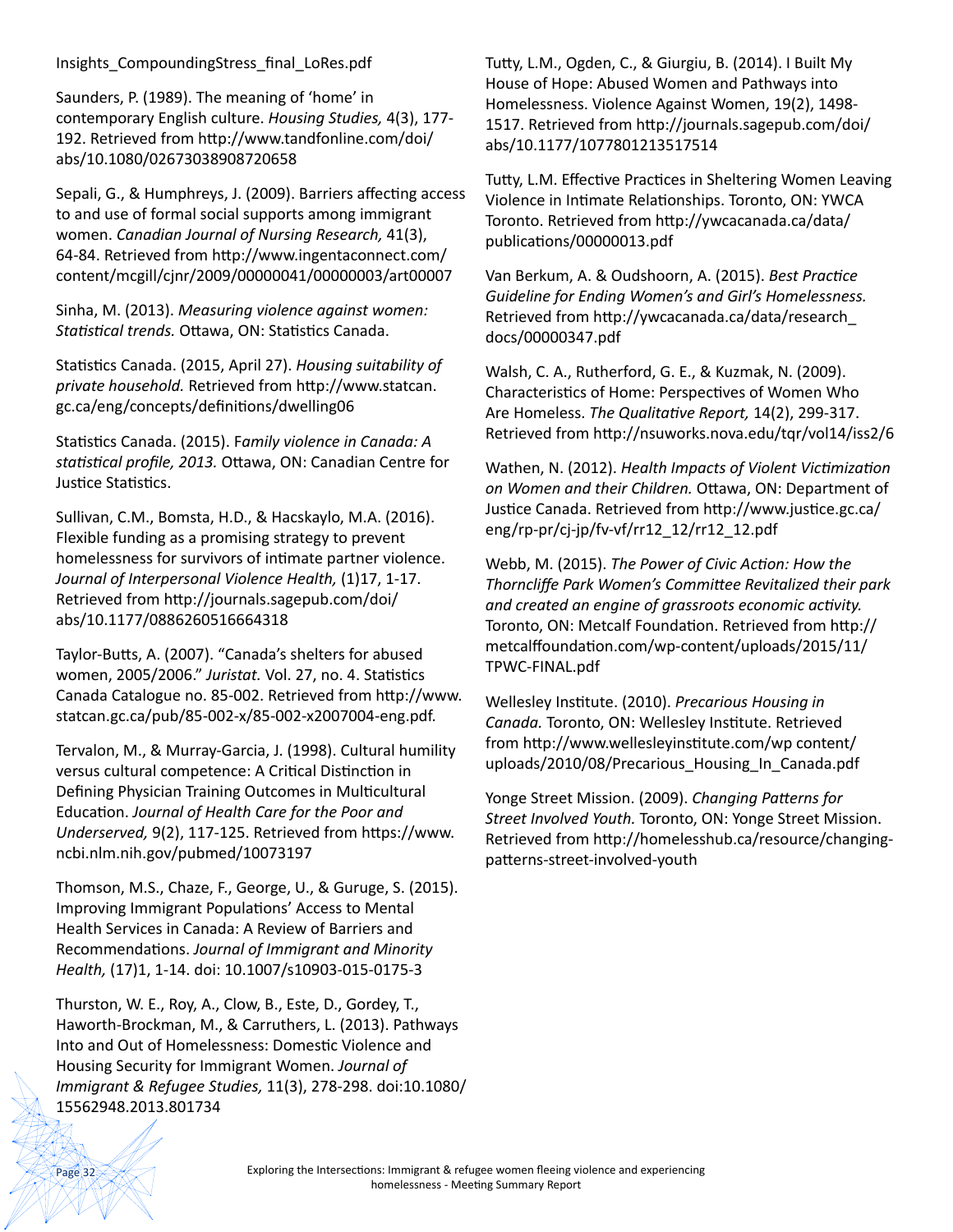# **Appendix A – Meeting Agenda**

## **Immigrant and Refugee Women Fleeing Intimate Partner Violence and Experiencing Homelessness in Canada**

Thursday, March 30, 2017 - 1:00 p.m. – 4:30 p.m.

ESDC Learning Centre 140 Promenade du Portage Phase IV, First Floor Gatineau, QC

## **Background**

Economic and Social Development Canada's (ESDC) 2016 Point in Time (PiT) Count found that female newcomers are nearly two times more likely than non-newcomer females to cite domestic abuse as a factor contributing to their most recent housing loss (40% as compared to 22%).

This indicates that women fleeing violence is a particular area of focus for understanding in order to address the newcomer homelessness phenomenon.

Intimate partner violence has been significantly associated with a variety of mental health and health and disability consequences including post-traumatic stress disorder (PTSD), anxiety, and depression.

Based on the above, the purpose of this meeting is to explore intersections among the following five pillars:

- Immigrant and refugee issues
- Women fleeing violence
- Homelessness
- Mental health, health and disability issues
- Trauma

Important to today's discussion, literature reviews have identified that:

- Structural determinants of homelessness include low wages, inadequate welfare payments, unaffordable housing, high unemployment rate, changing job market, unsafe living conditions, and difficulty in accessing health care services (Duchesne 2015)
- Between 20 and 50% of homeless women in an urban setting have been diagnosed with a mental illness (Duchesne 2015)
- Sexual, physical or emotional childhood abuse is a common contributor to homelessness of women and children (Duchesne 2015)

• 50% of women in mental health and 25-50% of women in substance abuse treatment programs report intimate partner violence (Mason & O'Rinn 2014).

### **Meeting Agenda**

#### **1:00 – 1:05 Setting the Stage:**

The Director of the Homelessness Policy and Partnerships Division at Employment and Social Development Canada will welcome participants.

#### **1:05 – 1:10 Facilitator Overview:**

The University of Western Ontario's Centre for Research and Education on Violence Against Women and Children will provide a meeting overview.

#### **1:10- 1:40 Participant Introductions:**

Participants will be invited to share their name, their organization, and to briefly describe how their role or work relates to one or more of the five pillar(s), highlighting how their work addresses intersections if applicable.

### **1:40-2:30 Perspectives, Barriers, and Opportunities for Action:**

Drawing on the work of participants as it relates to the five pillars, participants will be invited to explore the following questions:

- 1. What is known about immigrant and refugee women fleeing intimate partner violence and experiencing trauma, mental health problems and homelessness?
- 2. What are the sources of this knowledge (e.g. lived experience, practitioner experience, available data, surveys of service providers, etc.)?
- 3. What are the barriers to addressing the issues? What are their implications on policy and service delivery?
- 4. What are promising practices in Canada and beyond with respect to immigrant and refugee women fleeing violence and experiencing homelessness who may have mental health problems, or trauma?
- 5. What are the specific gaps in knowledge, policy, and service delivery related to immigrant and refugee women fleeing violence and experiencing homelessness?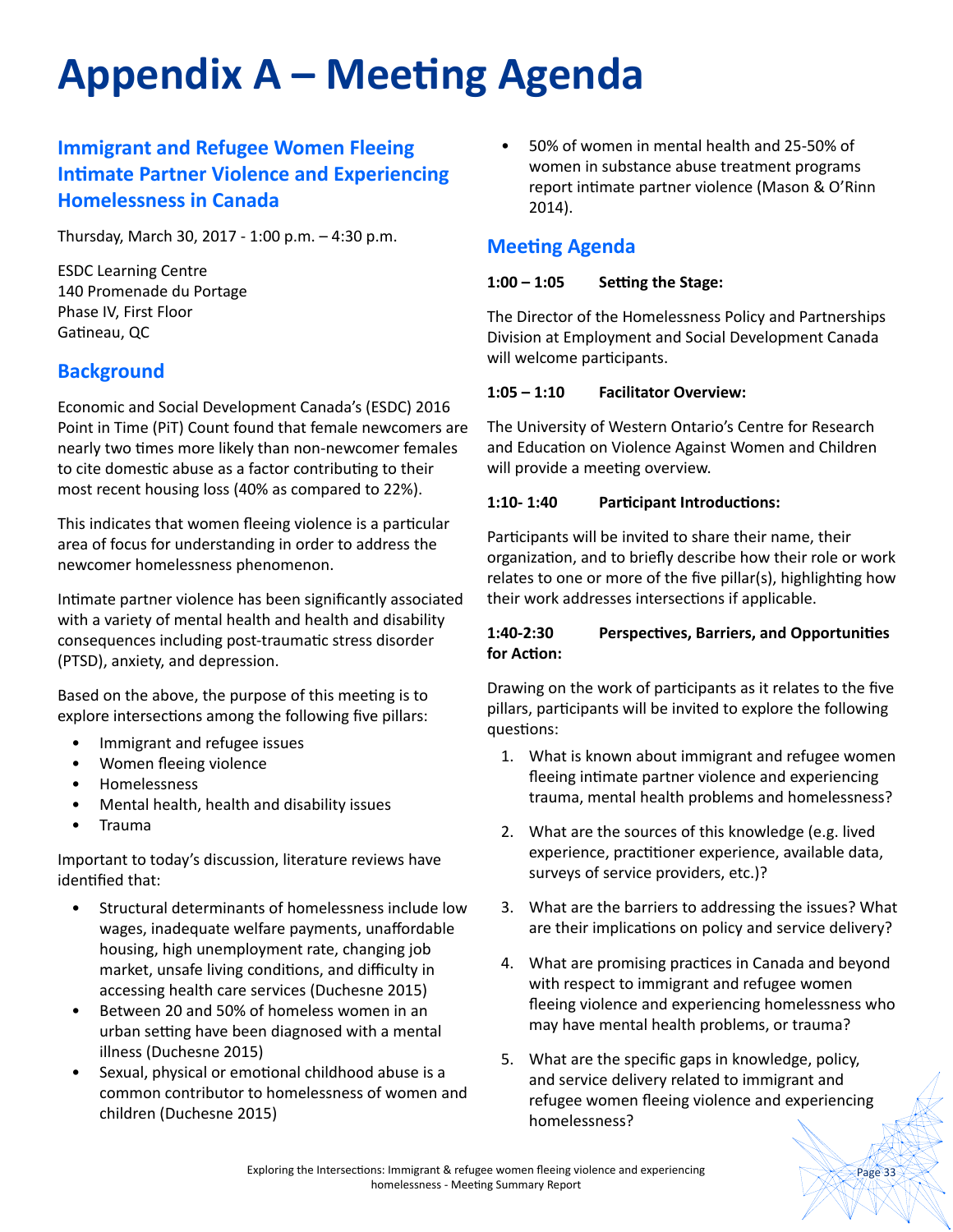#### **2:30 – 2:50 Break**

#### **2:50 – 4:20 Possible Next Steps:**

In taking practical steps, and continuing the conversation, participants will be invited to answer the following questions:

- 1. Who else needs to be part of this discussion?
- 2. What is the best way to engage stakeholders across pillars?
- 3. What practical measures can ensure the gaps in knowledge, services and policy are addressed across pillars?
- **4. If you could recommend one or two practical measures to address the issues, what would they be, and who do you see being responsible? What do you think we could collectively do in the short, medium, and long term?**

#### **4:20 -4:30 Wrap-up and Evaluation**

*(Times allotted for sessions are approximate.)*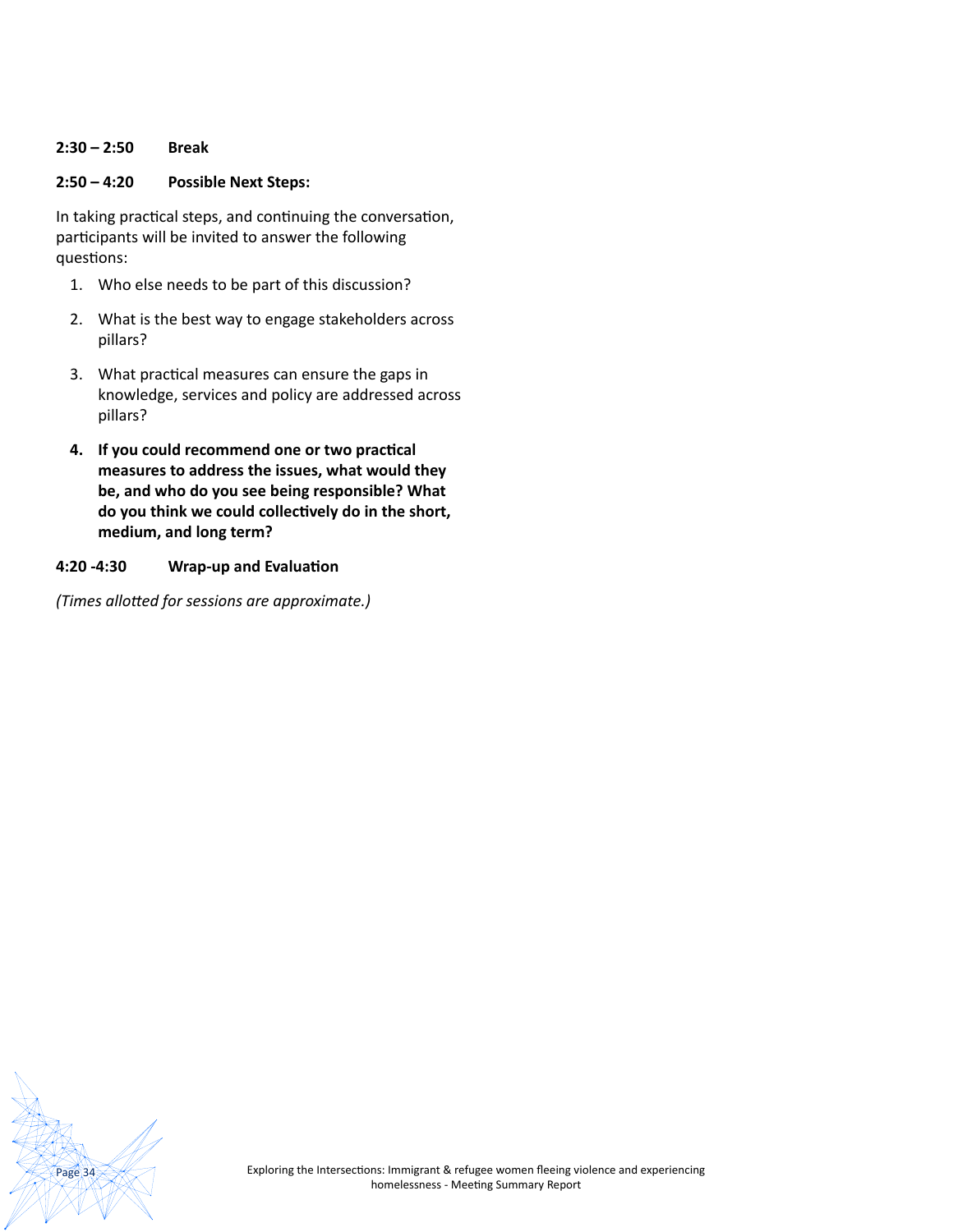|  |  | —                        |
|--|--|--------------------------|
|  |  | —                        |
|  |  |                          |
|  |  | —                        |
|  |  | $\overline{\phantom{0}}$ |
|  |  |                          |
|  |  | —                        |
|  |  | —                        |
|  |  |                          |
|  |  | —                        |

Ų

Š

荩

L,